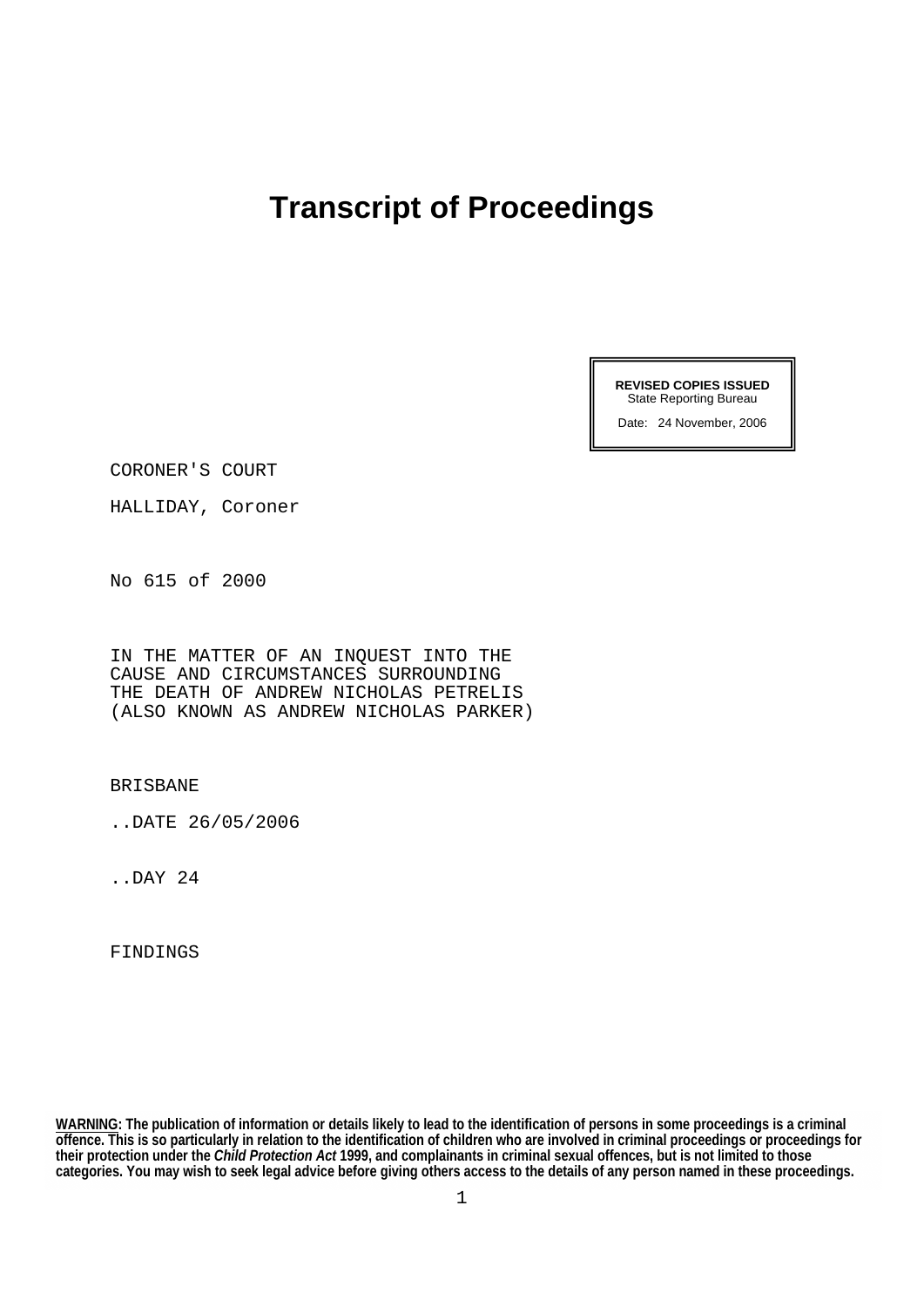26052006 D.24 T2/WJS M/T BRIS 38 (Halliday, Coroner) CORONER: This is the further hearing of the Inquiry and Inquest into the death and circumstances of Andrew Nicholas PETRELIS (also known as Andrew Nicholas PARKER). I note the appearances of the interested parties, as previously. The purpose of the proceedings this date is for me to deliver my findings pursuant to the provisions of the Coroner's Act 1958, and I so do.

## The Scope and Purpose of Inquest

Pursuant to section 24 of the Act, the purpose of this Inquest is to establish, as far as is practicable, the fact that a person has died; the identity of the deceased person, when, where and how death occurred, and whether any person should be charged with any of the offences referred to in section 24(1)(d) thereof.

Throughout this Inquiry I have been mindful, amongst other things, of the observations made by His Honour Justice Toohey in Annetts v. McCann 170 CLR 596, and in particular the following words of His Lordship, Lord Lane, referred to therein:

**50** "Once again it should not be forgotten that an Inquest is a fact finding exercise, and not a method of apportioning guilt. The procedure and rules of evidence which are suitable for one are unsuitable for the other. In an Inquest it should never be forgotten that there are no parties, there is no indictment, there is no prosecution, there is no defence, there is no trial. It is simply an attempt to establish facts. It is an inquisitorial process, a process of investigation, unlike a trial, where the Prosecutor accuses and the accused defends."

**30**

**40**

**1**

**10**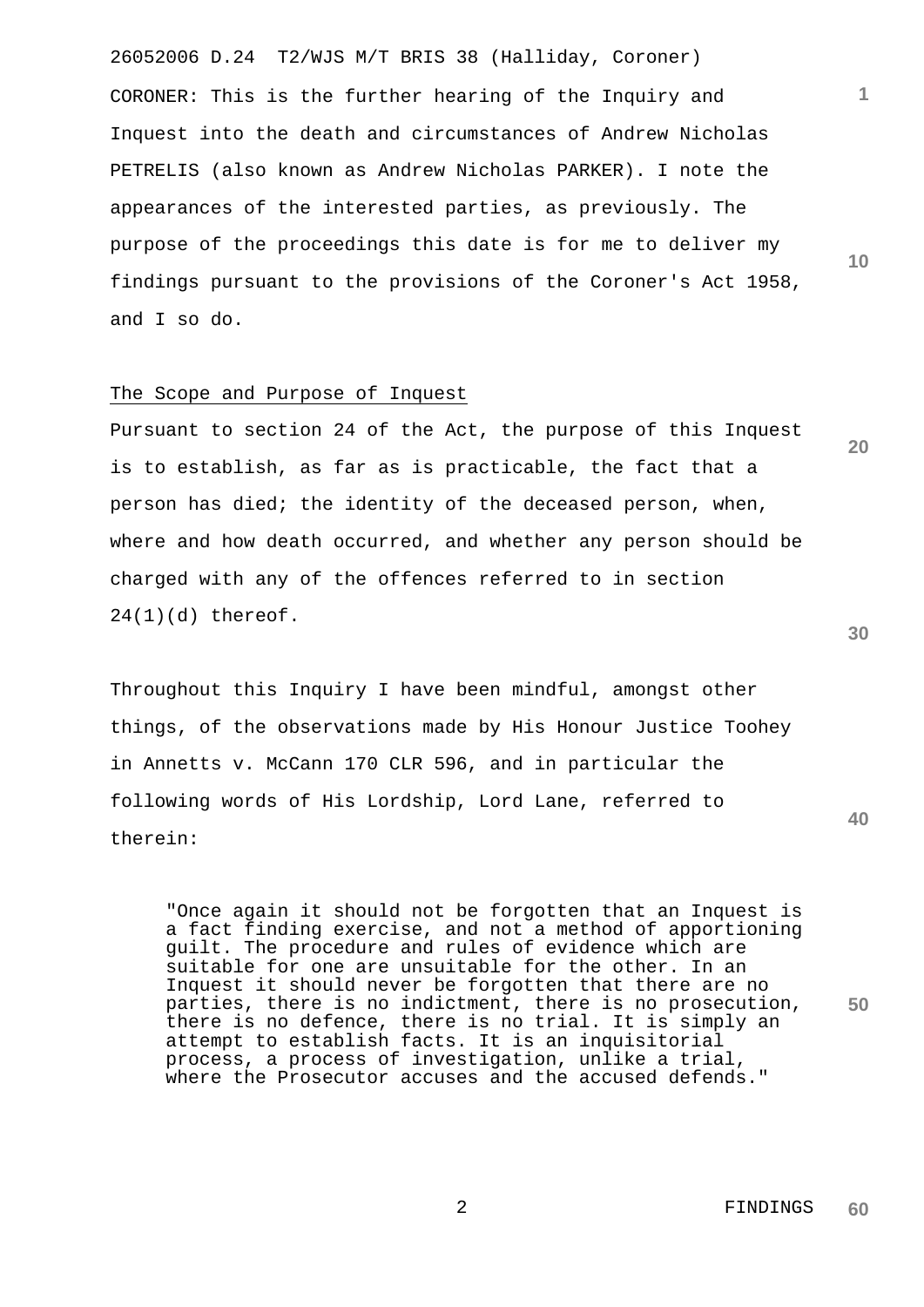26052006 D.24 T2/WJS M/T BRIS 38 (Halliday, Coroner) It may thus be noted that a Coroner's inquest is an investigation by Inquisition in which no one has the right per se to be heard, there are no sides in the sense of adversary proceedings. Although a coronial inquiry is not a judicial proceeding, in the traditional sense, the rules of natural justice and procedural fairness are applicable, and must be applied. The contents of such rules, to be applied, depending upon the particular facts of the case in question.

In making my findings I am not permitted by the legislation to express any opinion on any matter which is outside the scope of this Inquest, except in the form of a rider or recommendation, and I should also make it quite clear, and abundantly clear, that any findings that I do make in these proceedings are not to be framed in any way which may determine or influence any question or issue of liability which may fall to be determined in any other place, or which might suggest that any person should be found guilty, or otherwise, in any such other proceedings.

I have referred in the broadest of terms to the function and role of the Coroner, and of this Court, as there is perceived by some within the community a belief that a Coronial Inquiry and Inquest is an ongoing Royal Commission with unlimited terms of reference and unlimited resources and finances. I so comment as there have been certain observations made within inquiries and media commentary in Western Australia and by others as to what is perceived to be the function of this Inquiry and the supposed or expected outcome.

**30**

**40**

**50**

**20**

**1**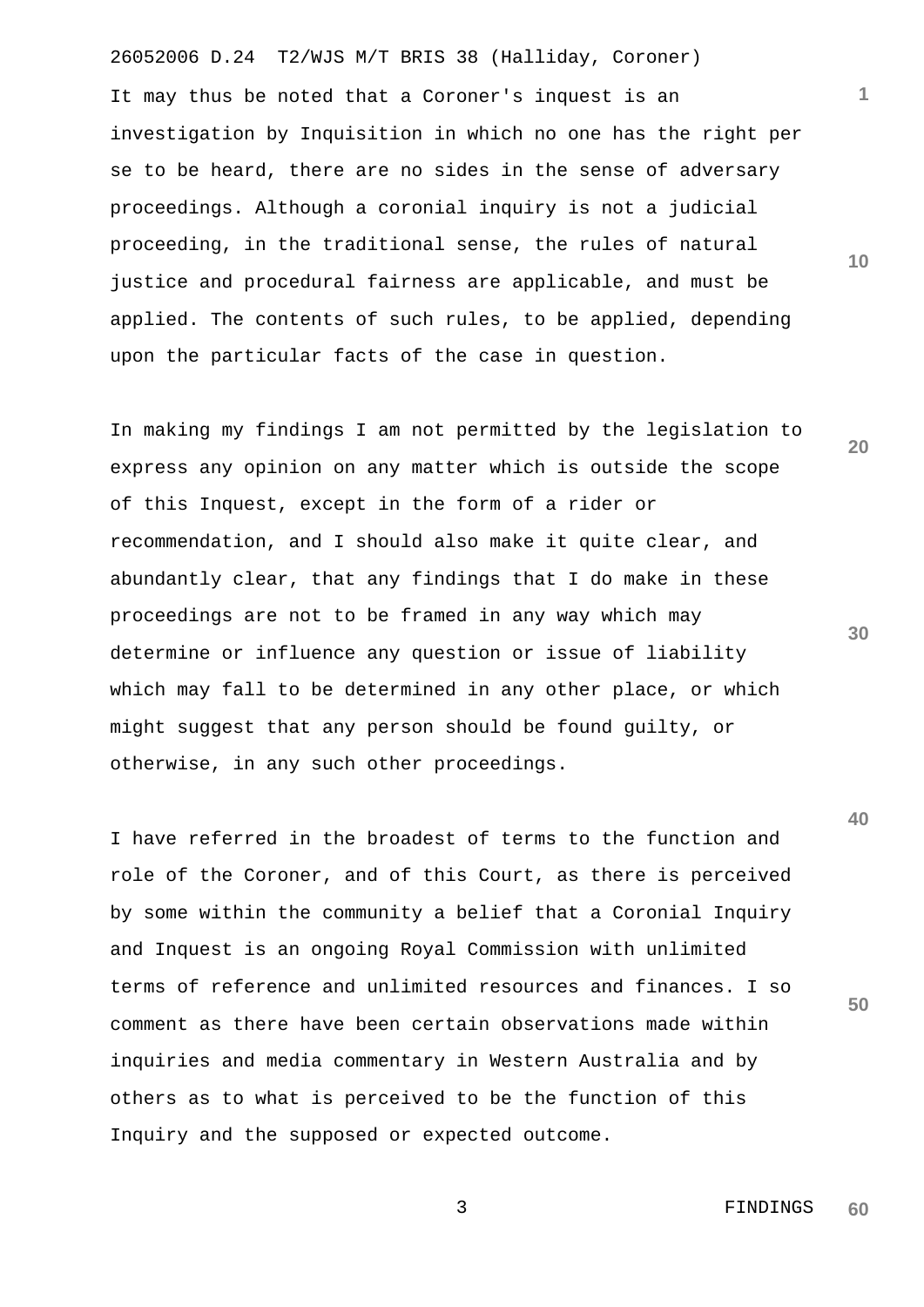All proceedings before this Court, unfortunately, are sad proceedings because they involve the death of a human person, and of a loved one. And before I go any further I express the condolences of my Court to the family of the deceased in their sad loss, in the sudden and tragic death of their son Andrew Nicholas PETRELIS.

I want to set out in a little more detail the statutory functions of this Coronial Inquest so that they may be better and fully understood.

The jurisdiction and the function of the Coroner's Court are to be found within section 43 of the Act which provides:-

 "After considering **all** the evidence before the Coroner at the Inquest the Coroner shall give the Coroner's findings in open Court." (Emphasis added)

That is what we are here for today.

**40** "Where the Inquest concerns the death of any person, the finding shall set forth"

- and it then sets out the matters that I have to turn my mind to,

**50** (a) so far has been proved, firstly, (i) who the deceased was. (Emphasis added)

> 4 FINDINGS **60**

**20**

**30**

**10**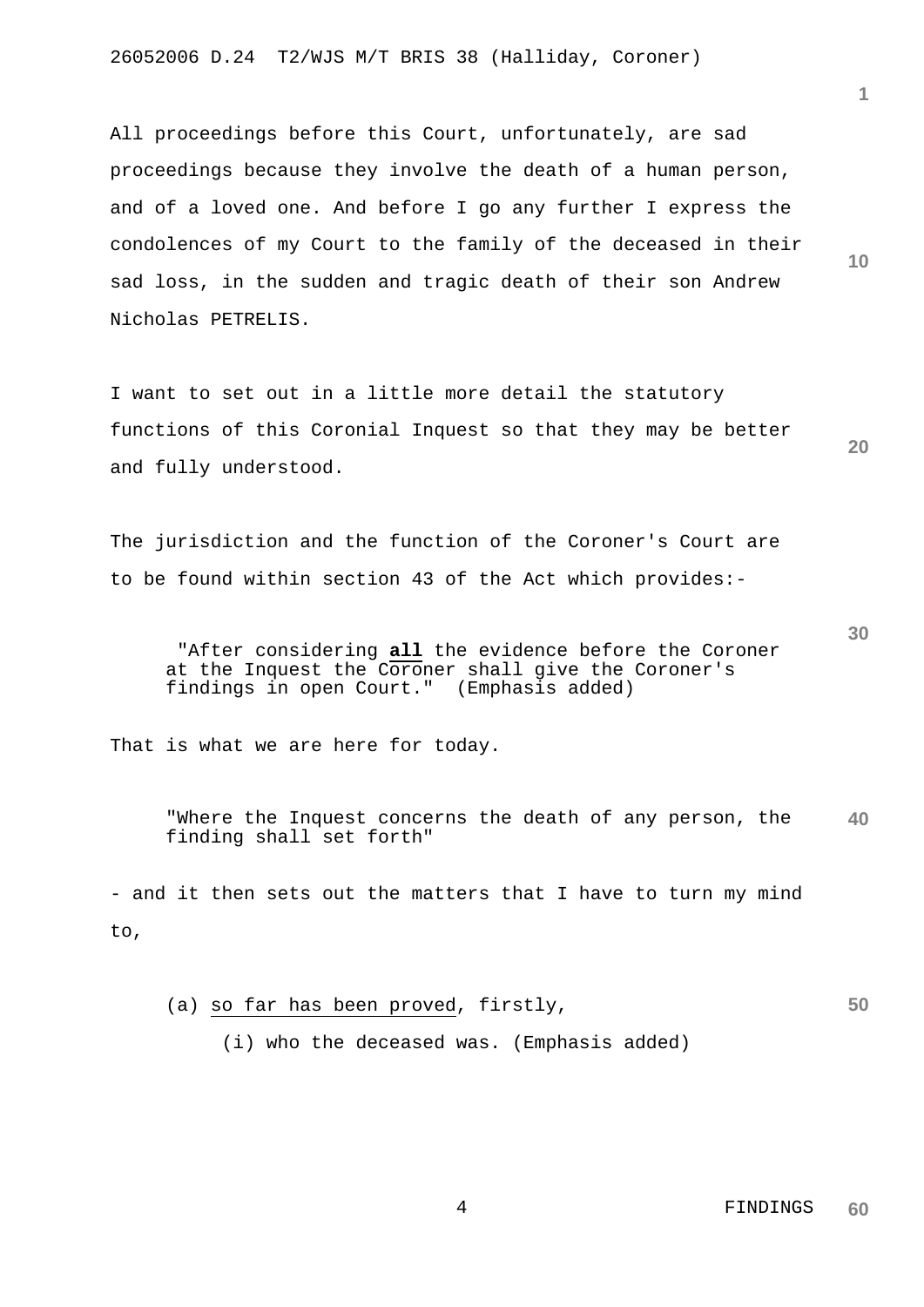26052006 D.24 T2/WJS M/T BRIS 38 (Halliday, Coroner) **10** [And I will later spend a little time on that, because the initial investigation, in my view, one might well term incompetent as regards the identification of the deceased. If it was not for some evidence recently forthcoming from Mr PETRELIS, the father of the Deceased, this Inquest may well have been in a position where it was not able to make any finding as to the identity of the deceased.]

- (ii) when, where and how the deceased came by his or her death; and
- (iii) the persons, if any, who should be committed for trial.

**30** The word "how" the deceased came by his death, has been judicially defined, in this State of Queensland, in the recent decision of the Court of Appeal in Atkinson v. Morrow (2005) 13 Court of Appeal, where it was determined that the word, "how", means, "by what means and in what circumstances the relevant death occurred."

The Justice at nisi prius, Justice Mullins, whose decision, as I appreciate it, was upheld, said this:

"How the death occurred should not be given the unduly restricted meaning of 'by what means the death occurred', but should be given the broad construction of, 'by what means and in what circumstances the death occurred.'"

[2005 QSC 92 at 11]

That is the type and the extent, the breadth and the depth of what this Inquiry is all about. It is **not** an ongoing, far-

> 5 FINDINGS **60**

**1**

**20**

**40**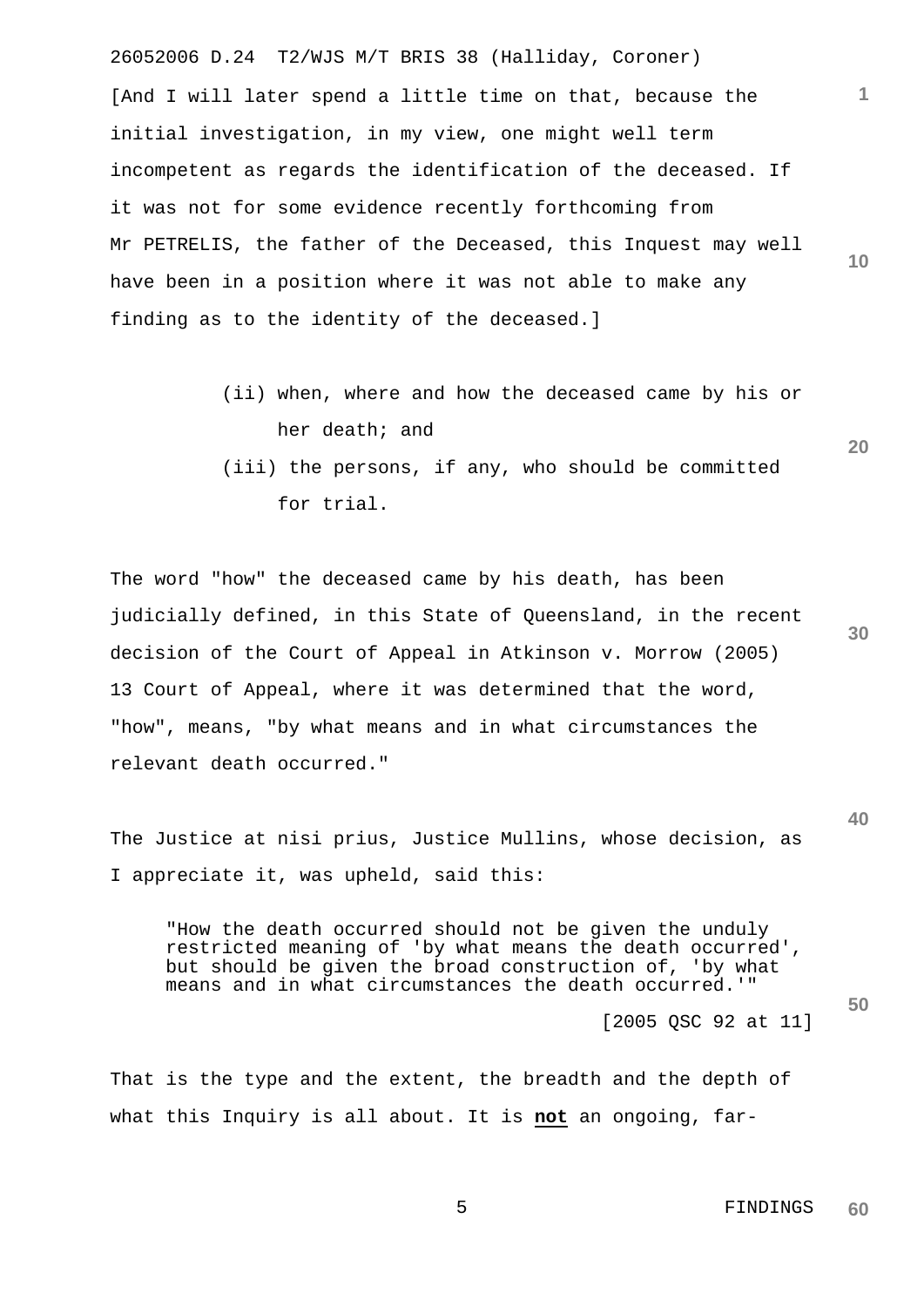26052006 D.24 T2/WJS M/T BRIS 38 (Halliday, Coroner) reaching Royal Commission with unlimited terms of reference as some, especially in Western Australia, perceive.

The Inquest arrives at its decision by having regard to evidence which has been adduced before it. Section 34 of the Act provides:

"In any inquest the Coroner may admit any evidence that the Coroner thinks fit, whether or not the same is admissible in any other Court, provided that no evidence shall be admitted by the Coroner for the purposes of the inquest unless in the Coroner's opinion the evidence is necessary for the purpose of establishing or assisting to establish any of the matters within the scope of such inquest."

It can therefore be seen that the Inquest is not bound by the Rules of Evidence, and it may therefore admit into evidence what has been referred to as hearsay evidence.

In R v. War Pensions Entitlement Appeal Tribunal, ex parte Bott, in the dissenting judgment of Mr Justice Evatt, the following was said,

**40 50** "Some stress has been laid by the present respondents upon the provision that the Tribunal is not 'bound by any rules of evidence'. Neither it is. But this does not mean that all rules of evidence may be ignored as of no account. After all, they represent the attempt made, through many generations, to evolve a method of inquiry best calculated to prevent error and elicit truth. No Tribunal can, without grave danger or injustice, set them on one side and resort to methods of enquiry which necessarily advantage one party and necessarily disadvantage the opposing party. In other words, although rules of evidence, as such, do not bind, every attempt must be made to administer 'substantial justice'."

[(1933) 50 C.L.R. 228 at 256]

**30**

**1**

**10**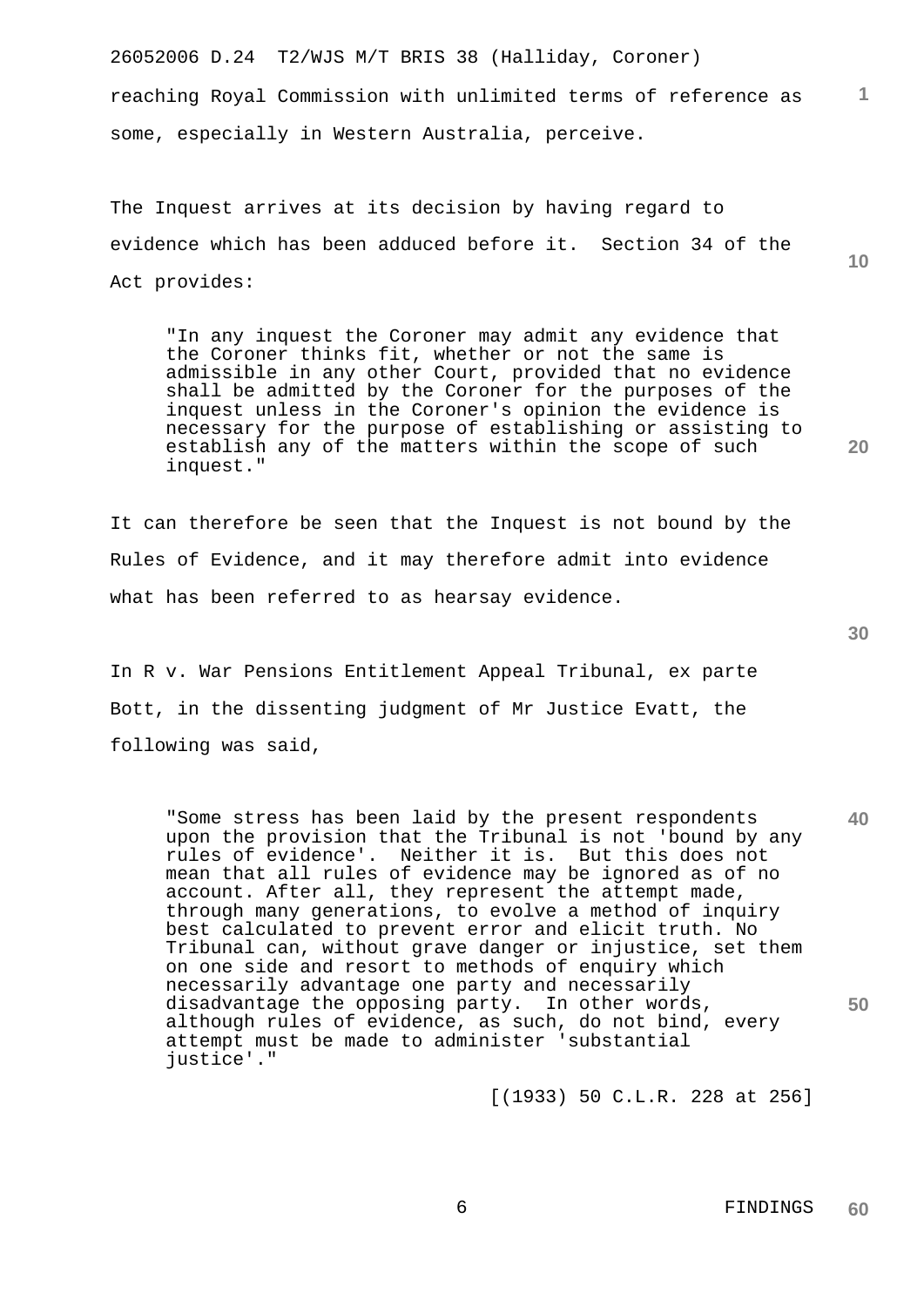26052006 D.24 T2/WJS M/T BRIS 38 (Halliday, Coroner) Such dicta was referred to by Brennan J, as His Honour then was, when speaking as President of the Administrative Appeals Tribunal in Pochi v. Minister for Immigration and Ethnic Affairs (1979) 36 FLR 482 and his Honour said further:

"To depart from the rules of evidence is to put aside a system which is calculated to produce a body of proof which has rational probative force, as Evatt J pointed out. That does not mean, of course, that the rules of evidence which have been excluded expressly by the statute creep back through a domestic procedural rule. Facts can be fairly found without demanding adherence to the rules of evidence."

His Honour then referred to the statement of Lord Denning that Tribunals are entitled to act on any material which is logically probative, even though it is not evidence in a court of law (Millar Pty Ltd v. Minister of Housing and Local Government (1968) 1WLR at 995).

The foregoing does not mean that this Inquiry is required or is permitted to rampage on a fact finding frolic of its own.

**40 50** The Inquiry, in assessing the evidence that has been placed before it, and in arriving at any determination of a fact, must not speculate, toss a coin or consult an astrologer - as may have been suggested if one gives proper consideration to some of the suggested arguments and hypotheses that have been put forward prior to and in the course of this Inquiry, and which have been raised, suggested and alleged by various newspaper articles and media pundits especially in Western Australia and which may be viewed as irresponsible and completely unfounded in fact.

**30**

**20**

**10**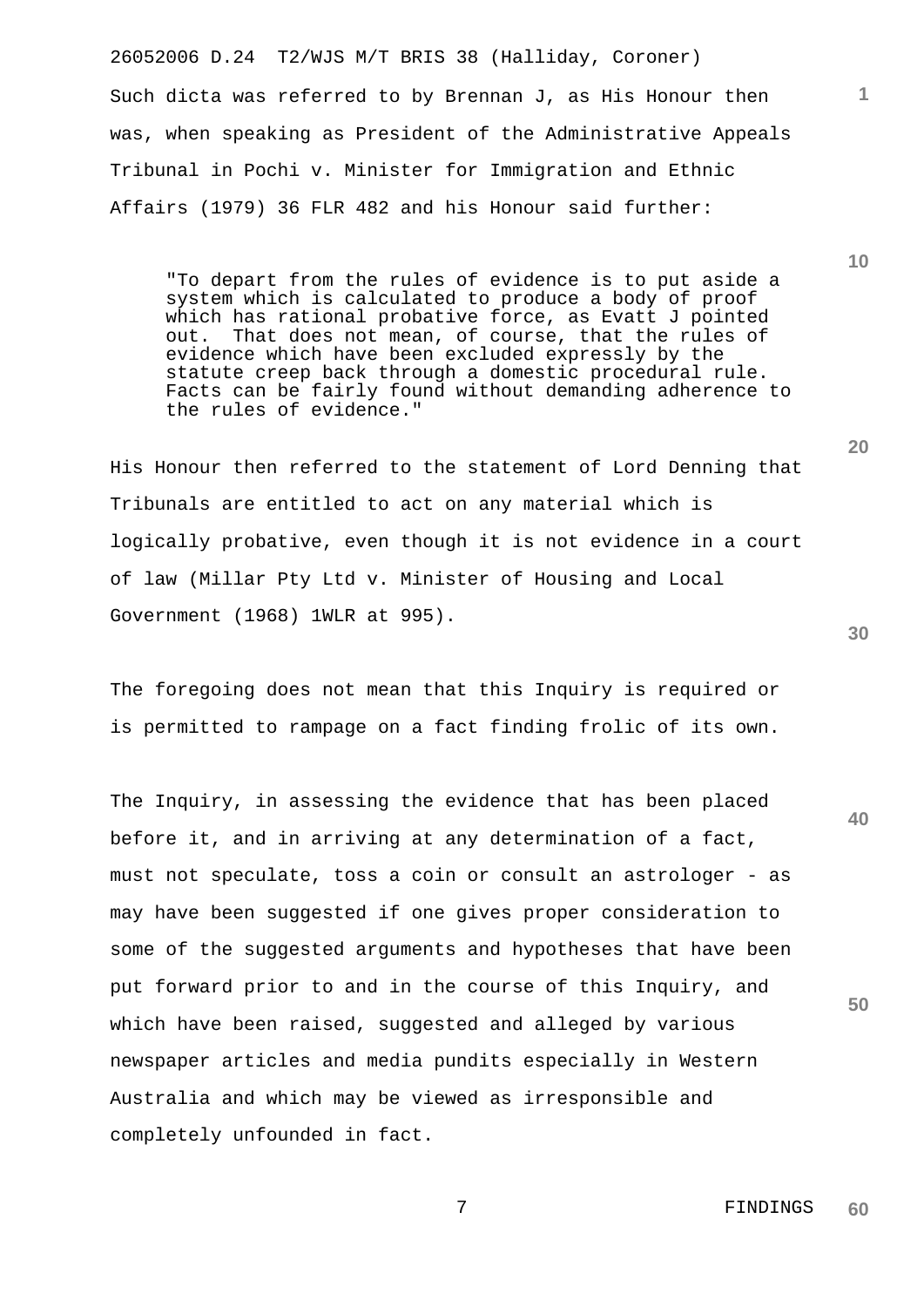It must be remembered that evidence of fact is that which tends to prove that fact; something which satisfies the Inquiry of the existence of the fact. Such is to be found in cogent, reliable evidence or reasonable inferences to be drawn from proven facts or facts which are not in dispute or in issue.

In arriving at a determination of a fact the Inquest is required to be satisfied to the requisite standard and that standard in this proceeding, as in all coronial matters, is the civil standard of proof, that is, on the balance of probabilities. So that a fact is proved if the Inquiry is reasonably satisfied of it. The degree of persuasion necessary to establish a fact, on the balance of probability, varies according to the seriousness of the issues involved, and in such regard I refer to Brigginshaw v. Brigginshaw 60 CLR 336 per Dixon J at 362; and to the succinct statement of Lord Denning in Hornal v. Neuberger Products Ltd (1957) 1 QB 247 at 258:-

"The more serious the allegation the higher the degree of probability that is required."

I also refer to the following judicial dicta which clearly illustrate the way in which the aforesaid principles are to be applied.

In Luxton v. Vines 85 CLR 352 it was said by the High Court at 358:

**10**

**1**

**20**

**30**

**40**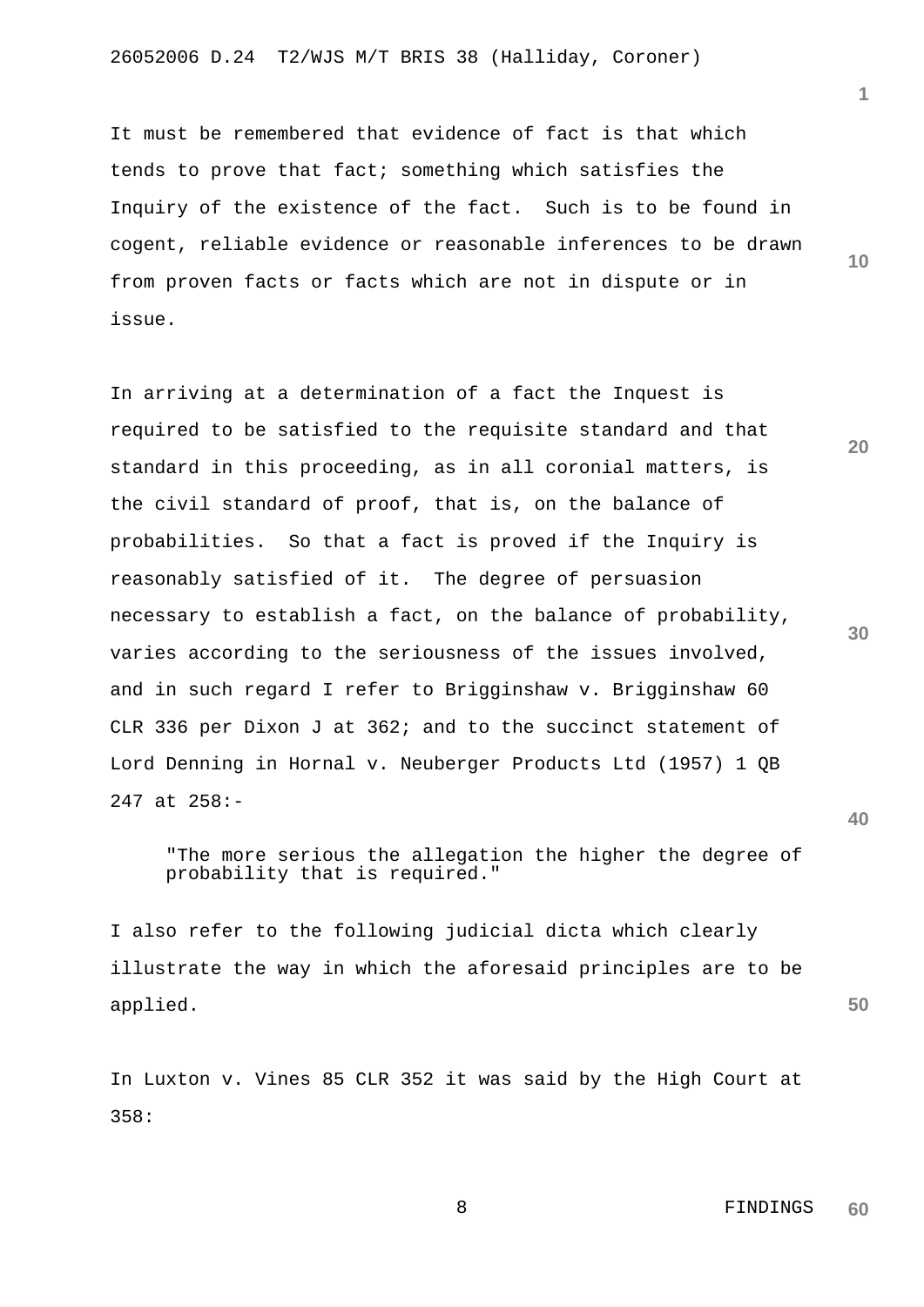26052006 D.24 T2/WJS M/T BRIS 38 (Halliday, Coroner)

"The difference between the criminal standard of proof in its application to circumstantial evidence and the civil is that in the former the facts must be such as to exclude reasonable hypotheses consistent with innocence whilst in the latter you need only circumstances raising a more probable inference in favour of what is alleged. In questions of this sort while direct proof is not available, it is enough if the circumstances appearing in the evidence give rise to a reasonable and definite inference; they must do more than give rise to conflicting inferences of equal degrees of probability so that the choice between them is a mere matter of conjecture. But if the circumstances are proved in which is it reasonable to find a balance of probabilities in favour of the conclusions sought, then, though the conclusion may fall short of certainty, it is not to be regarded as mere conjecture or surmise."

Further, it has been said what the cause is of a particular fact must be determined by applying common sense to the facts of each particular case and in such regard I refer to the High Court decision of March v. Stramare 171 CLR at 515; that is, the proven facts to the requisite standard and in such regard it is relevant to consider the function and role of a medical or expert witnesses, such as Drs NAYLOR and HOSKINS, who were called to give evidence in these proceedings.

#### **The Role of the Expert Witness**

**40** In R v. Laurie (1987) 2 QR 762 at 765 it was said by the Court of Appeal per Connolly J:-

"The fundamental rule is that an expert's opinion is admissible to furnish the court with scientific information which is likely to be outside the experience and knowledge of a judge or jury. If on the proven facts a judge or jury can form their own conclusions without help then the opinion of an expert is unnecessary. Thus in R v Turner [1975] Q.B. 834 the Court of Appeal held that the evidence of a psychiatrist as to the likelihood of the accused being provoked, he being a normal human being, was inadmissible being well within ordinary human experience."

**10**

**1**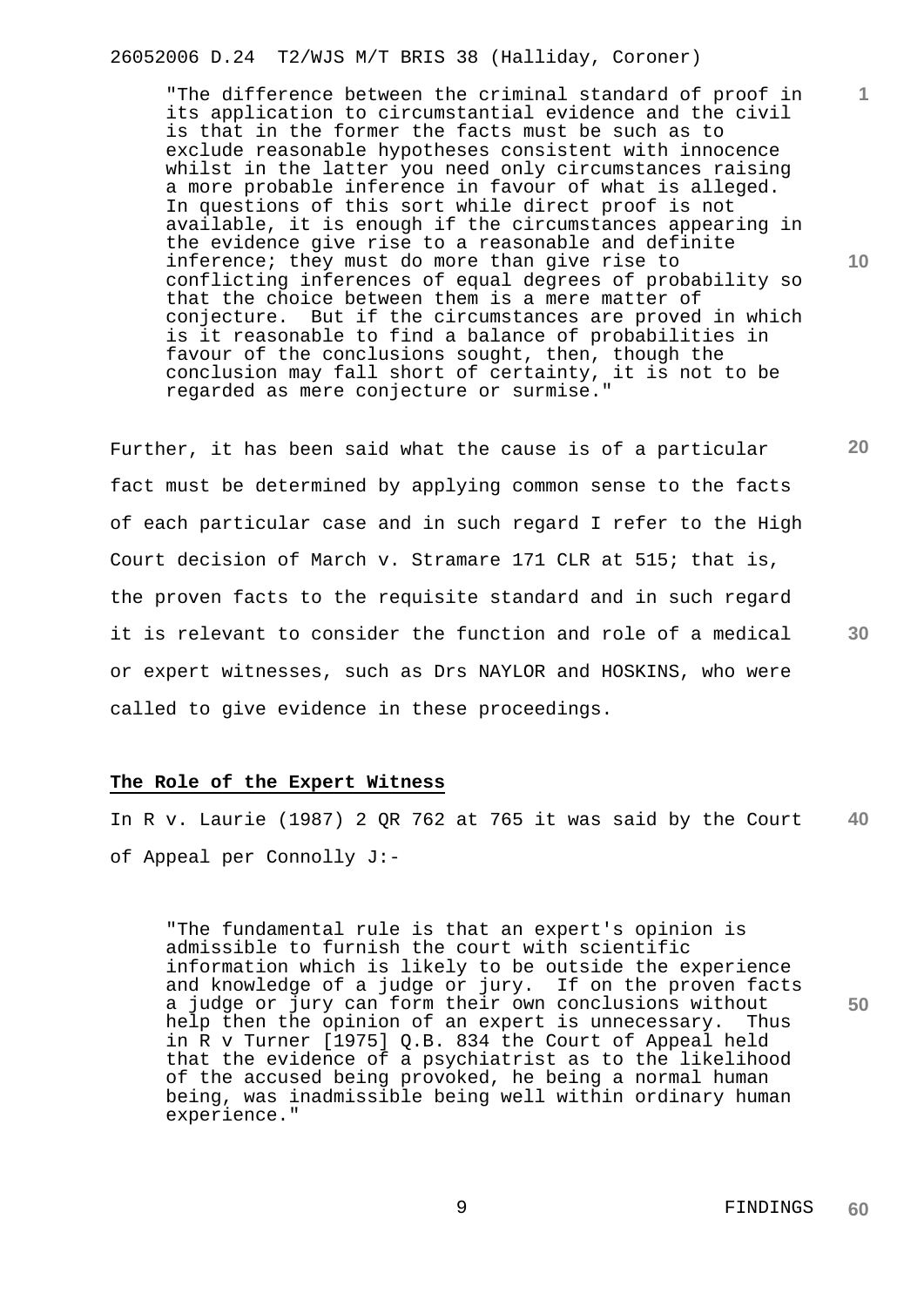26052006 D.24 T2/WJS M/T BRIS 38 (Halliday, Coroner) **1 10** Further, the duty of an expert witness is to furnish to the Inquest necessary medical or scientific criteria for testing the accuracy of their conclusions so that the Inquest is in a position to form its own independent judgment by the application of those criteria to the **facts proven in evidence.** (Vide Davie v. Edinburgh Magistrates (1953) SC 34 at 40.

And I emphasise the words 'facts proven in evidence.'

**20 30** It has been further said that whatever may be proved by expert evidence of medical practitioners, or the like, the Inquest is left to sieve such expert evidence through the filter of its common sense; and that in cases where science or medicine might demand a more exacting standard of reasoning the Inquest however may reason on the balance of probabilities. And in that regard I refer to the interesting article entitled "Medical Causation" by Travers 76 A.L.J at 258.

Furthermore, it is generally **inadmissible** by an expert to give evidence in a form that takes up the very ultimate issue that it is the duty and function of the Inquest to determine.

In relation to the 'causation' of an event in medical matters it was said in R v. Poplar Coroner; ex parte THOMAS (1993) QB 610 at 610, where Lord Justice Dillon applied the following observation of Lord Salmon in Alphacell Ltd v. Woodward (1972) AC 824:

"I consider that **what** or **who** caused a certain event to occur is essentially a practical question of fact which

> 10 FINDINGS **60**

**40**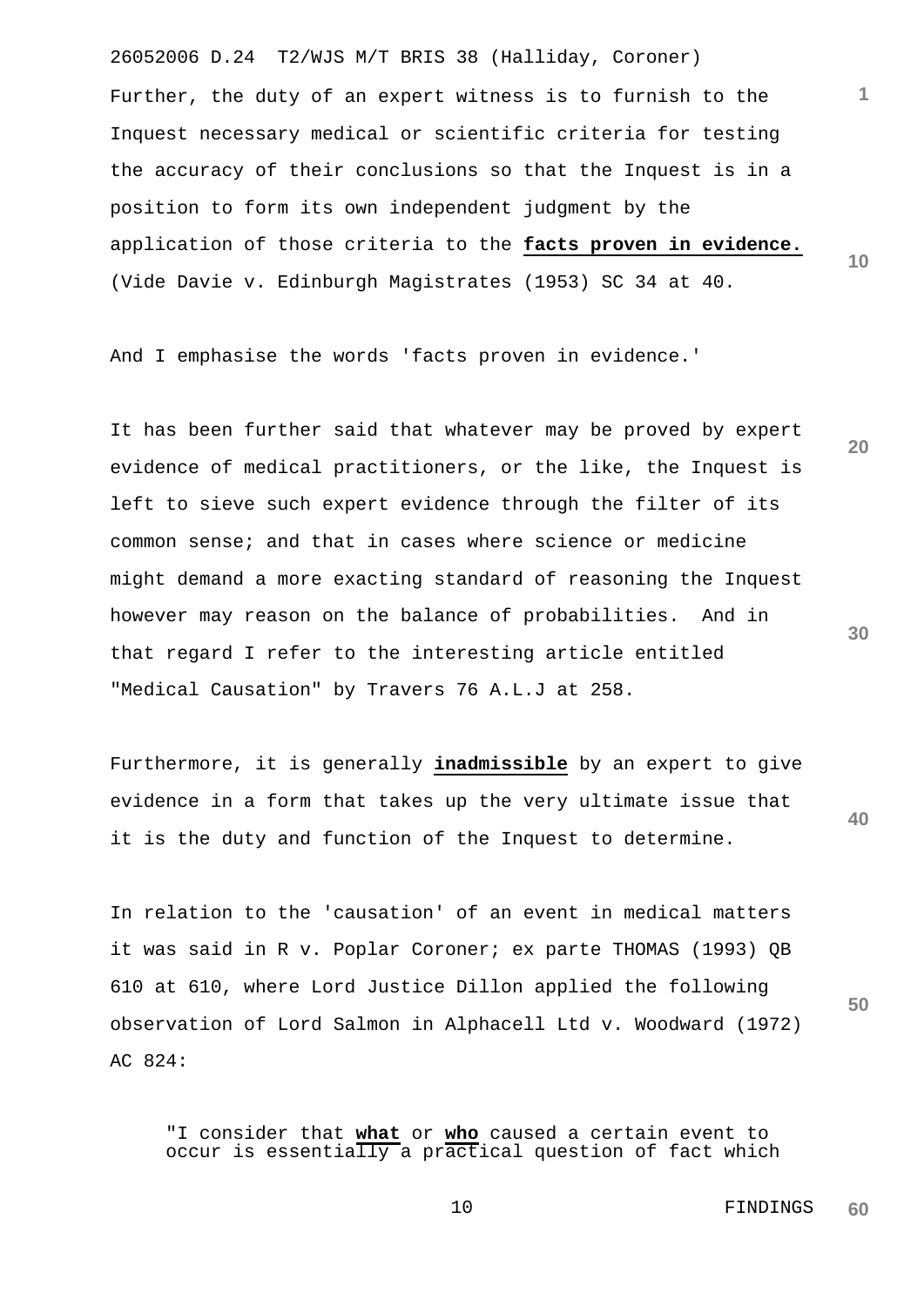26052006 D.24 T2/WJS M/T BRIS 38 (Halliday, Coroner)

can best be answered by ordinary common sense rather than by abstract metaphysical theory."

**10** I refer to the foregoing dicta in order for it to be better understood and fully appreciated as to the role and function of this Inquiry and the basis of decision making having regard to the various arguments and speculation that have been raised prior and during the course of the Inquiry.

The circumstances leading up to and surrounding this most unfortunate death, are not only grossly unfortunate but may well be described as bizarre and highly suspicious. However, much of the suspicion surrounding the circumstances of this particular death have been engineered by certain media frenzy involving misrepresentation of relevant facts, sheer and bold speculation and irresponsible assertions of 'murder' and the like. Reference in such regard need only be made to various media articles published particularly in Western Australia which have been placed before this Court by way of exhibit.

### **Circumstances Giving Rise to this Inquest**

**50** Andrew Nicholas PETRELIS was born on the 27th of January 1970. Until his taking residence in Queensland on the 28th of May 2005 he was a resident of Perth, Western Australia. He had, unfortunately, a reputation for being involved in the drug scene from at least in about October 1992 and was an associate of "criminal identities," John KIZON, Michael RIPPINGALE and Craig CHRISTIAN.

**40**

**30**

**20**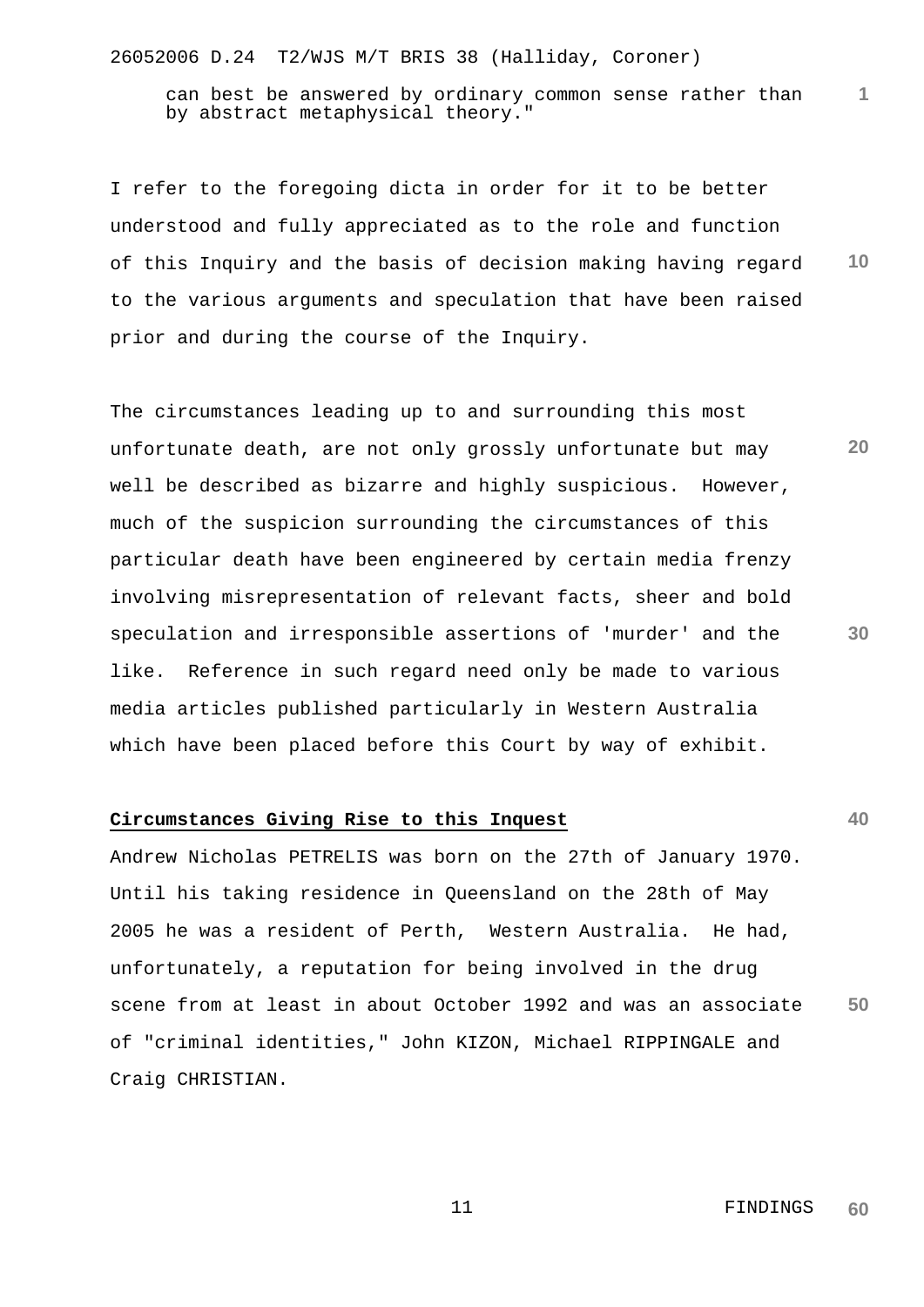26052006 D.24 T2/WJS M/T BRIS 38 (Halliday, Coroner) In the course of this Inquiry, the Inquest has been provided with a great number of files relevant to Investigations and Inquiries made by Australian Law enforcement Agencies and others of the persons to whom I have just referred, and to others, and the Inquest, in arriving at its Decision has had regard to such material in so far as it is relevant. It is not intended to refer specifically to the contents or conclusions of such reports.

**20** In May 1993 it is said that some 13 tons of cannabis was imported into Western Australia on the ship "Diana Avril". In March 1994 PETRELIS was asked by RIPPINGALE to arrange a selfstorage unit for him and PETRELIS obtained such a unit at Osborne Park, Perth, and secured such a unit with a padlock apparently supplied by RIPPINGALE. In September 1994, PETRELIS was requested by RIPPINGALE to attend a 'certain' location and dig up two canvas bags and store them in premises then leased by PETRELIS at Osborne Park. Such bags, it appears, contained some 20 kilograms of compressed cannabis blocks and were believed to be part of the "Diana Avril" consignment. It was thought that such cannabis was owned by CHRISTIAN who at such time was in custody on remand for the murder of one MORRISON outside the Hotel Leederville on the 4th of August 1994.

There was a joint Western Australia and Federal Police Task Force investigation which located such aforesaid cannabis consignment said to be owned by CHRISTIAN and which substituted for it grass clippings for the cannabis. In

**1**

**10**

**30**

**40**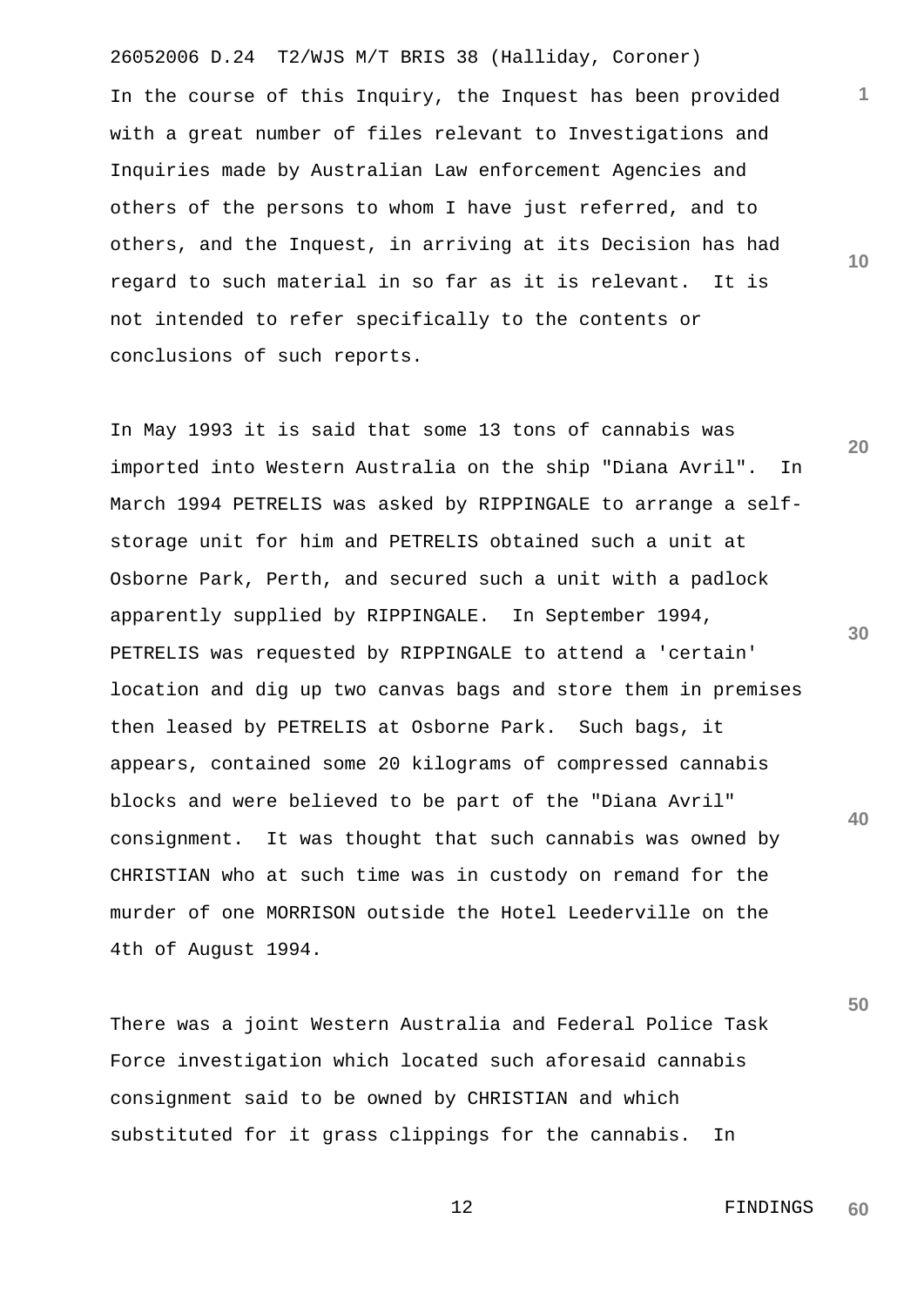26052006 D.24 T2/WJS M/T BRIS 38 (Halliday, Coroner) November 1994 RIPPINGALE was photographed by police removing the bags of supposed cannabis from the storage unit. In November 1994 RIPPINGALE threatened the life of PETRELIS and that of his parents if the police were spoken to by him. Law enforcement agency telephone interceptions or intercepts were made of conversations between KIZON and RIPPINGALE which included personal violence or threats of personal violence intended against PETRELIS should he speak to the police .

Police officers of the Western Australia Drug Squad (VOYEZ and CLAY) convinced PETRELIS to give evidence against both KIZON and RIPPINGALE in exchange for indemnity from his own prosecution. In January 1995 PETRELIS gave a statement implicating RIPPINGALE with the aforesaid drugs. PETRELIS was given an indemnity against prosecution by the Director of Public Prosecutions (WA) on the 10th of February 1995 in respect of certain drug offences on condition that he, "cooperate" in the prosecution of KIZON and RIPPINGALE.

**50** In March of 1995 PETRELIS was approached by KIZON and one RICCIARDELLO who enquired about his involvement in "informing the police". On 31 March 1995 KIZON and RIPPINGALE were charged conjointly with conspiring to possess a trafficable quantity of cannabis with intent to sell or supply. On the 25th of May 1995 PETRELIS formally entered into what has been referred to as a Witness Protection Program and after being given a false identity of the surname PARKER he was relocated to Queensland where he arrived in the company of Western Australian Police Officer THOMPSON on the 28th of May 1995.

**10**

**1**

**30**

**20**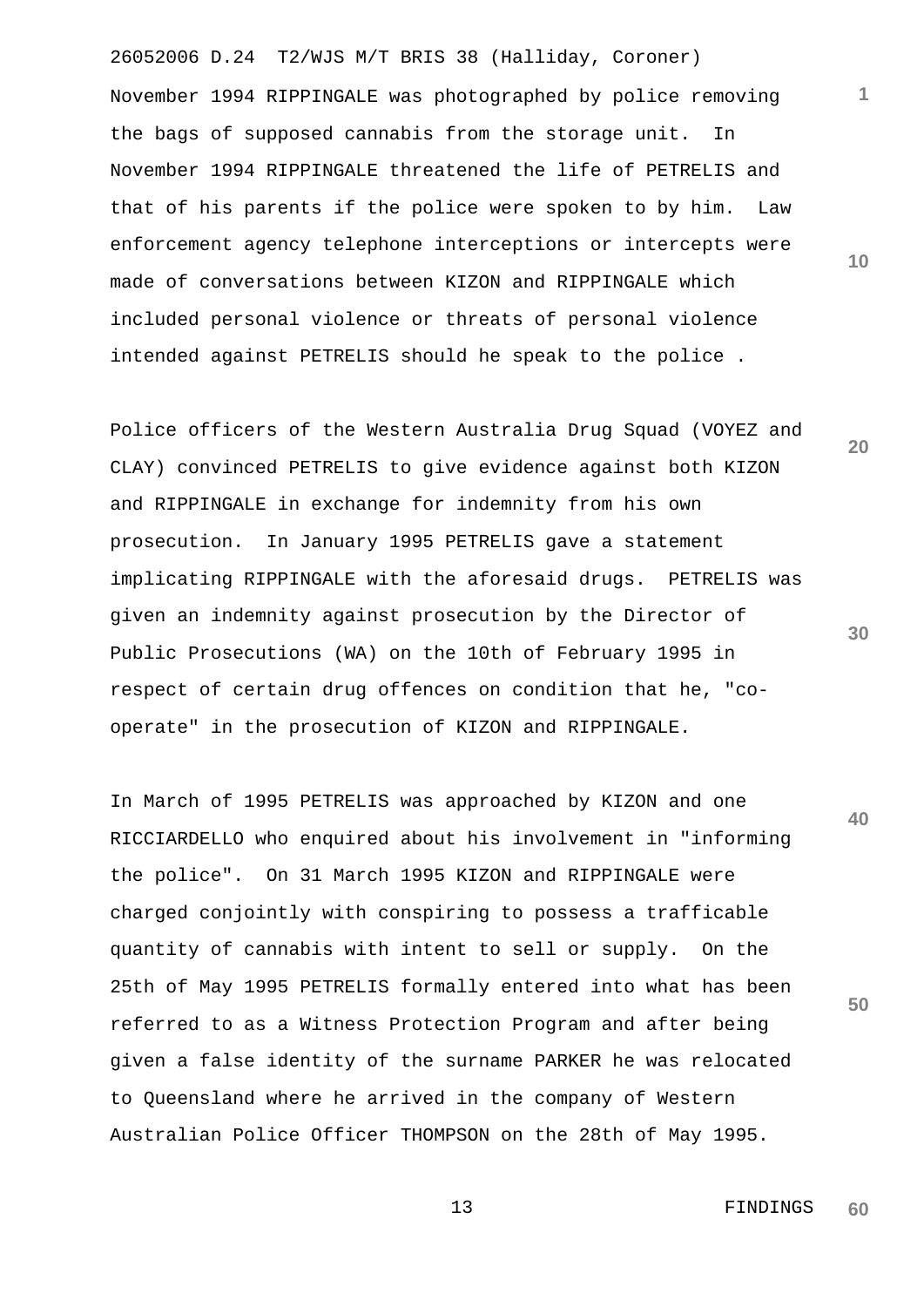Subsequent to his arrival in Queensland PARKER, as he was then known, enrolled as a trainee pilot with an organisation referred to as Chopperline Flying School and he took up residence at unit 6, Windsurfer Units, 9 Leichhardt Street, Caloundra.

In early September 1995, the deceased contacted Western Australian police officer CLAY by telephone and indicated to him that he was prepared to give a further statement and new evidence implicating KIZON.

On the 11th of September 1995 police attended the aforesaid unit and after gaining forceful entry, found the naked body of a male adult. The body was conveyed to the John Tonge Centre, Brisbane where, at 2.20 p.m. on the 11th of September, after examination by Professor Ansford, a life extinct certificate was issued. Subsequently, on the 12th of September 1995 a post-mortem examination upon that body was undertaken by Dr Charles NAYLOR, and following receipt of toxicology reports, a medical cause of death of "opiate toxicity" was opined.

It will be observed that I have mentioned that the body that was found was that of a male and I have not, at this stage in my reasons, ascribed an identity to that body as the evidence as it then stood, in my view, and subsequently, was such that there was an issue as to the identification of that body.

**10**

**1**

**20**

**30**

**40**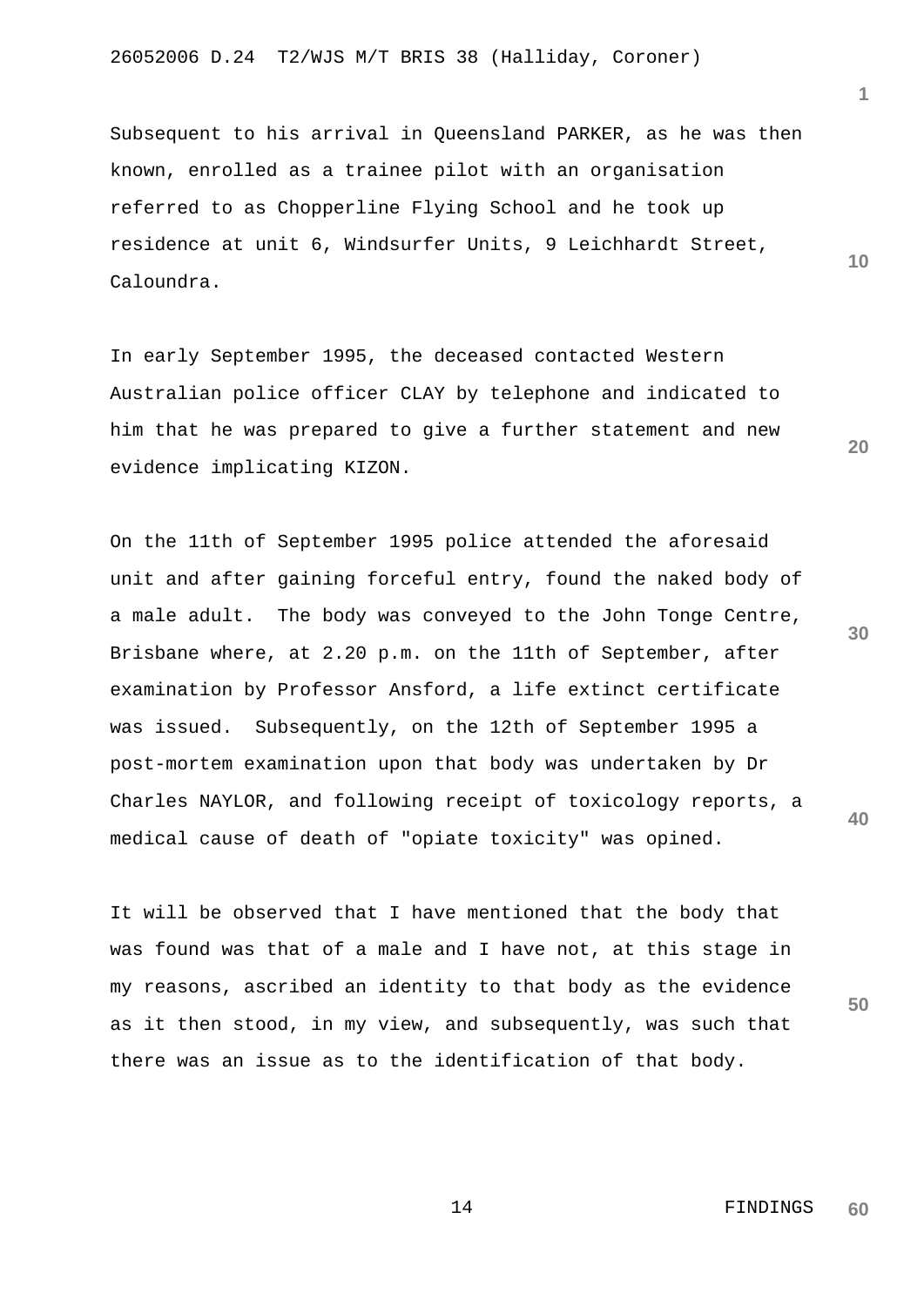26052006 D.24 T2/WJS M/T BRIS 38 (Halliday, Coroner) In November 1995 the parents of PARKER, after they had been contacted by police and informed of the death of their son, visited Caloundra and attended upon Mr Crabtree, the then Clerk of the Court and Statutory Coroner for Caloundra, and requested that an Inquest be held. And subsequently, on the 27th of November 1995 a written request for same was made with specific mention of a number of reasons for the conduct of an Inquest.

On the 22nd of November 1995 Mr Vagg, who held the position of Acting Clerk of the Court at Maroochydore, and hence Statutory Acting Coroner during the absence of Mr Crabtree, recommended to the then Director General, Department of Justice for the State of Queensland that no Inquest be held. On the 27th of November 1996 the then Director General accepted the aforesaid recommendation and determined that an Inquest not be conducted.

**40** Subsequent to such determination there was, inter alia, personal agitation on the part of Mr and Mrs PETRELIS, intense media, community and political interest in Western Australia which culminated in November 1995 when the then Honourable Minister for Police (WA) announced the proposal to appoint a Queens Counsel to conduct a review of the death and of the Protected Witness Program then in place in Western Australia.

As a consequence, Mr Len W Roberts-Smith RFD, QC was appointed to conduct such a Review and following such an undertaking, a Report dated the 30th of June 2000 was presented to the then

> 15 FINDINGS **60**

**10**

**1**

**20**

**30**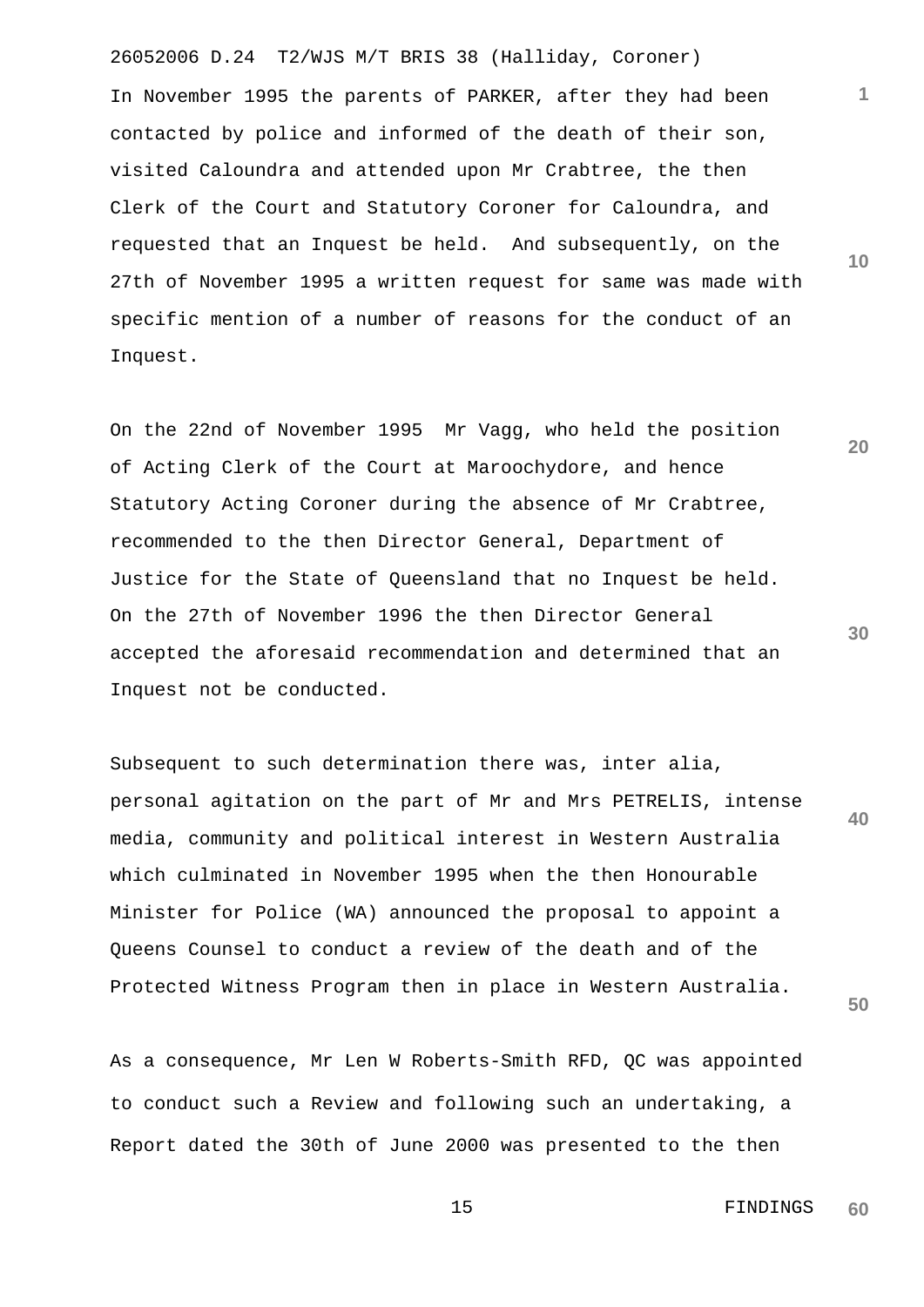26052006 D.24 T3/RC M/T BRIS38 (Halliday, Coroner) **1** Commissioner of Police (WA). Subsequently, a Royal Commission was held between 2002 and 2003, and conducted by Mr G A Kennedy QC and chapter 13 of such Royal Commission Report relates to Andrew Nicholas PETRELIS.

This inquiry and Inquest has been furnished with a copy of that Report and I incorporate such Report herein by reference. The only parts from such Report that ought to be read in open Court in these proceedings at this stage for purposes of brevity and having regard to the tyranny of time, are the following paragraphs:-

"Four months prior to PETRELIS' death, it was known by the Western Australian Police Service that two officers had unlawfully accessed his covert, personal and vehicle details on the police computer system. Those officers were former members, Murray John Shadgett and Kevin Davey. It was further suspected that shortly after the accesses, the information was communicated by these officers directly or indirectly to persons of interest to law enforcement authorities.

**40** Because PETRELIS was registered in the witness protection program at the time of his death, public speculation has arisen that he may have been murdered and that police may have been implicated. Some of the issues were investigated by the Anti-Corruption Commission, but of course, not in a public hearing. Media conjecture has continued up to the time of the Royal Commission and it was decided the Royal Commission would examine the matter in a segment of its public hearings.

Determination of the cause of PETRELIS' death however was not the subject of Royal Commission hearings, there being a coronial inquiry in Queensland in that regard, which remained incomplete as at the date of this report."

**30**

**20**

**10**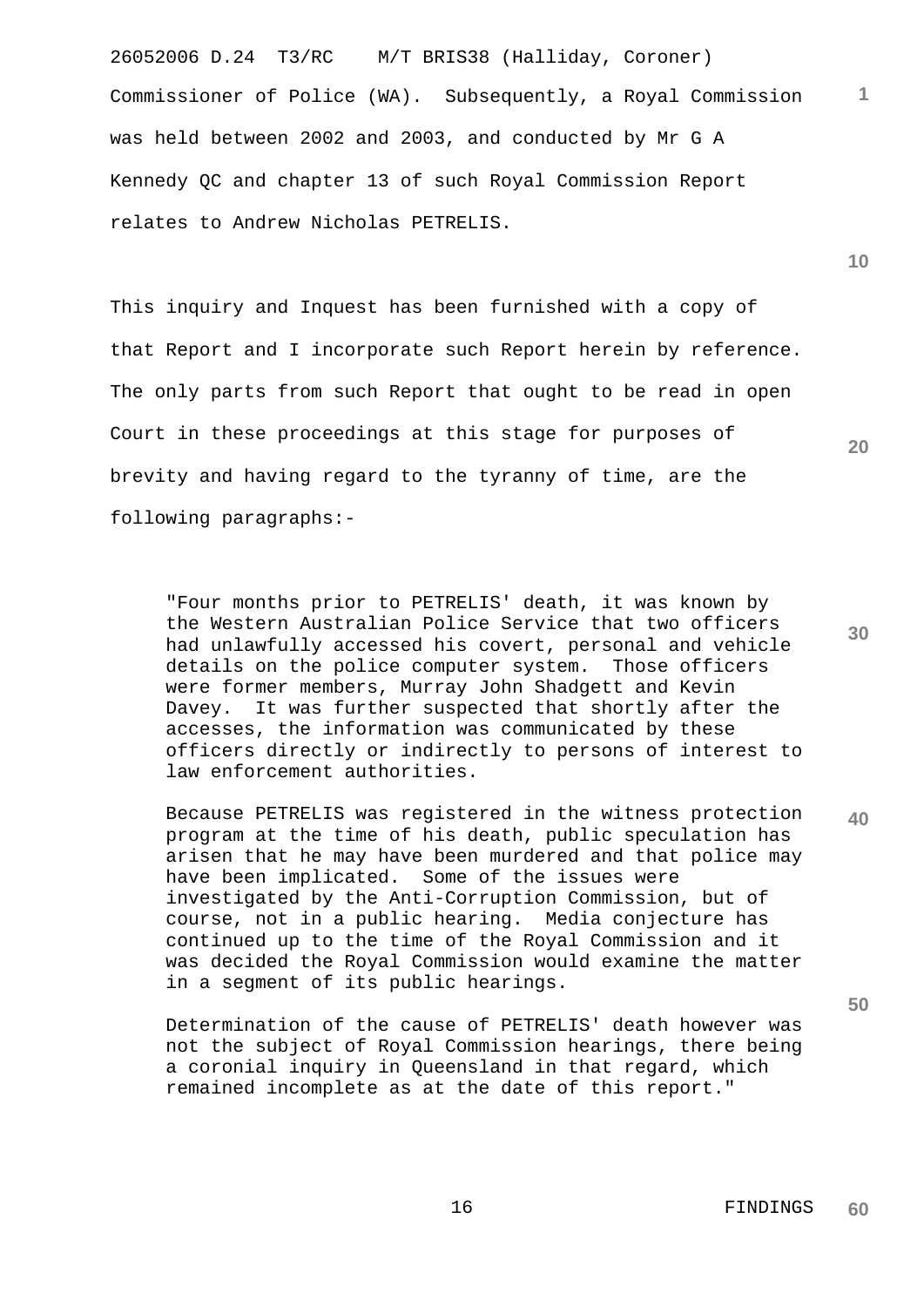26052006 D.24 T3/RC M/T BRIS38 (Halliday, Coroner) I pause there to make reference to the fact of the mention by the Royal Commission not undertaking any examination of the death of PETRELIS, and I only mention that in the context of the expectation, if that is the right word, that this Inquiry would conduct a similar type of inquiry to that of a Royal Commission.

Further it is said within the report:

"It is clear that Davey and Shadgett unlawfully accessed the police computer system and disclosed information from it. There is no evidence that those accesses were motivated by desire to locate PETRELIS, rather they occurred because a person referred to as P3 wished to determine whether the person to whom he had been selling drugs was an undercover police officer. Some information was received through P2 and P3 then made other telephone calls and inquiries in an attempt to confirm whether either PARKER or Clay was a police officer."

And the final part of the report to which I wish to specifically refer is this:

"Whilst ultimately no connection can be made between the release of confidential information and PETRELIS' death, the potential for those releases to compromise his safety was very real and deserved to be treated with speedy and decisive response from the Western Australian Police Service."

**50**

Subsequent to the publication of the Roberts-Smith QC report, the Western Australian then Minister for Police made certain representations to his equivalent in Queensland and as a

**20**

**1**

**10**

**40**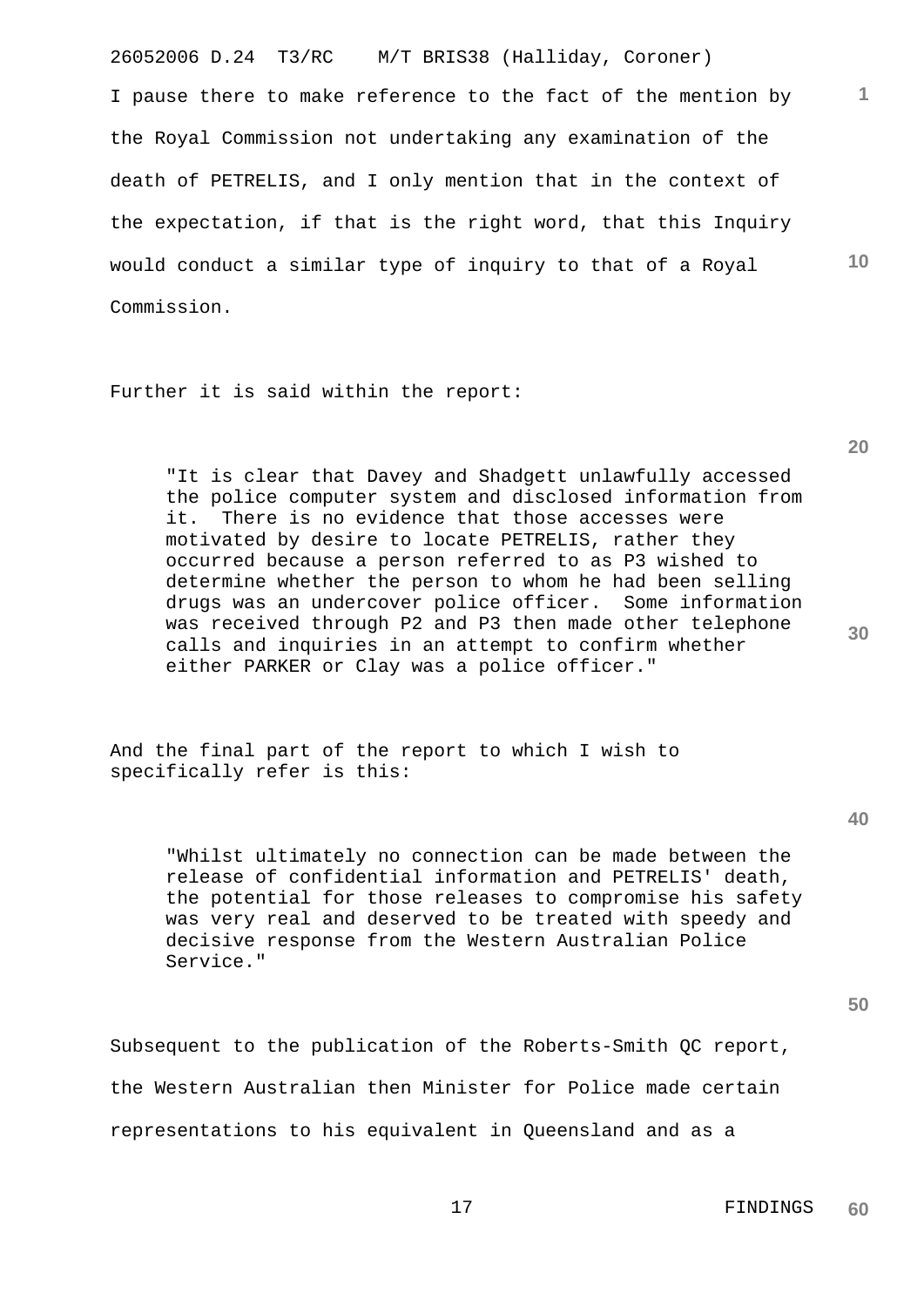26052006 D.24 T3/RC M/T BRIS38 (Halliday, Coroner) consequence thereof, the then Queensland Attorney-General, pursuant to the provisions of the Queensland Coroners Act, directed that this Inquest be held and such has occurred.

**10 20** In the course of this Inquest, there has been much inquiry made, and such has incurred within Queensland, Western Australia and of the relevant Commonwealth and State Law Enforcement Agencies. As a consequence, a large number of witnesses have been interviewed and called to give evidence over a period of time.

**40** The Inquest has, in the main, received the full cooperation of all relevant law enforcement agencies and for this the Inquiry is indeed greatly appreciative. However, in matters of "criminal intelligence" and the like one is always left with a certain degree of suspicion as to whether one has been fully informed of all relevant matters and in this regard there will be one matter referred to later in the course of these reasons.

In the course of the Inquiry, there has been produced to the Inquest a number of files, reports and documents relating to quite relevant personnel and such have been appropriately investigated and those found to be relevant have been placed into evidence. For reasons of security, those reports have been edited, but I am sure that the parties before this

**30**

**1**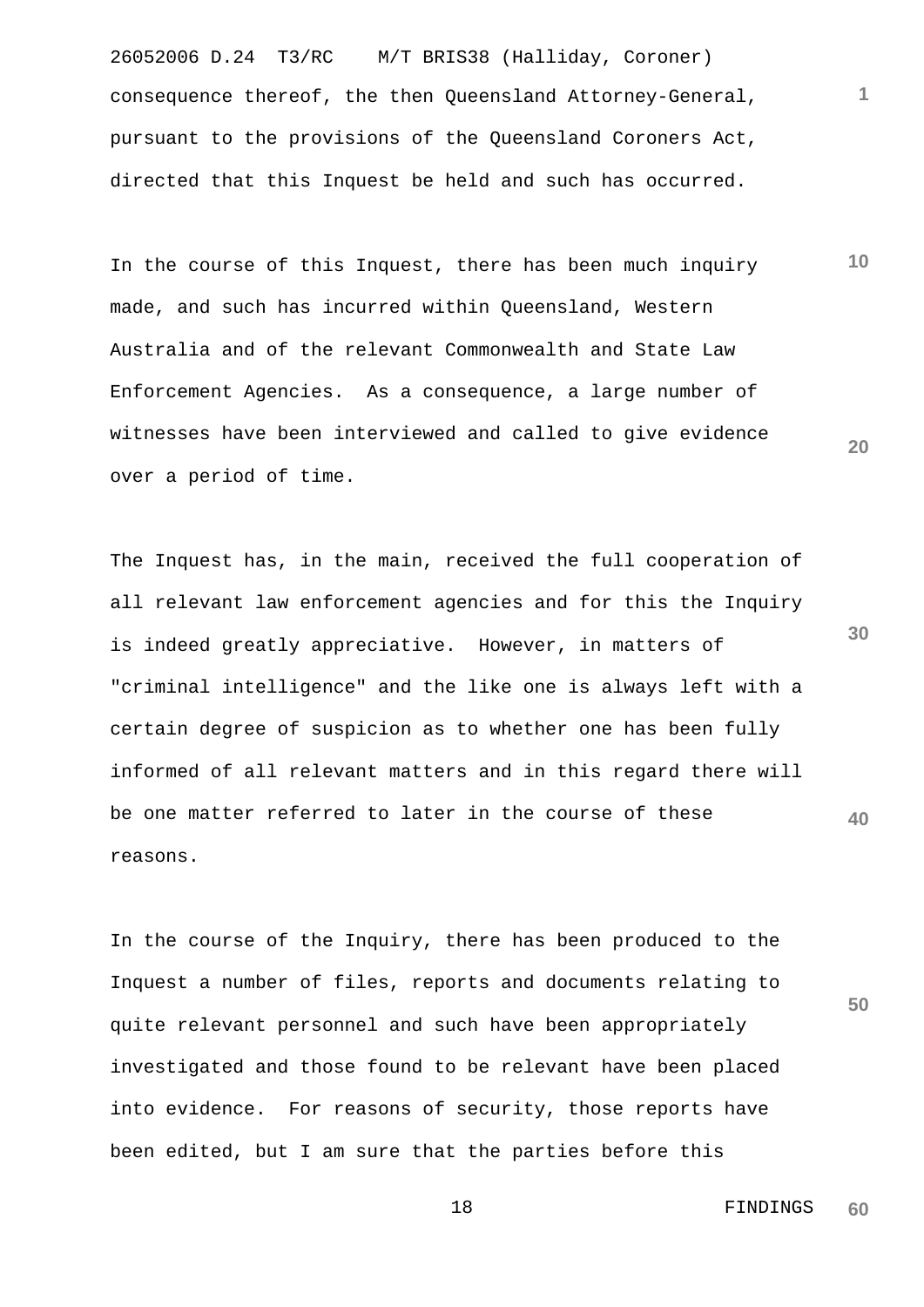26052006 D.24 T3/RC M/T BRIS38 (Halliday, Coroner) proceeding are well aware of the identity of those various persons referred to therein.

**10** There have been made, by members of the coronial investigative team, visits to Western Australia for the purpose of carrying out relevant inquiries and of interviewing prospective witnesses and the like.

**20** It is my view that this matter has been thoroughly investigated and that no further line of inquiry is necessary, save for the reservation, which will be apparent later in these reasons.

**30 40 50** At the conclusion of the hearing, all represented parties, including the parents of the deceased, were expressly asked whether any further witnesses were required to be called. There was no such application. Counsel Assisting the Inquiry, Mr MacSporran SC, Senior Counsel, and with him Mr Grealy, informed the Inquiry and the Inquest that it was their submission that there was no further avenue of investigation that ought reasonably to be undertaken. However, Mr MacSporran SC submitted that there may well be warranted a further Royal Commission with appropriate terms of reference.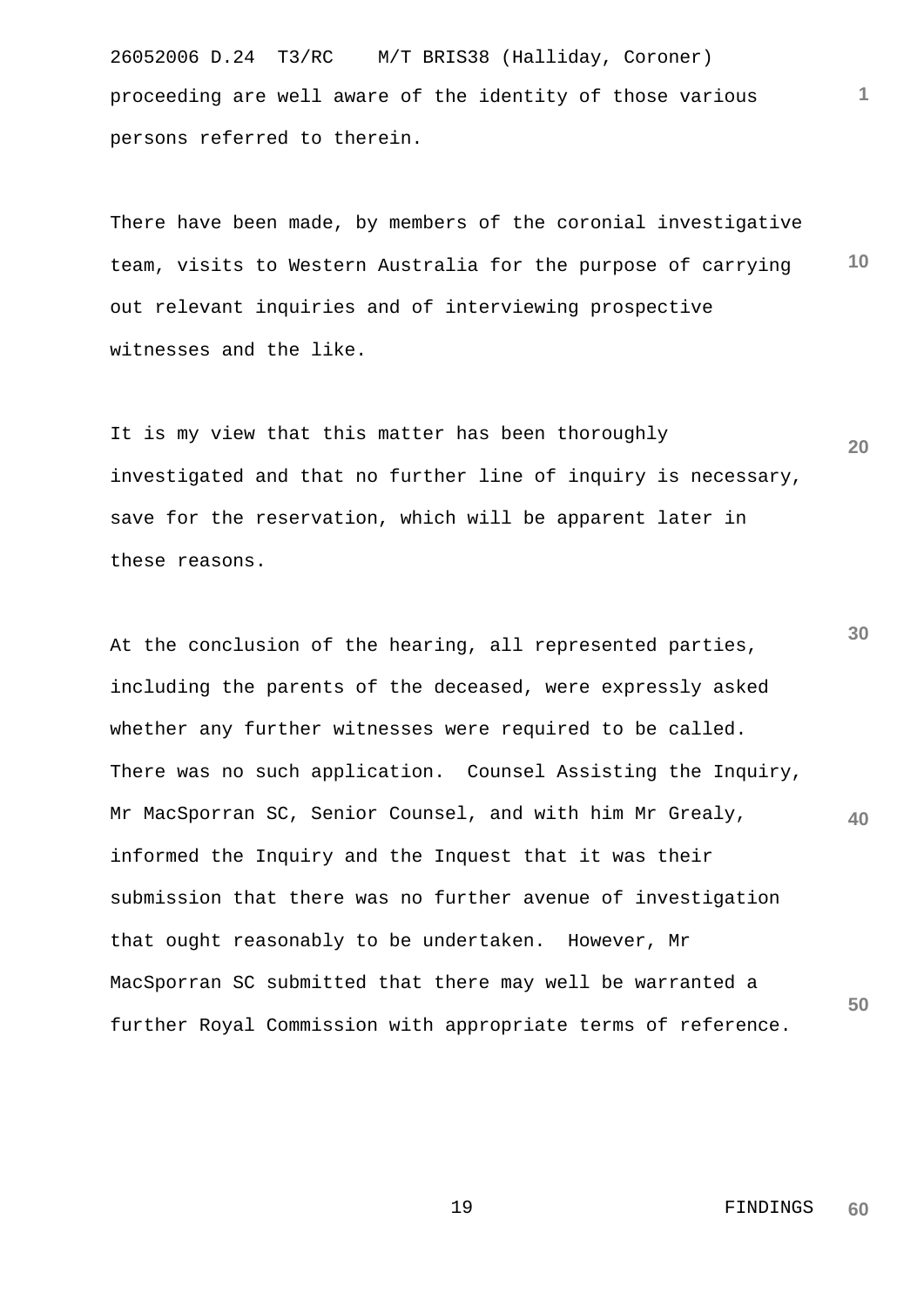# 26052006 D.24 T3/RC M/T BRIS38 (Halliday, Coroner)

#### REVIEW OF THE EVIDENCE

**10** It will be readily appreciated that it is not possible, having regard to the tyranny of time, to refer to all of the evidence, which has been given or all of the material which has been placed before the Inquest.

Much of the evidence surrounded the activities of PETRELIS prior to his departure from Perth for Queensland, and that concerning the activities of certain Western Australia Police, are to be found in the Western Australian Inquiries and need not be referred to specifically herein.

**30 40** It is therefore the intention only to refer to the more salient aspects of the evidence insofar as it relates to the circumstances surrounding the death of the deceased, such as indicated earlier, being given a special meaning, having regard to the decision of the Queensland Court of Appeal.

In arriving at its decision herein, the Inquiry has had regard to all evidence, which has been placed before the Court, both written and oral, and of the various reports from the various inquiries, which have been undertaken touching upon this matter.

> 20 FINDINGS **60**

**50**

**1**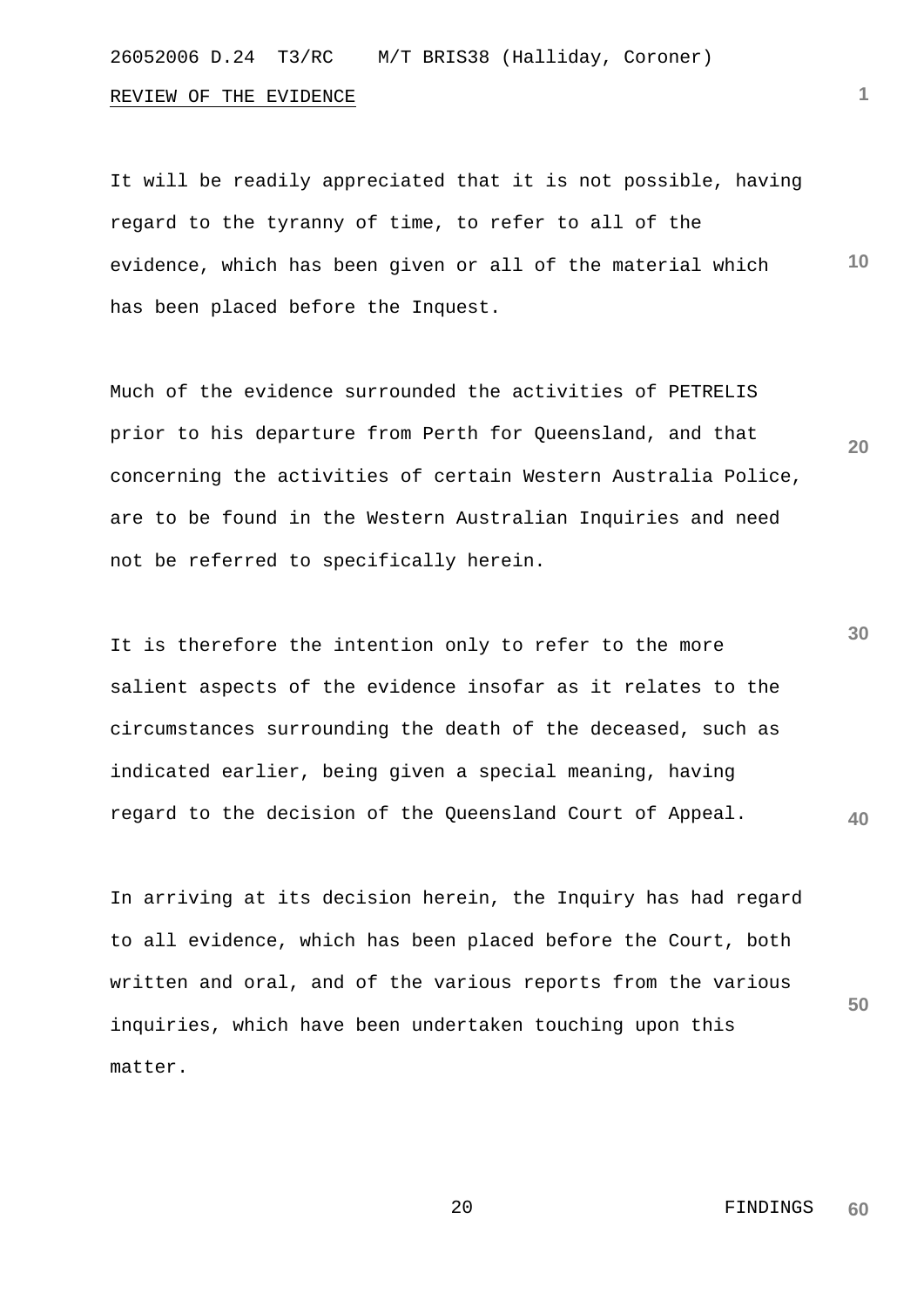26052006 D.24 T3/RC M/T BRIS38 (Halliday, Coroner) **1 10** It is apparent from the evidence that various individuals, who will be mentioned shortly, had a motive and purpose for the disposal, if that is the right word, of PETRELIS as he was an important, vital and crucial prosecution witness with potential evidence against both KIZON and RIPPINGALE.

I intend to deal firstly with the movements of PARKER immediately prior to the 11th of September 1995, that is the date upon which a body was found in the unit.

**30 40 50** A Victor GORDON gave evidence and he was the chief ground school instructor with Chopperline Air Training School. He said, in the course of his evidence, that on the weekend immediately prior to his death, the deceased attended an air show with both himself and his daughter Kia. He says that on that weekend, PARKER revealed to GORDON that he was on the witness protection program. The next time that GORDON saw PARKER was on the Tuesday at the unit and on that day, it was mentioned to GORDON the names John KIZON and another male person, who was about to be released from prison in Western Australia. Apparently that mention was made in the context of PARKER expressing concern for his own personal safety and an expression by him that he could not stay in the one flat for any length of time.

> 21 FINDINGS **60**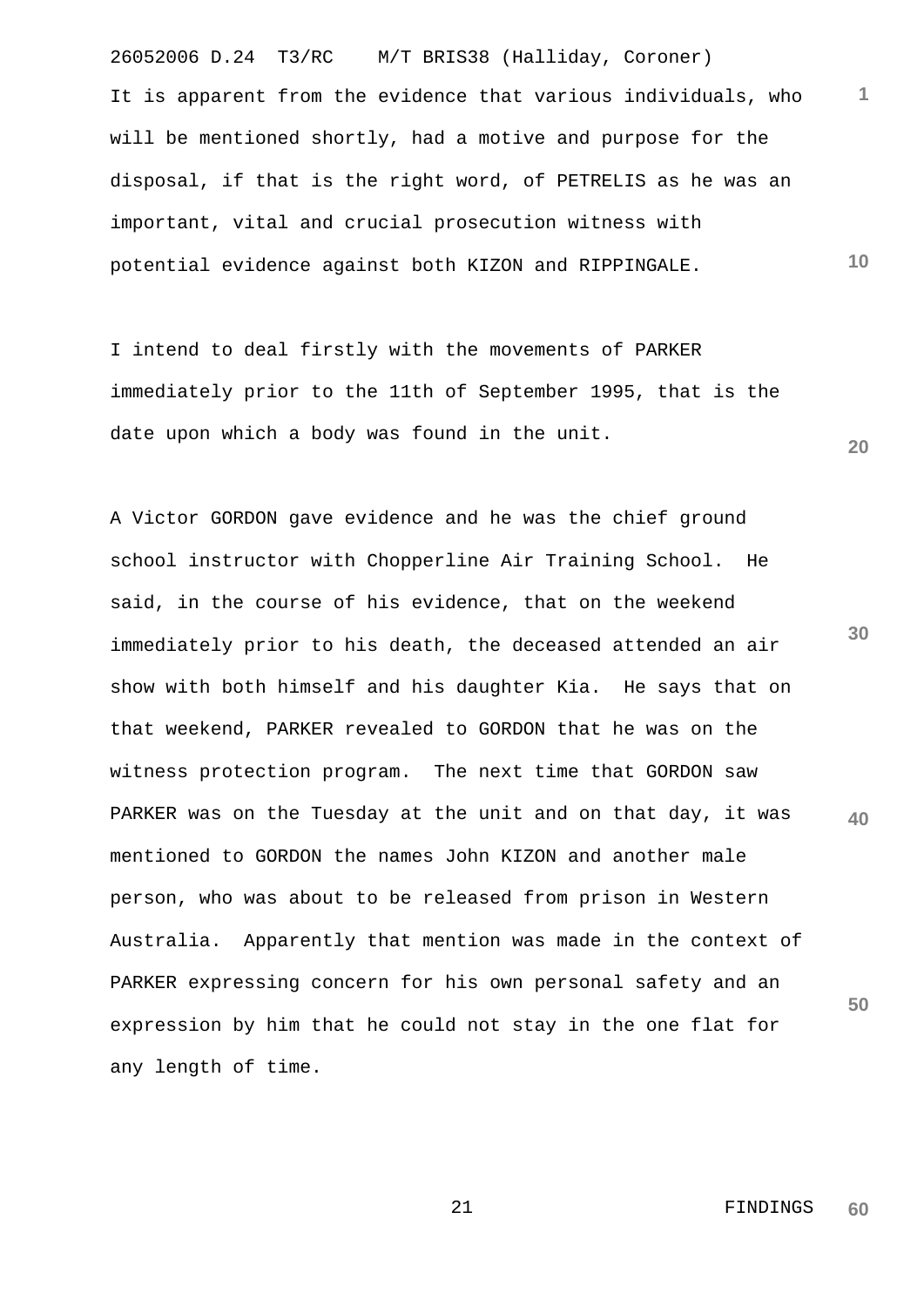26052006 D.24 T3/RC M/T BRIS38 (Halliday, Coroner) On the Thursday 7 September 1995 PARKER failed to attend his flying instructing course and GORDON telephoned him. On the Thursday, immediately prior to the 11th, GORDON received a phone call from PARKER, in the course of which he advised that the front door of his unit had been repaired or was being repaired as he had forcibly been required to gain entry because he had locked his keys inside. PARKER expressed concern about his own safety and said words to the effect, "If they find out where I am, I could be in trouble". Later on, apparently, on the Thursday evening, there was further advice that the damaged door was to be repaired or had been repaired and that he had bought them a few beers for their efforts. An arrangement was made for him to attend the flying centre on the Friday and for him to take GORDON's daughter KIA to the Gold Coast on the following Saturday.

**40** There was no further contact made by PARKER with GORDON. GORDON and one Allan MARTIN, who was the flying instructor, were concerned about the welfare of their pupil and so they attended the unit on the Monday morning. They noticed that the front door had been damaged, that there had been an attempt to repair the door, that it looked pretty flimsy. They knocked on the door, there was very loud music coming from the interior, but there was no response to their knocking. They contacted the police, the police attended and after some initial inquiry, entry was gained with the use of a

**10**

**1**

**20**

**30**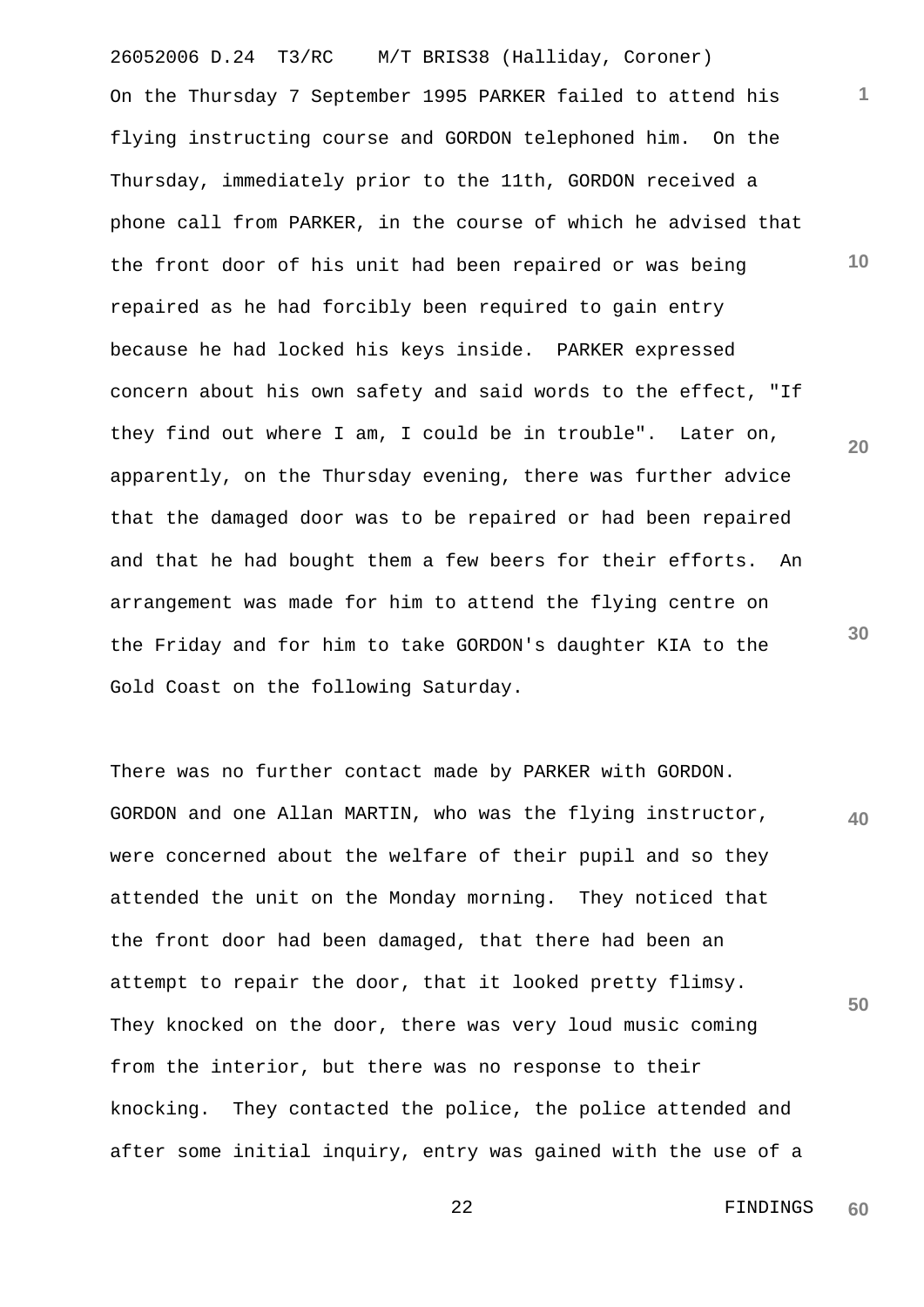26052006 D.24 T3/RC M/T BRIS38 (Halliday, Coroner) wheel brace and the application of bodily force to the door. It was then found upon entry to the unit, the naked body of the adult male previously referred to.

**10** Allan MARTIN also gave evidence, he being the flying instructor. He said that he knew PARKER after his first commencing the flying course in June of 1995. He said that PARKER was a very good pilot for his level and went solo flying after a certain number of hours, which was quite an achievement. He said that the deceased was required to attend a training flight on Thursday the 7th of September 1995 at 9 a.m. He did not arrive, the witness telephoned him and he advised of the problem of his locking himself out of his unit and of kicking in the door. Arrangements were made for PARKER to attend the next day at 8 a.m. PARKER did not attend for his training and the witness then gave evidence corroborating that of GORDON that on the Monday the 11th, they went to the premises and found the body, as previously referred to.

A witness, Michael HARWOOD, who was a ground floor neighbour in the same block of units as PARKER saw him around about midday on the Thursday the 7th of September 1995 and at that time he was building what appeared to HARWOOD to be a wooden structure in the garage.

**20**

**1**

**30**

**40**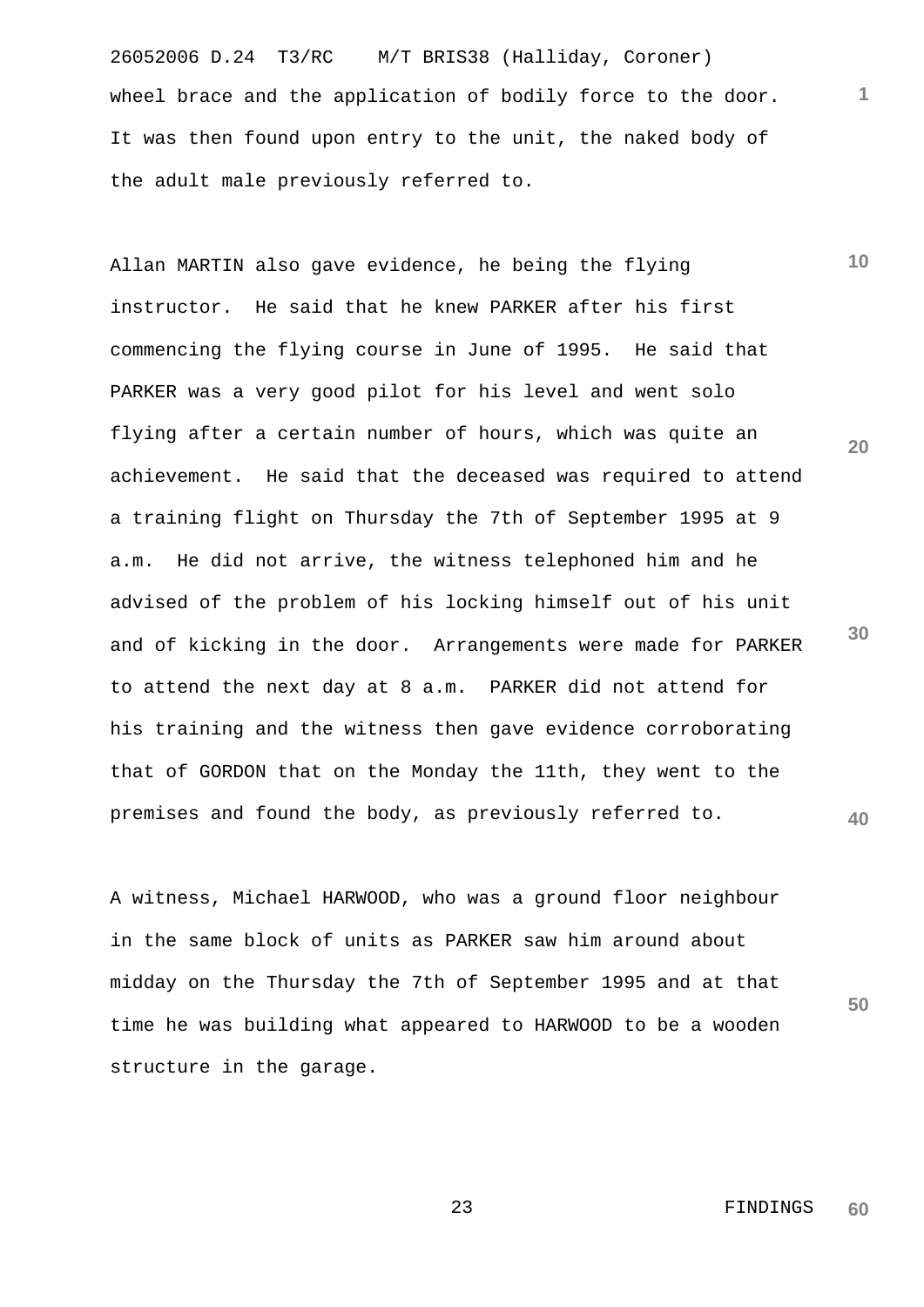26052006 D.20 T4/WJS M/T BRIS38 (Halliday, Coroner)

**10** Later on, at about 7 p.m. PARKER walked past HARWOOD'S unit in order to leave the premises and HARWOOD did not see him return and he did not see him again. HARWOOD'S unit was so situate that either the deceased or any visitor to his premises were required to walk past HARWOOD'S unit. HARWOOD did not observe anything untoward from that time on.

Simon WINGETT, a fellow student at the flying school, was accustomed to cycle past the block of units, on occasions making a phone call to his girlfriend from a phone box opposite the units and was prone from time to time to drop in to see PARKER. WINGETT says that he last visited PARKER in his unit during the week prior to his death. On the Thursday at about 8 p.m. he made a phone call from the public box; he looked across the road; the deceased's car was not there. On the following Sunday - that is the 10th - at about 7.45 p.m. he observed that there were lights on in the unit but the car was not there.

**40** WINGETT referred to what one might feel to be the rather strange practice of PARKER placing his keys to the front door immediately inside the door and on the ground with the apparent explanation for so doing of not wishing to forget or to lose them.

EWAN MACKENZIE stated that he was given, by PARKER either on the Thursday or Friday - the 7th or the 8th September 1995 - a video, "Apocalypse Now" DEAN COSTA, who was working on the building site next door to the block of units occupied by the

**30**

**20**

**1**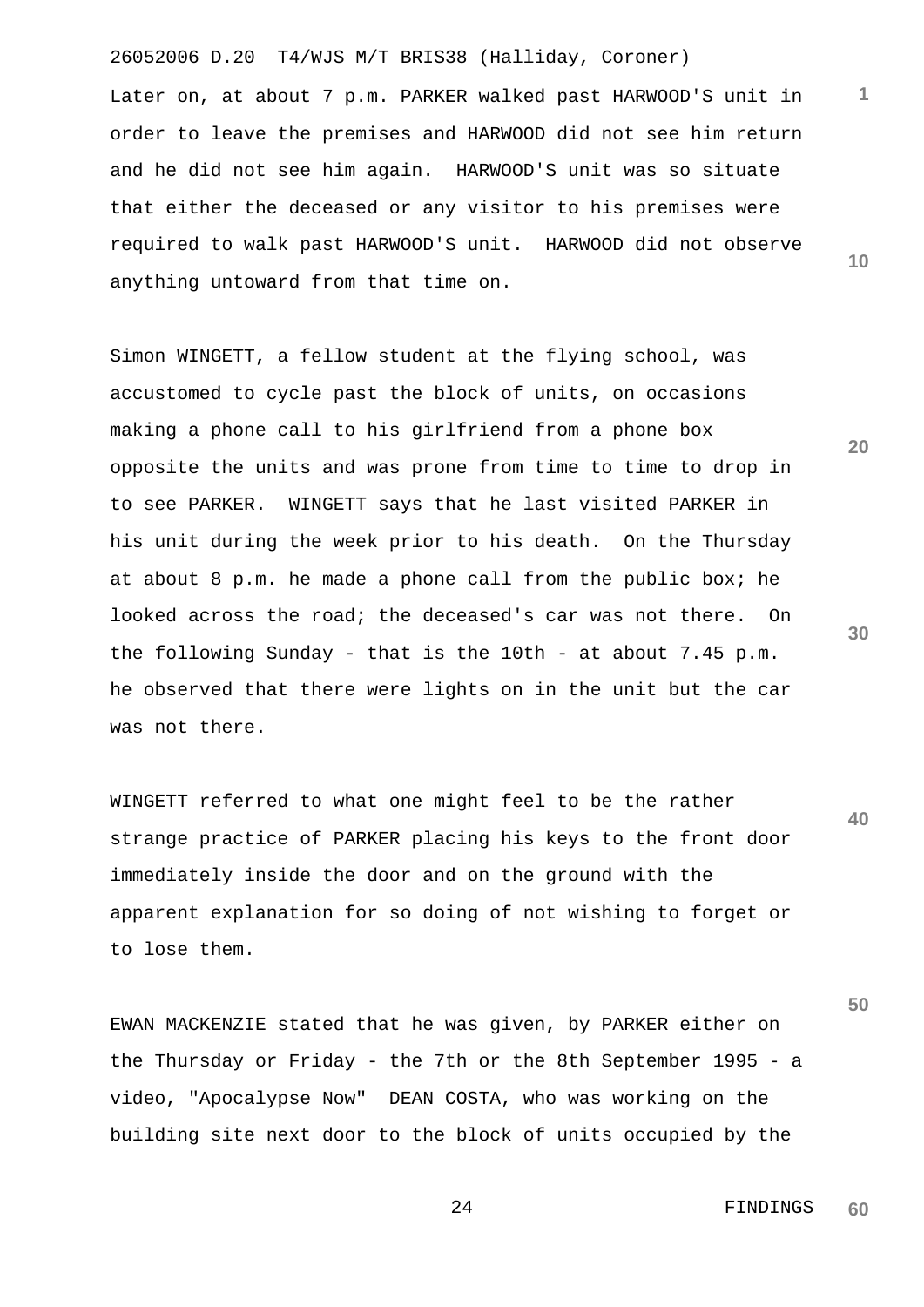26052006 D.20 T4/WJS M/T BRIS38 (Halliday, Coroner) deceased said that on the 7th September 1995 - that is the Thursday - PARKER came onto the site at about 9.30 a.m. and enquired as to whether there was anybody available to fix his damaged front door that he had kicked in.

The door was subsequently fixed by a Alan TAYLOR. Mr COSTA said that the door was glued back and the lock refitted, and the deceased was to paint the door himself. COSTA says he went back to the unit that afternoon, about 4 p.m. He says that both he and PARKER consumed two stubbies of VB beer on the balcony of the unit.

COSTA went back to the unit on the Friday about midday to collect a couple of cartons of beer which were to recoup for the cost of the repair to the door. He knocked on the door; he received no response. He heard loud music - "Jimmy Hendrix" - coming from inside. He used his own telephone to telephone the Deceased and he could hear the phone ringing inside the premises. He says that he drove past the premises on his way to work on the Friday and noticed that the two empty stubbies of beer which were left out on the patio table were still there on the balcony.

Alan TAYLOR, a carpenter who fixed the door, worked with COSTA on the building site, said he was requested by COSTA to fix the door. He says that on the afternoon of the Thursday after the door was fixed he was given a six-pack of beer apparently by a male occupant of the unit who brought them to his car which was parked at the kerb.

**20**

**30**

**40**

**50**

**10**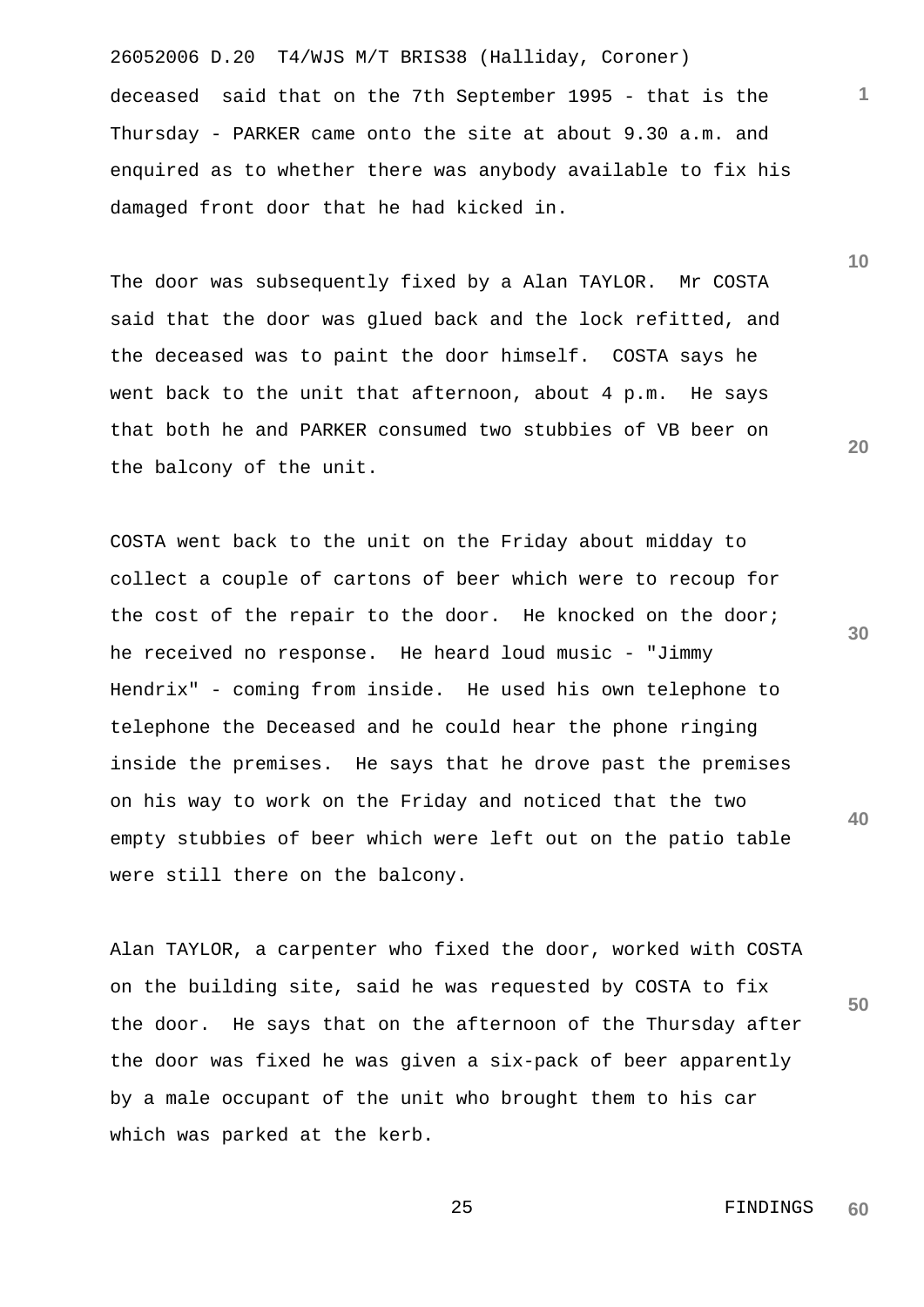Mrs Margaret GRIMMARD who was an employee of Chopperline said that on the 6th of September 1995 PARKER gave her two letters and asked for them to be posted. He returned on the 7th and had a conversation with her and was concerned that the letters had not been posted.

Mrs Margaret HARDY, also an employee of the Chopperline. said PARKER had told her that if anybody enquired as to his presence or whereabouts at the flying school she was not to mention his presence to them or for her to say that she knew of his whereabouts in the event of anybody telephoning. She says that on the Wednesday the 6th September 1995 PARKER gave to her two letters that he wanted posting. One was to a firm of solicitors who she identified as being Boyce, Garrick and Easton. She said that she gave the letters to Ms GRIMMARD as I understand the evidence - for them to be posted. She overheard a conversation between the deceased and Ms GRIMMARD that one of the letters was very important.

The letter was, in fact, very important because it was a letter addressed to Alan THOMPSON, a police officer with the Western Australian Police Service and it was placed into evidence. That letter contained a letter, an envelope inside an envelope, the inner envelope being addressed to a police officer CLAY and containing photographs of persons who have been identified at the Inquest as including KIZON, CHRISTIAN and others against whom the deceased was prepared to give evidence.

**10**

**1**

**20**

**30**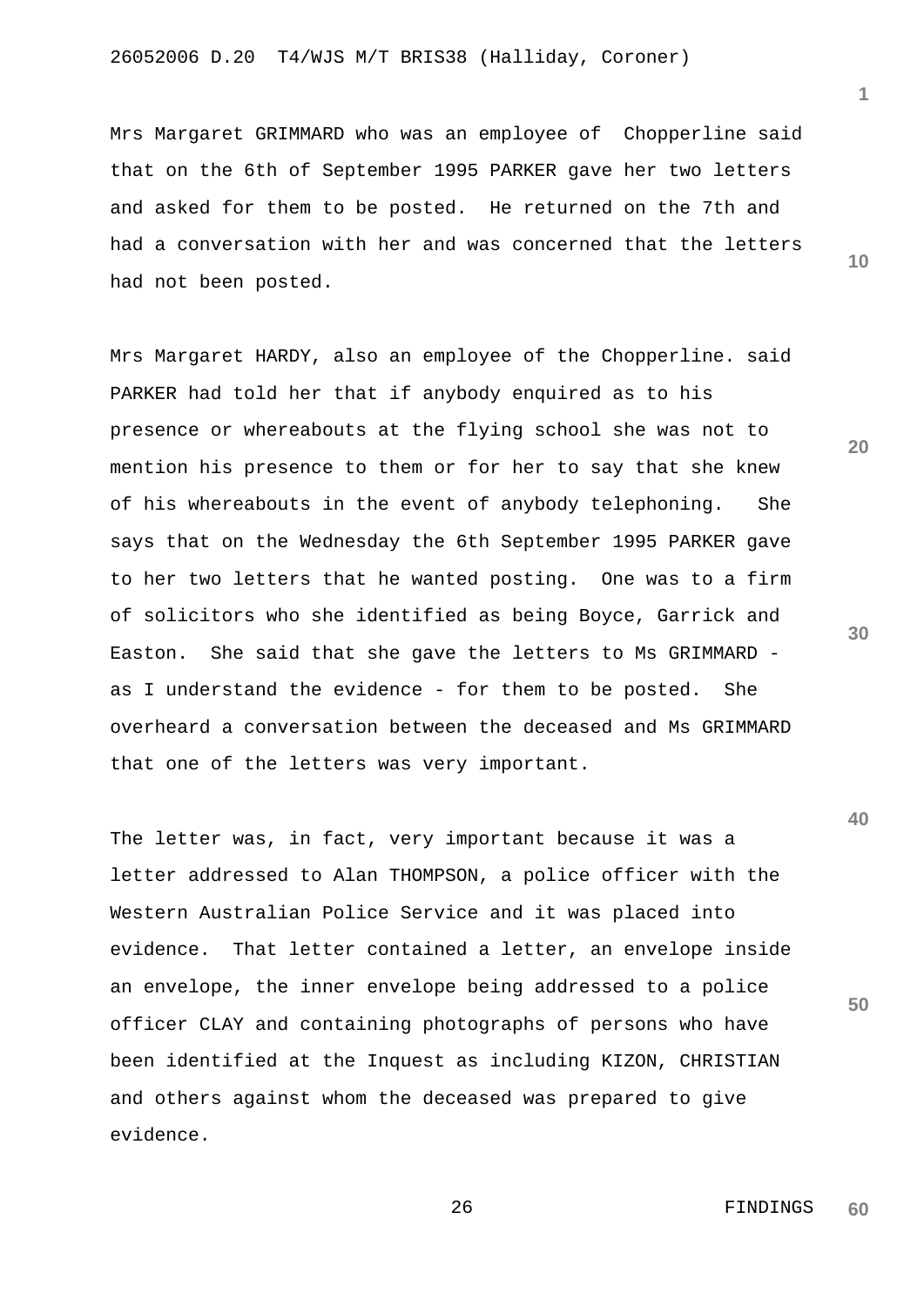That letter found its way in the normal course of mail to Sgt Alan THOMPSON of the Western Australian Police, and it is quite clearly dated or post-marked at the North Coast the 7th of September, 1995 and franked at the Sunshine Centre.

A further witness, who was given anonymity during the Inquest and was referred to as "Witness B", said that he was a resident of Western Australia and had regular telephone contact with PARKER whilst he was in Queensland and on the Thursday, immediately prior to his death, there were two phone calls from PARKER to him, the latter call confirming that PARKER was to transfer \$5,000 of some \$15,000 held in cash, such money to be deposited to the bank of that witness, the Commonwealth Bank in Perth. Such money was to be deposited the next day on the Friday and that PARKER would ring him that is, the witness - immediately prior to his attempting to deposit the moneys so that the witness would know that the moneys were on the way.

Evidence placed before the Court following research undertaken by Mr Grealy, Counsel Assisting, shows from telephone records obtained from the relevant authority that on the 7th of September 1995 there were three phone calls made by PARKER from a geographic area referred to as the Sunshine Coast at about 6.30 p.m. One was to Trevor Victor GORDON, which corroborates the evidence of GORDON; one phone call to Sergeant Alan THOMPSON of the Western Australian Police which corroborates the evidence of THOMPSON in that regard and

**10**

**20**

**30**

**40**

**50**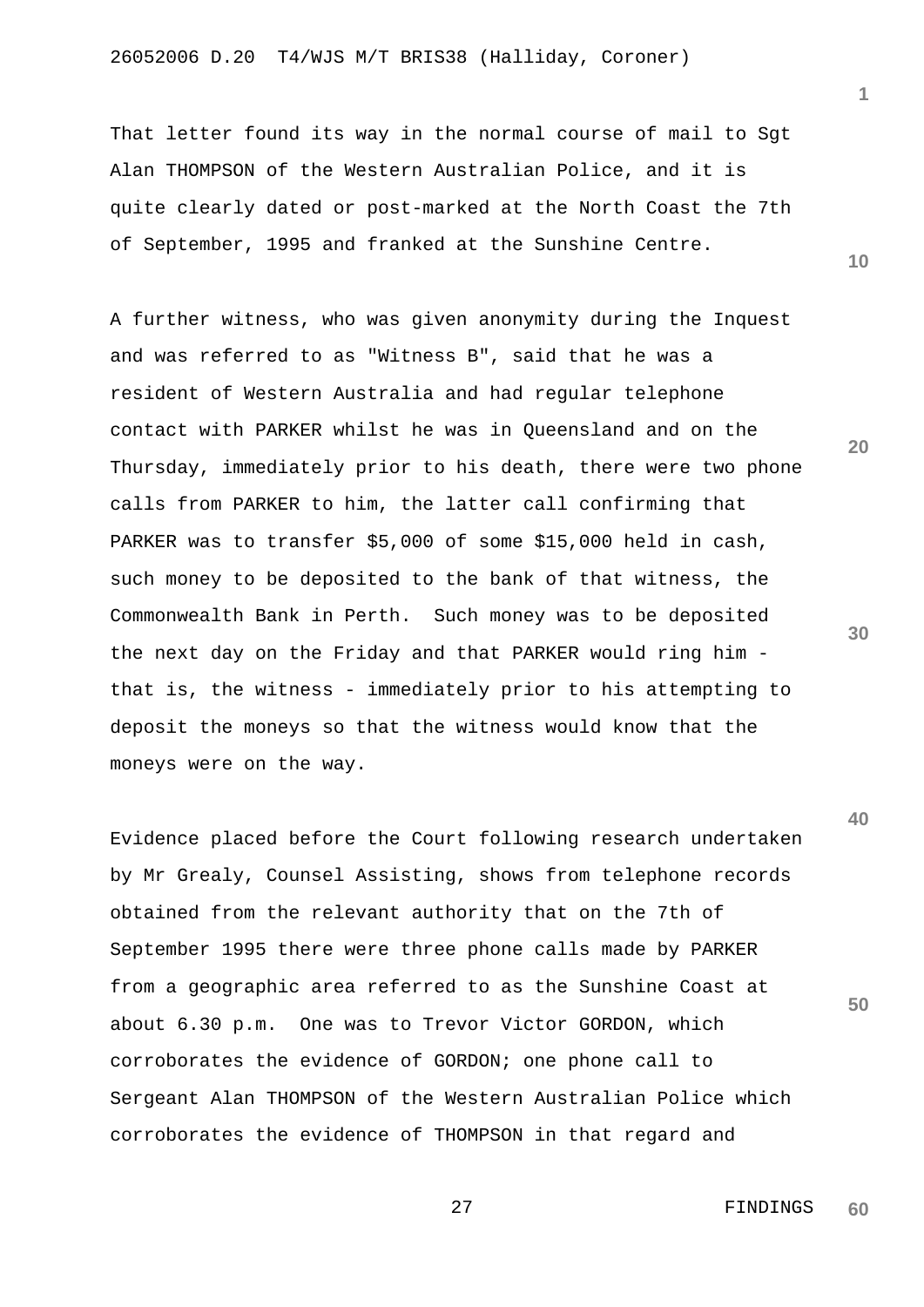26052006 D.20 T4/WJS M/T BRIS38 (Halliday, Coroner) another to "Witness B", just referred to, which corroborates the evidence of that witness.

On the 7th of September 1995 there were three calls also made at about 9 p.m. from a base which is referred to as the land base, Brisbane Station. All three calls were made to one Peter FLEMING, a witness who, despite enquiry and search, has been unable to be found or located. Evidence would seem to indicate though, that such witness was not residing in the Caloundra area at the time and therefore could not be the receiver of the calls that were made.

But what the calls do indicate is that between 6.30 p.m. when calls were made from the North Coast, the deceased apparently travelled to Brisbane where there were calls made at 9 p.m. on the 7th of September 1995. The last call that has been recorded emanating from the phone of the deceased, was one from the Sunshine Coast Land Station for an early reminder call to be made to him for Friday the 8th at 1207. This call was made at 1207 on 8 September 1995. No other phone calls have been logged to that phone other than when it was used at the unit scene by members or a member of the Queensland Police Force following the discovery of the body.

Further evidence shows (Exhibit 11) that there was a sum of \$350 withdrawn from the Caloundra branch of the Commonwealth Bank from the account held by the deceased at 6.58 p.m. on the 7th of September 1995, although the record would appear to show that that transaction is recorded as being the 8th of

**20**

**10**

**1**

**30**

**40**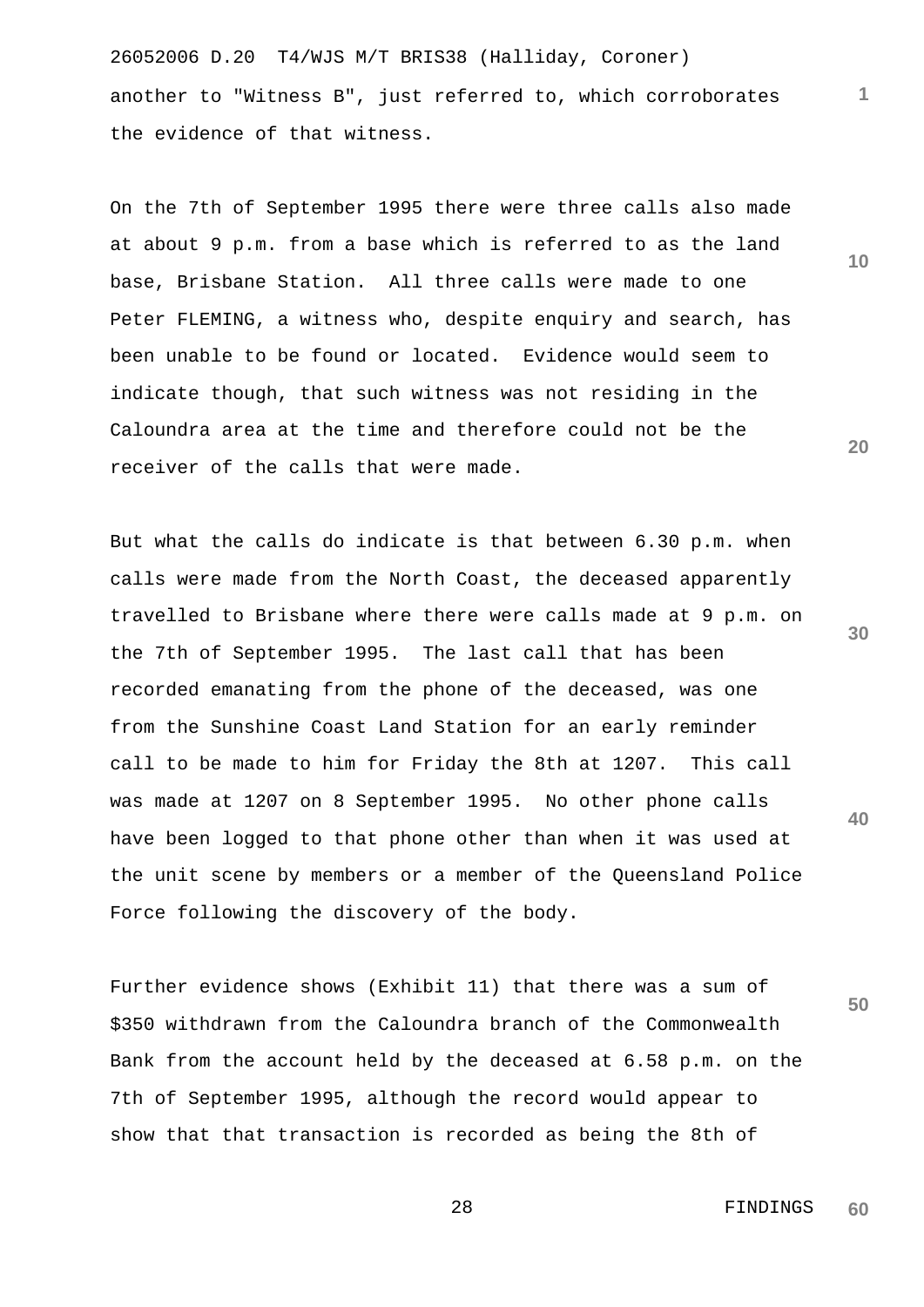26052006 D.20 T4/WJS M/T BRIS38 (Halliday, Coroner) September, the discrepancy being the date that such debit was administratively actioned by the Bank.

A Stephen BUSH who was the occupant of a unit block directly opposite that of PARKER said that on the Thursday evening as he was preparing a meal he looked out the window and he observed the deceased and two other males sitting on the balcony of PARKER'S unit drinking what appeared to him to be beer. Such evidence is in conflict with other evidence as to who was with PARKER at such time and the number of stubbies that were actually found on the patio.

Police evidence from Constable WEIR of the Queensland Police Service said that at about 8.30 a.m. on 11 September 1995 he attended at unit 6, the relevant unit occupied by PARKER in company with Constable AMBROSE. He noticed that the front door had been damaged but it was still locked and secure. Police had been summoned in response to the occupant of that unit not answering the door upon request. There was a knocking by police on the door; there was no response.

Constable AMBROSE subsequently is said to have forced his way into the unit by kicking at the door. WEIR observed the deceased situated in the middle of the living room on the floor on his face and knees and he was naked. He observed that there were no forced signs of entry and he later located a number of cannabis plants behind a plastic partition in the garage of the unit. In the unit there was located an empty syringe with the needle - initially thought to be missing -

**20**

**1**

**10**

**30**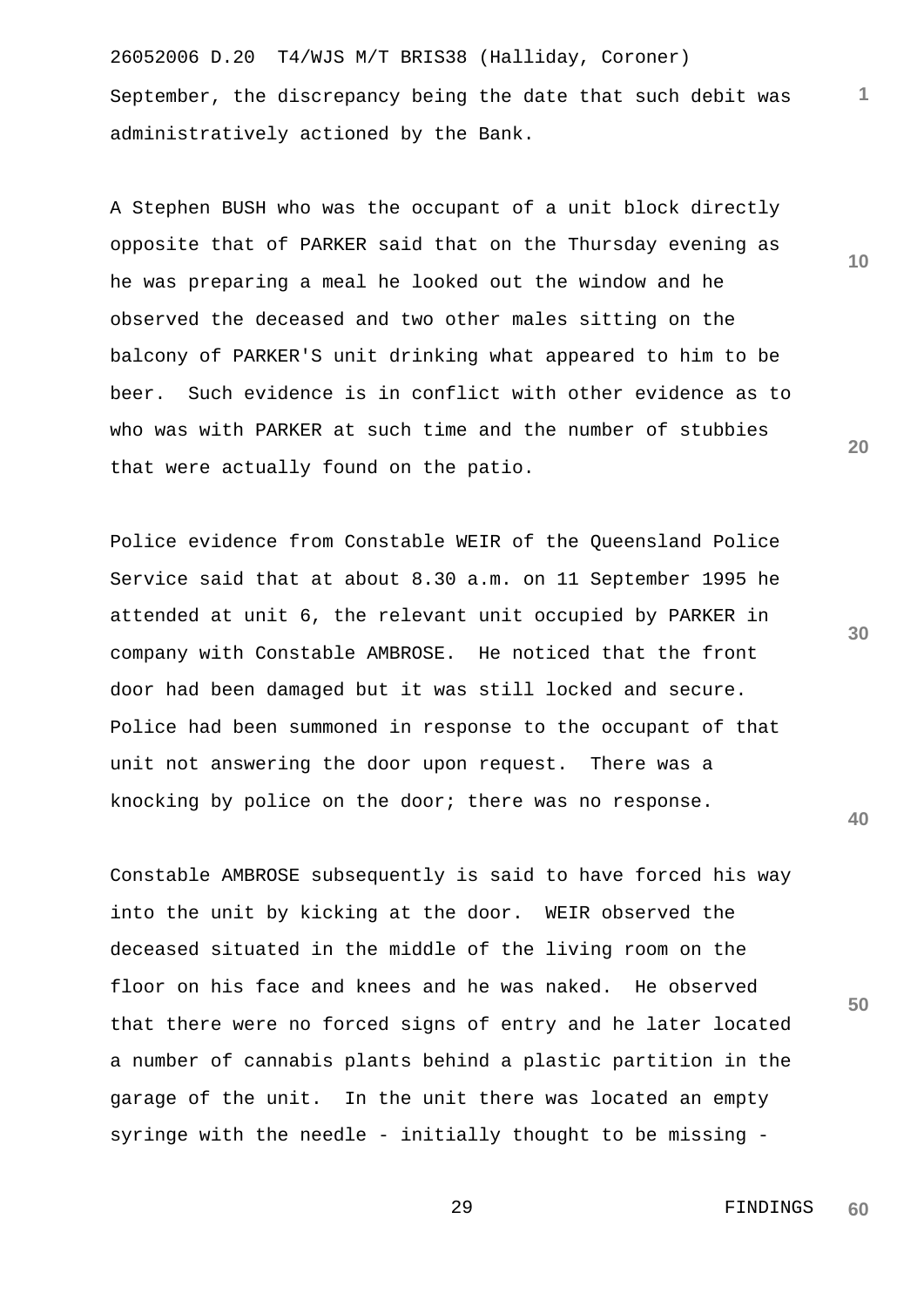26052006 D.20 T4/WJS M/T BRIS38 (Halliday, Coroner)

lying on the table near the deceased. The police observed what appeared to be a puncture mark in the right inner arm of the deceased, a swab packet and tissue were found, the latter having a small amount of blood upon it. It was found in the deceased's right hand. There were some five cannabis plants and a water pipe located in the unit; no other illicit drugs were located. There appeared to be no sign of violence to the deceased and no sign of violence within the unit. A set of keys were found on the floor inside the front door.

As a consequence of the view formed by AMBROSE, that there were 'suspicious circumstances' surrounding the deceased's death, he thought there ought to be a special examination requested. There was further evidence that the main bedroom of the unit was in an untidy state and the stereo was operating in the doorway of the main bedroom. AMBROSE said that he looked through the unit; he saw the syringe on the table and swabs on the chair. He contacted the Caloundra Police Station to obtain instructions and to arrange for the attendance of the CIB and the Scenes of Crime. He also made mention of the keys inside the door on the floor. He said that all the windows were secured by security screens, a matter which is of some relevance. He noticed that there was no needle evident within the syringe and he formed the view that it might have been still within the arm of the deceased. He noticed a number of empty stubbies of beer on the table on the balcony.

**10**

**1**

**20**

**30**

**40**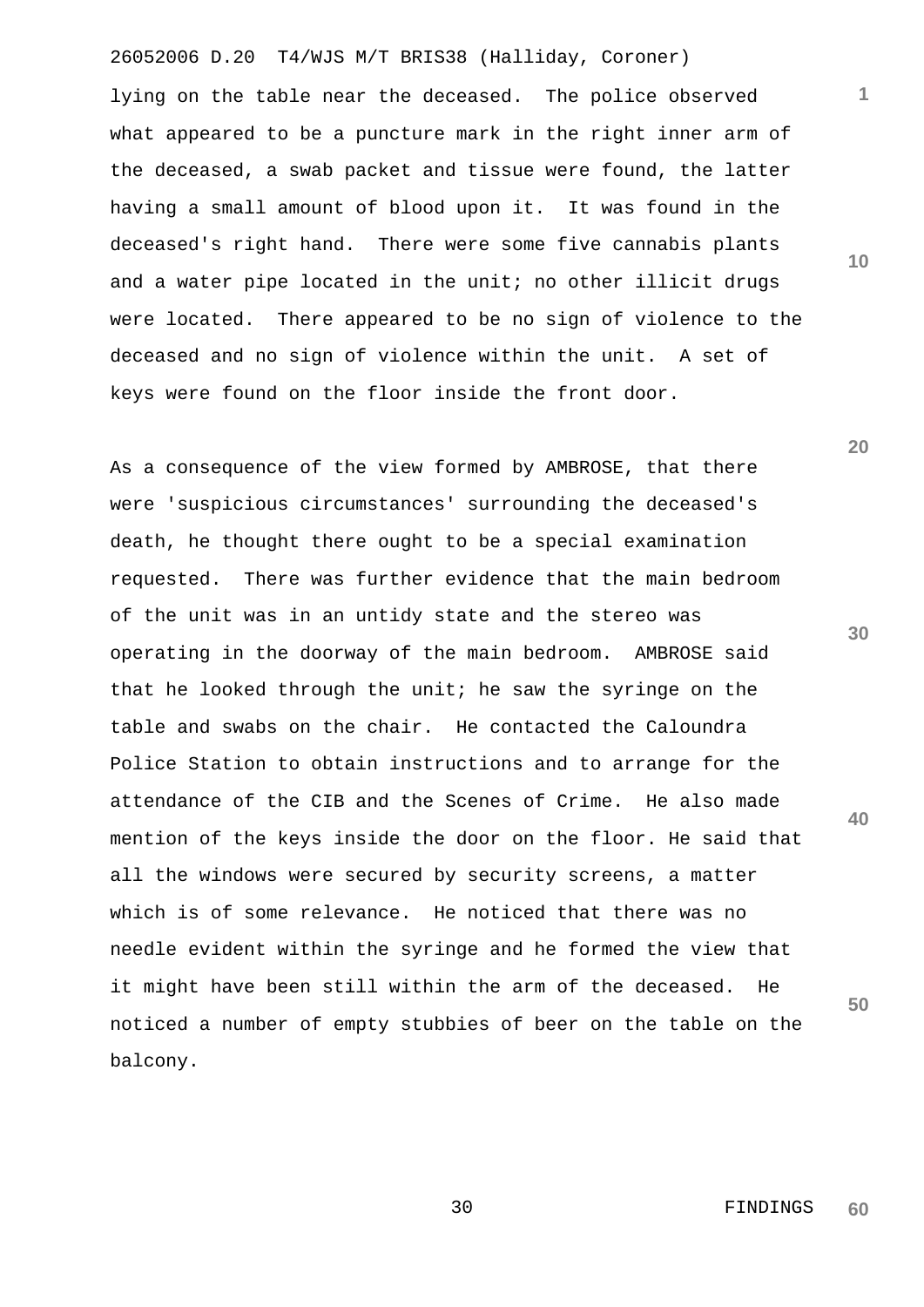26052006 D.20 T4/WJS M/T BRIS38 (Halliday, Coroner) A Sergeant LIVERMORE attached to the Scenes of Crime Unit arrived; he tested the stubbies for fingerprints. He was of the view that fingerprints would not have been able to be obtained from the syringe as he thought that if any finger print powder was applied it might interfere with any further more expert investigation of that instrument. As his evidence is appreciated the taking of fingerprints from the syringe was a matter for Brisbane forensics.

The witness explained how he physically walked the interior of the unit and he described that process by which he viewed various items, and formed a view as to whether there were any that would indicate to him that they were a suitable candidate for the taking of fingerprints.

At the end of the day, he was of the view that only the stubby bottles were the only relevant and significant objects to be fingerprinted.

There was a witness protection card on display in the unit but, the witness apparently, either did not notice it or he did not feel that that was relevant to be photographed.

**50** Something rather amazing occurred in relation to the syringe. It was conveyed in the normal course of events, through police channels, to the John Tonge Centre where it was presented for routine analysis, and in the course of such analysis process,

**30**

**40**

**20**

**10**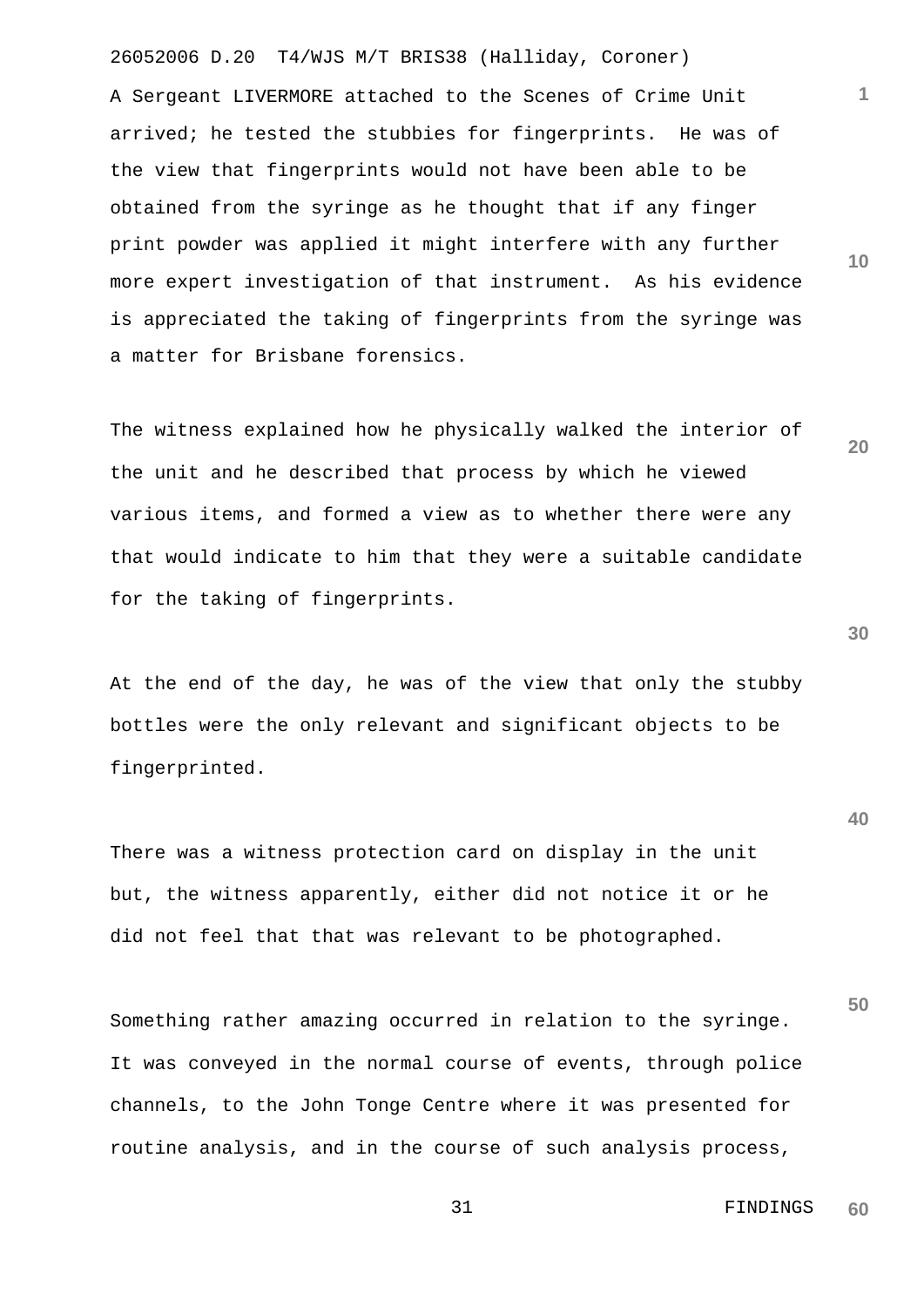24052006 D.24 T5/MPS M/T BRIS38 (Halliday, Coroner) **1 10** the needle which had been broken off, and which had been reinserted into the syringe, expelled itself and disappeared in the examination process. Miss Semple, in the process of extracting the needle, described how it became lost, and despite a search by numerous staff as she said, "for hours", it could not be found.

The syringe was required to be analysed with a view to determine not only its content but the strength of such. A quantitative analysis was unable to be undertaken upon the syringe due to the loss of the needle but it was determined from the qualitative search of the syringe that it contained heroin.

Another witness who gave evidence was a Mr McARDLE who was a solicitor with Boyce Garrick and the solicitor for PARKER. He was first consulted by him on the 19th of June 1995 in relation to charges of assault and of wilful damage, and in the process of that consultation, a statement was prepared and subsequently forwarded to PARKER for correction and signature. At that initial consultation, PARKER told Mr McARDLE that he was on the witness protection program and he gave the name of Detective Allan THOMPSON of the Western Australian police as a means of confirmation, and on the 11th of September, Mr McARDLE was contacted by Mr THOMPSON.

> 32 FINDINGS **60**

**20**

**30**

**40**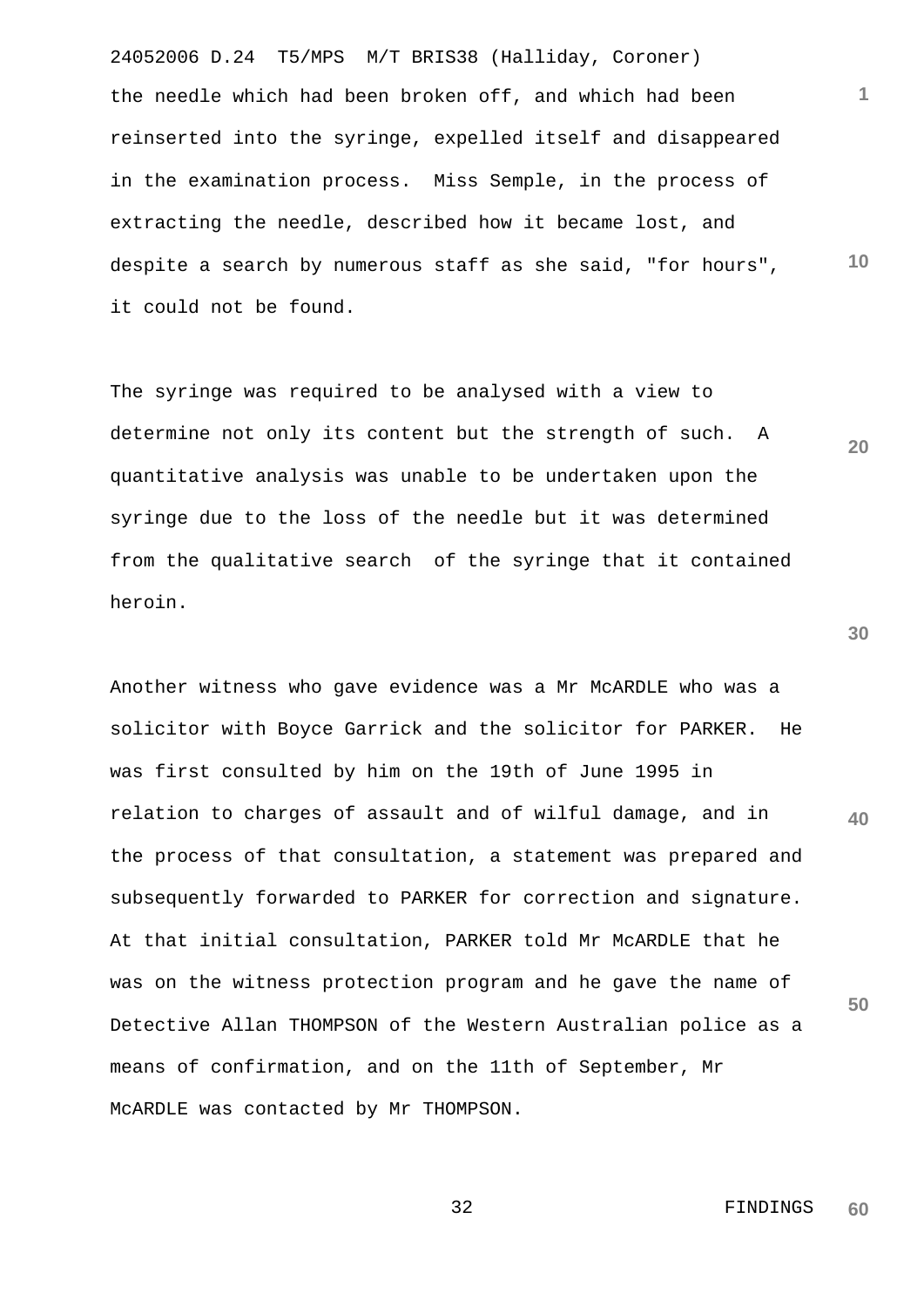24052006 D.24 T5/MPS M/T BRIS38 (Halliday, Coroner) **10** On the 3rd of August 1995 a draft statement was forwarded by McARDLE to PARKER at Chopper Line. On the 23rd of August 1995, a second statement was received and amended and a further statement sent, apparently on the 8th of September, and was not returned.

On the 11th of September 1995, a communication was received by him from Detective THOMPSON at 12.04, and Mr McARDLE was advised of the death of PARKER.

**30** Subsequent inquiries were made by THOMPSON as to whether a letter had been received by Mr McARDLE from the woman who had mailed it, and a later call on the same day at 3.10 to THOMPSON and a note that THOMPSON had apparently spoken to the deceased on the Thursday.

**40 50** THOMPSON and AMBROSE gave evidence that the mobile phone of PARKER was used by the police and that three phone calls were made from such phone. There were two explanations given for such occurrence. The first one was that police were unable to use the police radio/phone as the police vehicle was situated in a "black spot" area and secondly, that police did not want to use the police phone because the media might 'intercept' the call, as do tow truck drivers, and attend at the scene.

**1**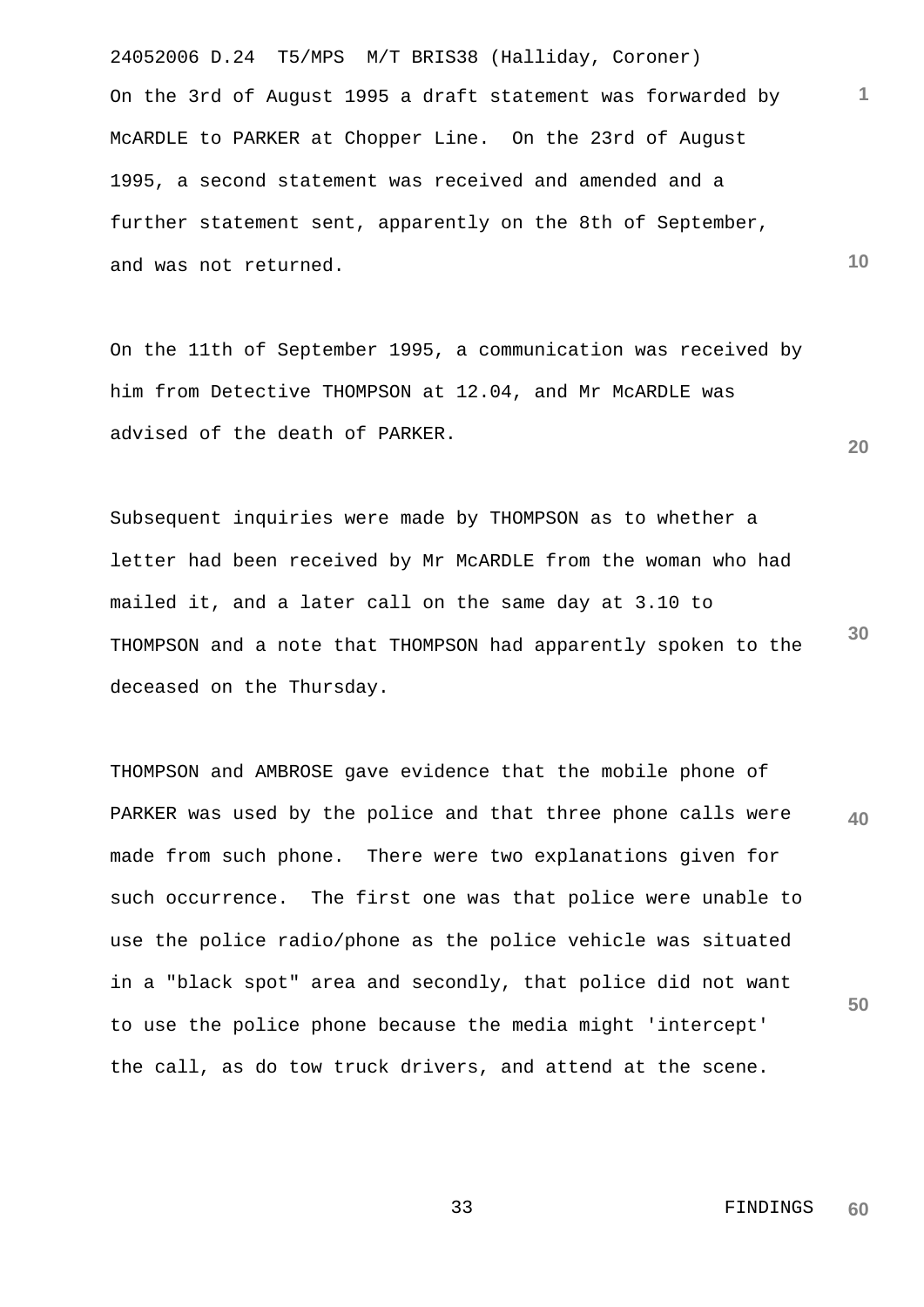24052006 D.24 T5/MPS M/T BRIS38 (Halliday, Coroner) In any event, it is quite clear that by the use of PARKER's phone, an important part of the scene of crime had been interfered with.

**10 20** An important matter for consideration by the inquest has been the condition of the lock or locks on the front door immediately prior to the entry by the police. I have already referred to how the door had been previously damaged on the Thursday and had running repairs carried out upon it.

Police Officer LIVERMORE recalls, as he said, thinking at the time as part of his general assessment of the scene that for somebody to have been in the unit they would have had to have been either let in by somebody already inside or to have had a key to enter and then for the door to have been locked and they would have to have had a key to do so.

**40 50** Mr PETRELIS Senior asked an interesting question of the witness, "If he needed a key to lock the door, how would he (the deceased) lock himself out?" To which the police officer replied, "I can't explain that. Interesting point. There are two locks. There is the bottom lock and the deadlock above that so the bottom lock is such that you could pull the door closed without the key and it would lock. It is the top lock I am suggesting that you would need a key to deadlock that."

> 34 FINDINGS **60**

**1**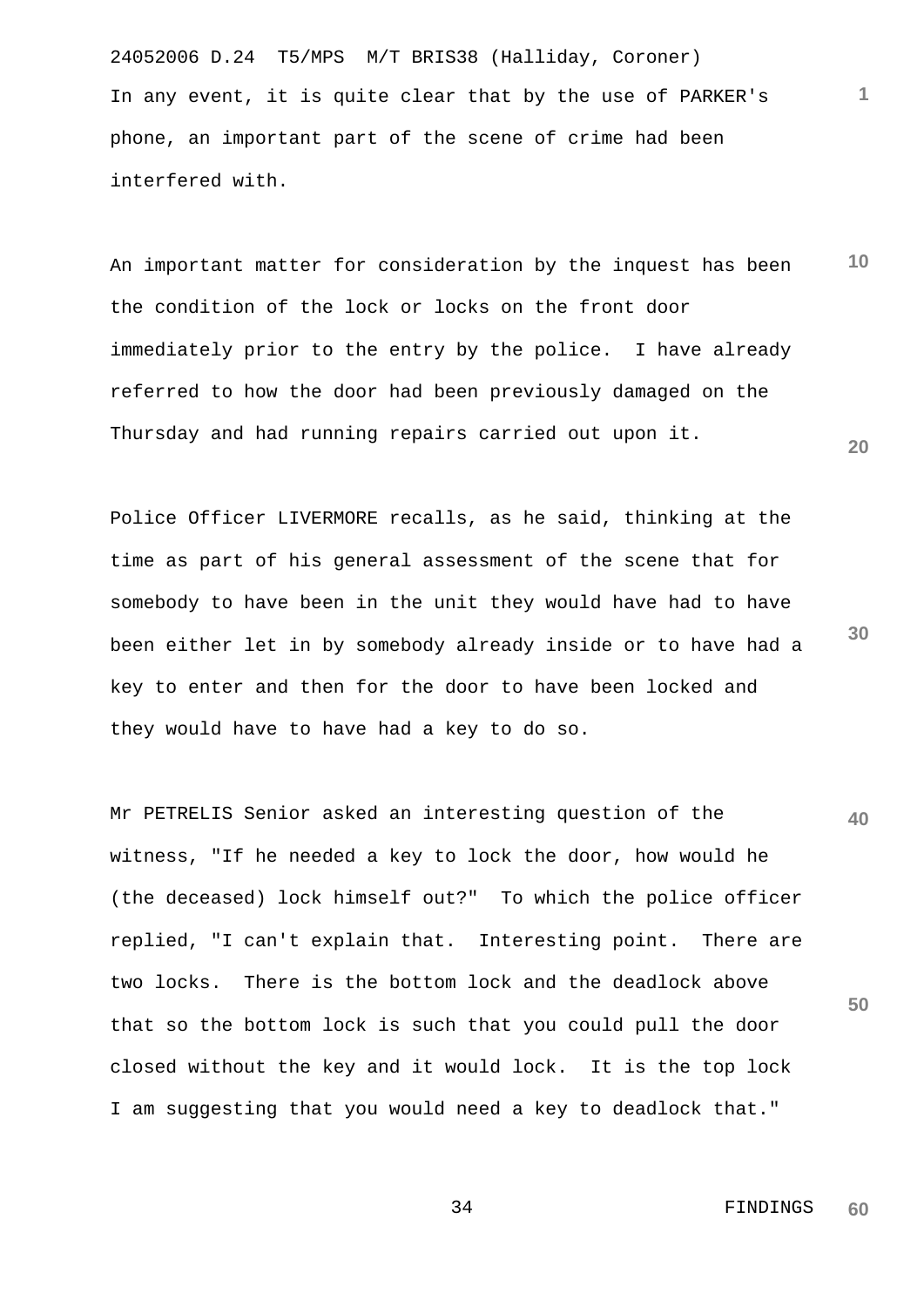24052006 D.24 T5/MPS M/T BRIS38 (Halliday, Coroner) **10** Detective Sergeant Dale THOMPSON said in his evidence that he did not look at the front door locks but he looked at the photographic evidence of the lock and he described such as illustrating that the deadlock had been in operation at the time that the door was forcibly forced open, and he described that he arrived at that conclusion by referring to the tongue as protruding behind the door, on the side of the door, in the photograph.

THOMPSON also said that he can remember the police having to kick their way in, and there was also evidence given by Police Officer AMBROSE in relation to the lock and his evidence was to the effect that the door was locked and had to be forced open.

Mr TAYLOR, who actually repaired the door on the first occasion, said that he did not have to repair any deadlock.

It is clear, however, from the photographic evidence produced to this Inquest, that there is no specific photograph of the locks. There is much photographic evidence of other items but none of the door locks and one might reasonably ask and expect that a police photographer would have considered it reasonable to have been requested to take and/or to have taken a photograph of the locks supposedly securing a door in the particular circumstances of this case.

**30**

**20**

**1**

**40**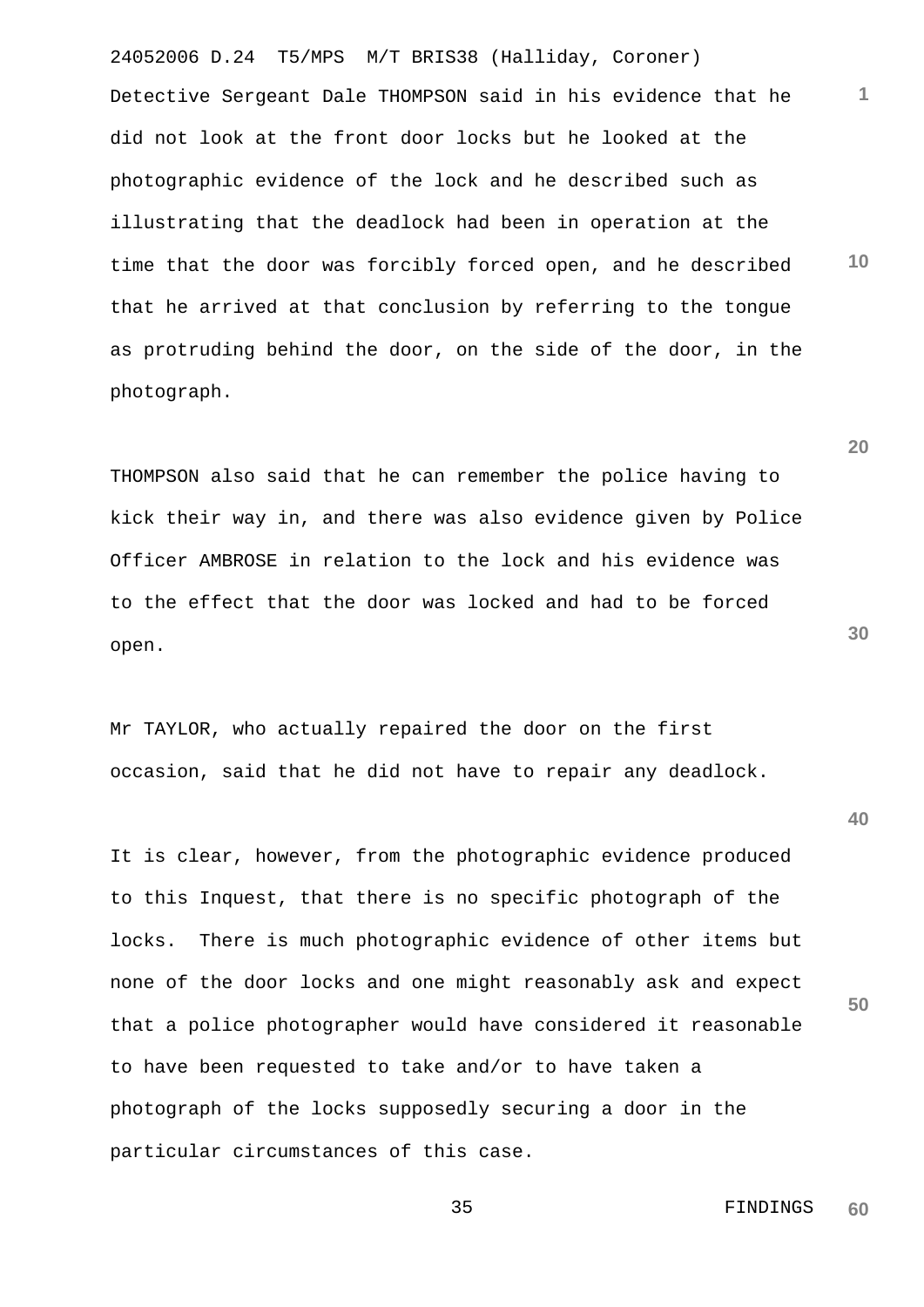24052006 D.24 T5/MPS M/T BRIS38 (Halliday, Coroner)

I now turn to the medical evidence. Before so doing, I refer to the need for medical evidence in a case such as this.

**10** Medical evidence consists, in cases such as this, normally, of an initial autopsy, and it has been said that

"the autopsy is an examination carried out to identify pathological processes and anatomical abnormalities at a 'point in time', namely at death. It is only when these findings are integrated with information about the death scene and the individual's medical history and lifestyle that the information obtained from the autopsy can be put into a proper context. In many cases, this background information is essential for the pathologist to arrive at the cause of death. It follows that, ideally, all the stages of a death investigation should be available to the pathologist when formulating his or her autopsy findings."

**30** [Freckelton and Ranson "Death Investigation and the Coroner's Inquest" (pages 315 - 316)]

It has been further said in such text that

**40** "at the completion of the forensic medical examination the medical practitioner arrives at a conclusion regarding the significance of the injuries and the other medical and pathological findings"

[Page 477]

and also that

**50**

"there has been considerable debate among forensic pathologists as to what factors should be taken into account when arriving at a medical cause of death. Should the pathologist rely only upon objective findings from the autopsy? Or should the pathologist integrate circumstantial information provided by the police or other investigators with the medical evidence? The

**1**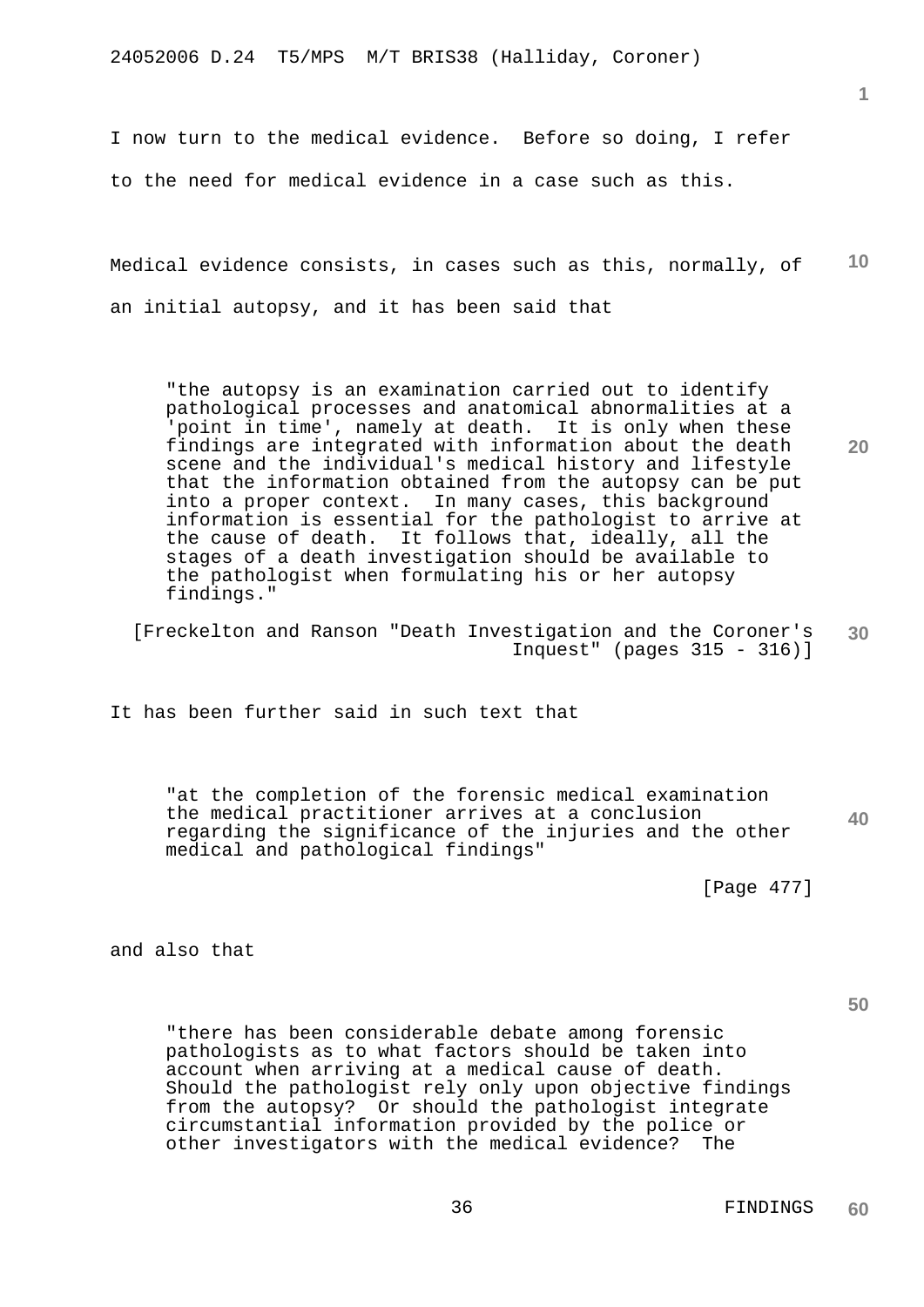24052006 D.24 T5/MPS M/T BRIS38 (Halliday, Coroner)

danger with the latter approach is that the pathologist has no way of validating information provided by others."

[Page 477]

**1**

**10**

**20**

**40**

**50**

There were two doctors who were called who gave viva voce evidence, Dr NAYLOR and Dr HOSKINS. Dr NAYLOR, being a Pathologist with the John Tonge Centre and Dr HOSKINS, being a Director of Clinical Forensic Medicine with the Queensland Department of Health. Both doctors, from their qualifications as supplied to the Inquest, are extremely experienced in their respective medical fields.

**30** There has also been placed before the Inquest, a report given to Mr Robert-Smith, QC, by Dr COOKE, the Chief Forensic Pathologist of the Western Australian Centre of Pathology and Medical Research, and there has also been brought to the attention of the Inquest certain views expressed by Dr POCOCK, a former Chief Forensic Pathologist for Western Australia.

The Court intends only to refer to the viva voce evidence at this stage because the evidence of Dr COOKE, in its main, would appear to support that of Dr NAYLOR, although it ought also be commented that although Dr COOKE had not seen the report of Dr POCOCK, he expressed the view, "It would be mischievous, however, to conclude that the findings in Mr PETRELIS's case could indicate murder."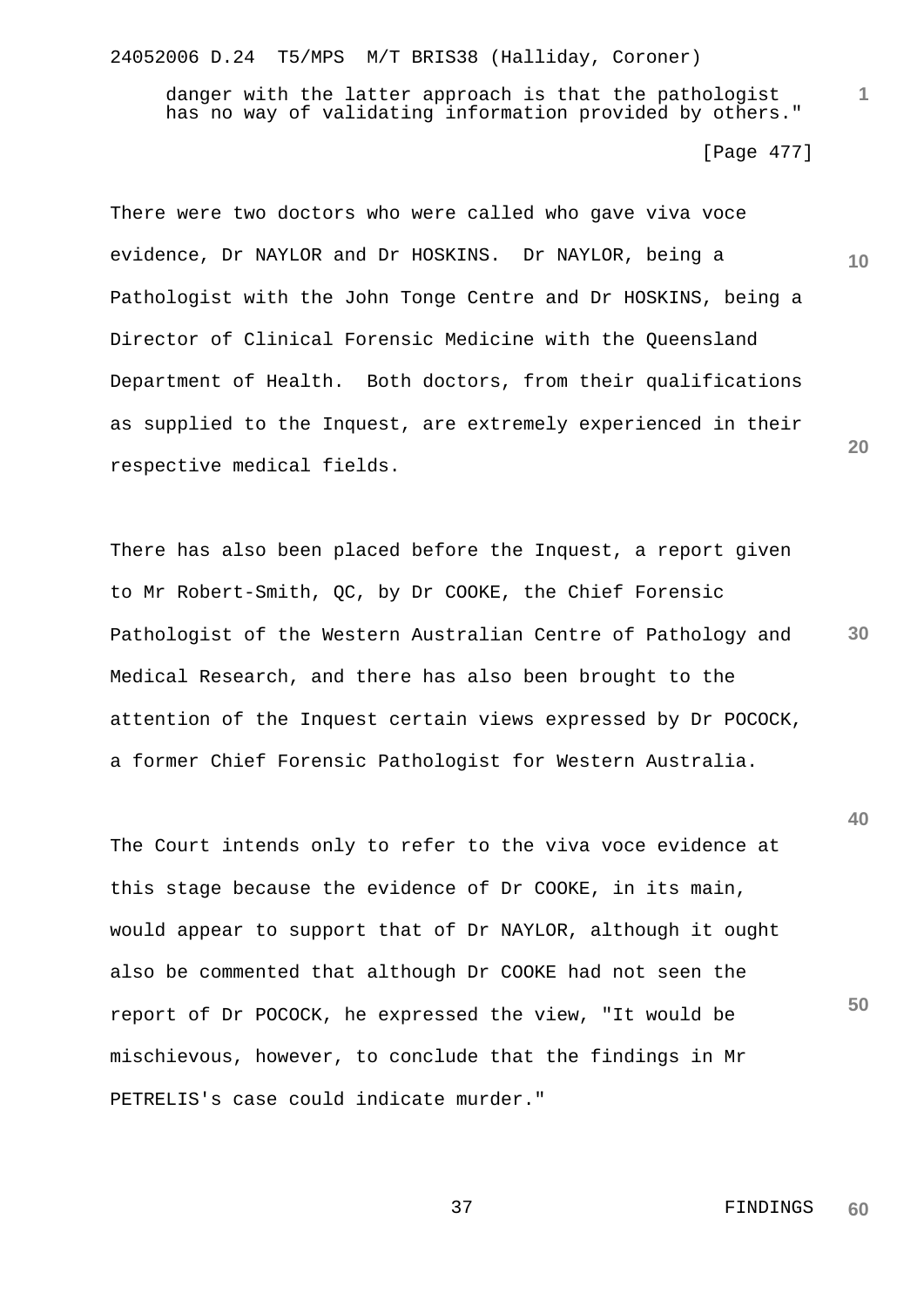24052006 D.24 T5/MPS M/T BRIS38 (Halliday, Coroner) **10 20 30** I do not intend to refer to all of the evidence of Dr NAYLOR but only to the more salient parts. The doctor was asked this, "What do you mean by opiate toxicity?" And the answer was, "Opiates form a class of drugs which include heroin, morphine and codeine and toxicity simply means that the substances in question were present at levels such as to have a toxic effect on the individual." Question, "How would they have a toxic effect on an individual typically?" Answer, "Typically, opiates may cause suppression of breathing." Question, "Can you form an opinion as to how the opiate toxicity would have, in effect, caused his death?" Answer, "Well, I believe that one of the factors that probably operated in this case was aspiration but that's a very common finding in these kinds of death and I think that would have operated with the effect on respiration."

**40 50** And later, Question, "What was the basis of your finding that death was due to opiate toxicity?" Answer, "The drug or compound must be at levels which are known to be capable of causing death in other cases. ... One would like to see changes in the body that are typically associated with toxicity from that particular drug, for example, although it's non-specific, congestion of the lungs, that is engorgement of the lungs with blood is a common feature of toxicity from opiates ... it is totally non-specific but is a common finding in these kinds of death."

> 38 FINDINGS **60**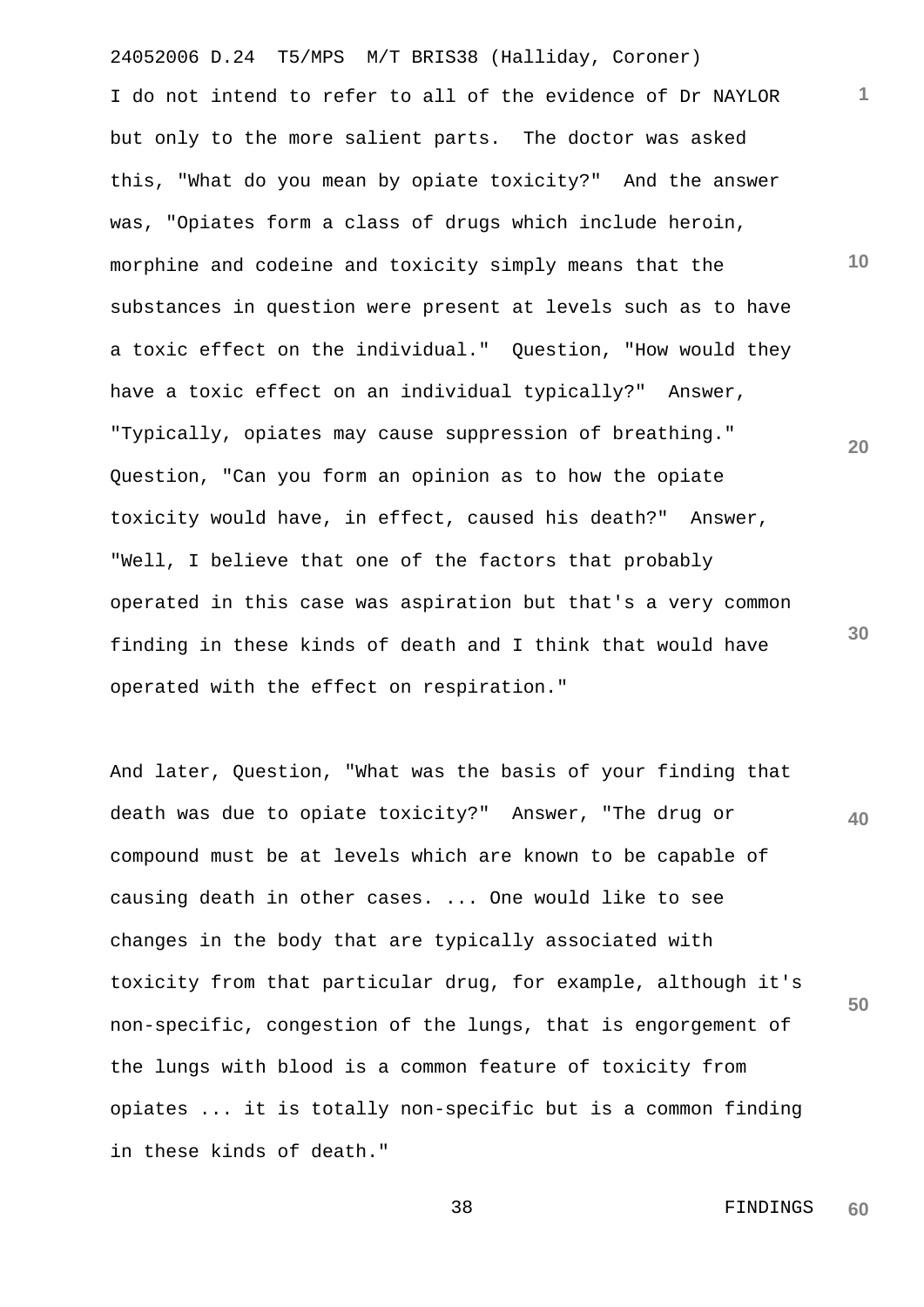And later, after referring to the relevant toxicity report which shows the respective readings of morphine within the system of the deceased, he said:-

"These figures are well within the range of what is encountered in living drivers. Nevertheless, looking at it the other way, these figures are also well within the range of the kind of levels that one sees in death attributed to morphine".

# And later -

"The next question, I suppose, is whether there are any other explanations possible for the deceased's death, and in my view, the findings, which I recount in my post mortem report, indicate that the answer to that is 'No,' there is no alternative, at least none obtained from the examinations that I conducted ... although this is not particularly strong evidence, the positive findings, if I can put it that way, are consistent with death from drug toxicity, and I mention congestion of the lungs which, although it is non-specific, is a common feature of death from drugs, and I have noted on page 2 of my report that the lungs are intensely congested".

**40** He was then asked, "If you leave out of consideration death by drug toxicity, you wouldn't have been able to form an opinion as to any other cause of death?" And he answered, "Precisely". Question, "From what you found?" Answer, "Yes. That does not mean, of course, that there isn't one. I mean -I suppose, I can't rule out the possibility that someone had smothered him with a pillow, for example".

And further, Question, "But your findings weren't in fact consistent with any other course?" Answer, "That's right." **10**

**20**

**1**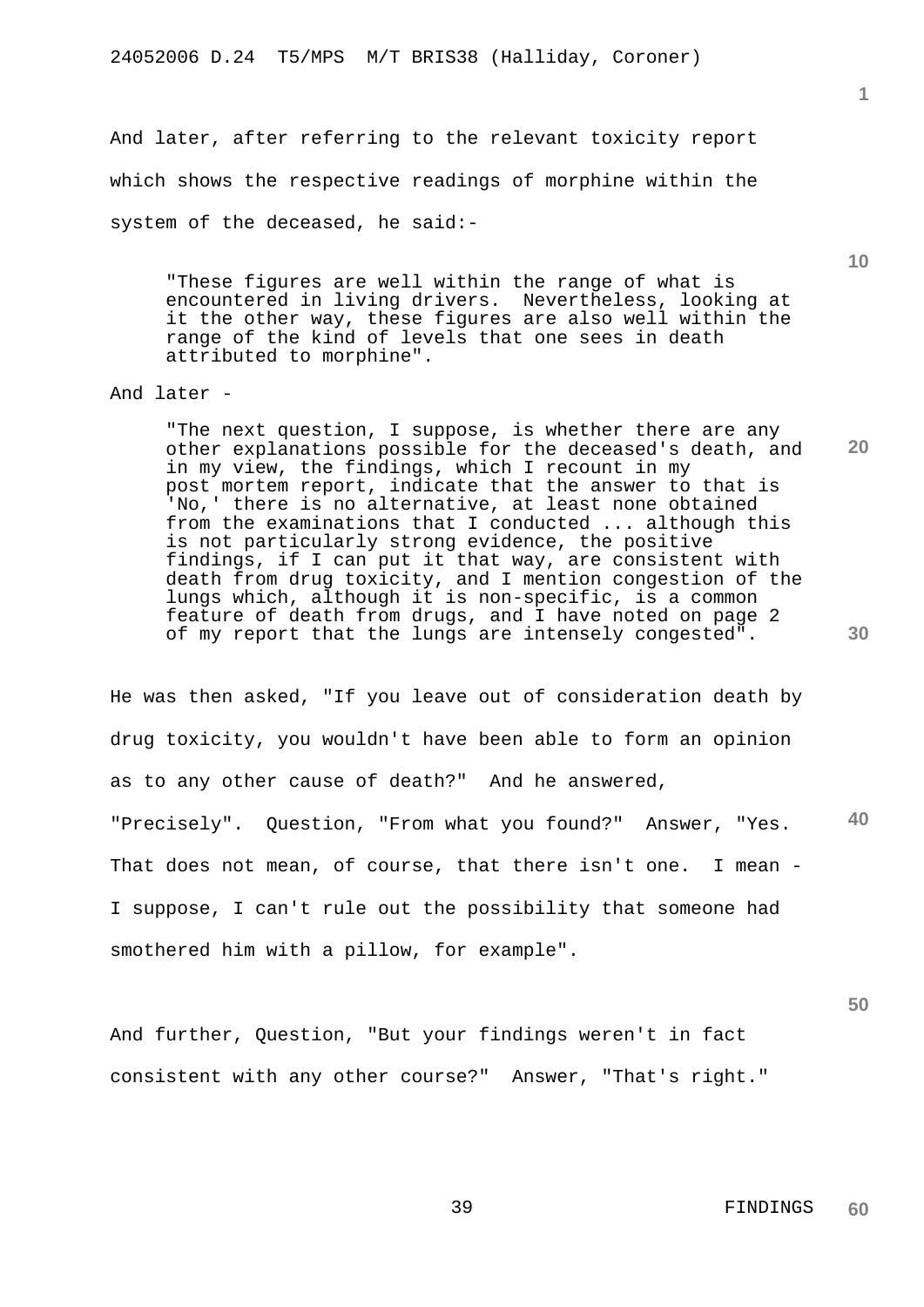26052006 D.24 T6/BH M/T BRIS-38 (Halliday, Coroner) **1 10** Reference was then made by the doctor of the presence of the syringe by the body and of the existence of the needle puncture sites in both left and right antecubital fossae from which, following examination, it was concluded by Dr NAYLOR that there had been substance injection into both arms at some indeterminate time prior to death, but "within" hours thereof.

Dr NAYLOR was further asked, "All that you can say is that on at least two occasions there was an injection of morphine into the left and one into the right arm?" Answer, "Yes, I think I can say that as a minimum but I suspect, from the foreign material and the giant cells, one is probably looking at, at least four injections".

**40** I ought to add, that in the course of the evidence of Dr NAYLOR reference was made to various articles which he made available to the Inquiry, one being by one Dr Drummer, a leading forensic scientist not only in Melbourne and Australia, but of international reputation.

In an article entitled the "Forensic Pharmacology of Drugs of Abuse" there appears therein the following extract:-

**50**

**20**

**30**

"Since blood morphine concentrations are largely uninterpretable as a cause of death, there is little value in just measuring concentrations of morphine in the blood."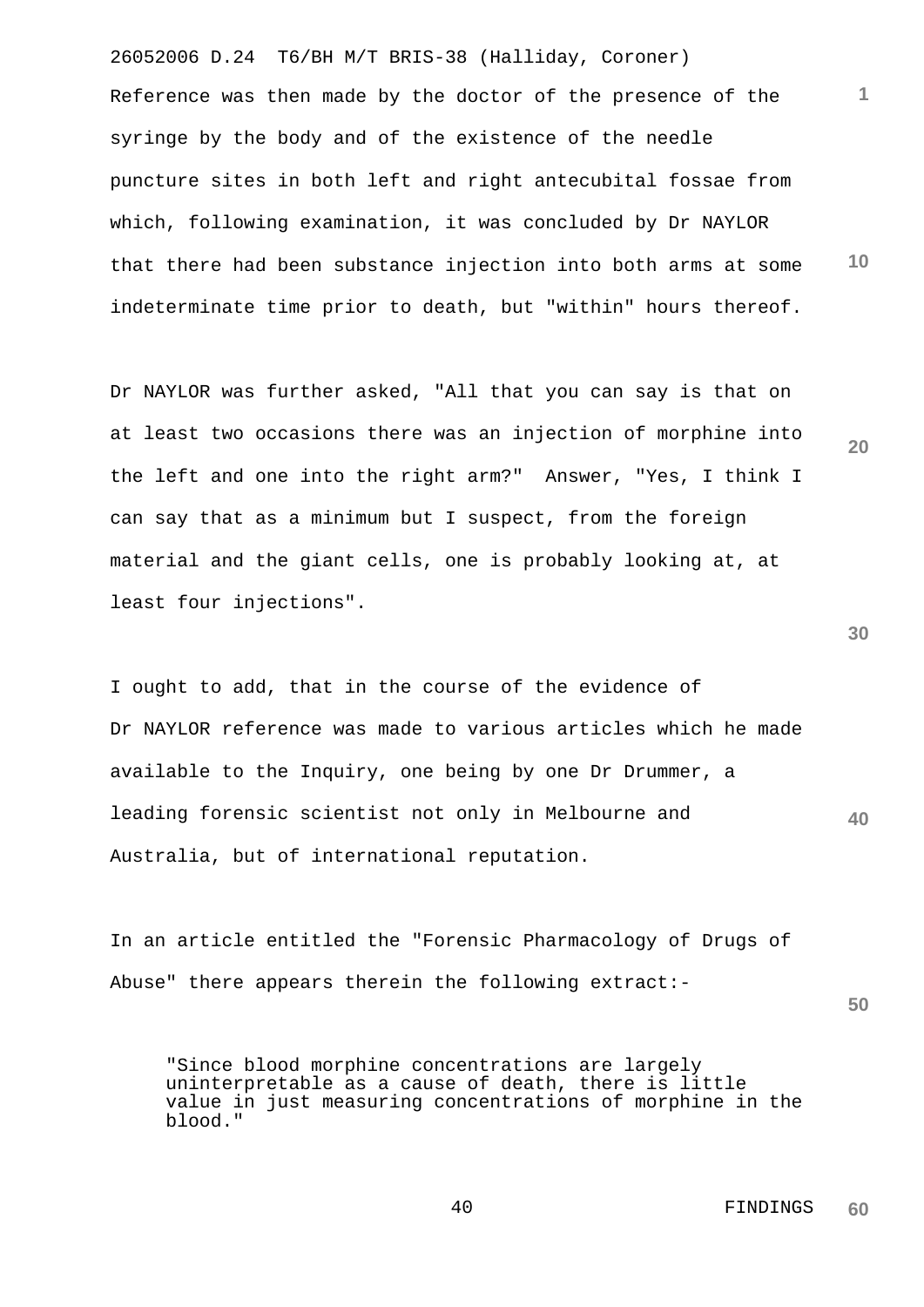26052006 D.24 T6/BH M/T BRIS-38 (Halliday, Coroner) **1 10** Following the earlier evidence of Dr NAYLOR concerning his being unable to rule out the possibility that someone had smothered the deceased further medical opinion was sought and a train of medical inquiry was put into place and in such regard, Dr HOSKINS was consulted in the light of what appeared to be markings on the wrists of the deceased as shown within the photographic evidence.

**20** Following such consultation, Dr HOSKINS advised the Inquiry that the markings that he viewed on both the left and the right wrists may well have been suspicious.

**30** In relation to the markings on the left wrist, Dr HOSKINS was of the view that they were explicable by a combination of the position of the hand combined with post mortem hypostasis. There was nothing in the appearance of the left wrist that would lead one to be suspicious of it independently.

In relation to the markings on the right wrist, it was the concluded view of Dr HOSKINS, as appreciated, that such markings were consistent with being applied by some form of restraint; perhaps a ligature; perhaps handcuffs. But his preferred view was a restraint by a ligature of some sort. The markings identified in the photographs were suggestive, he said, of restraint but were not diagnostic.

> 41 FINDINGS **60**

**40**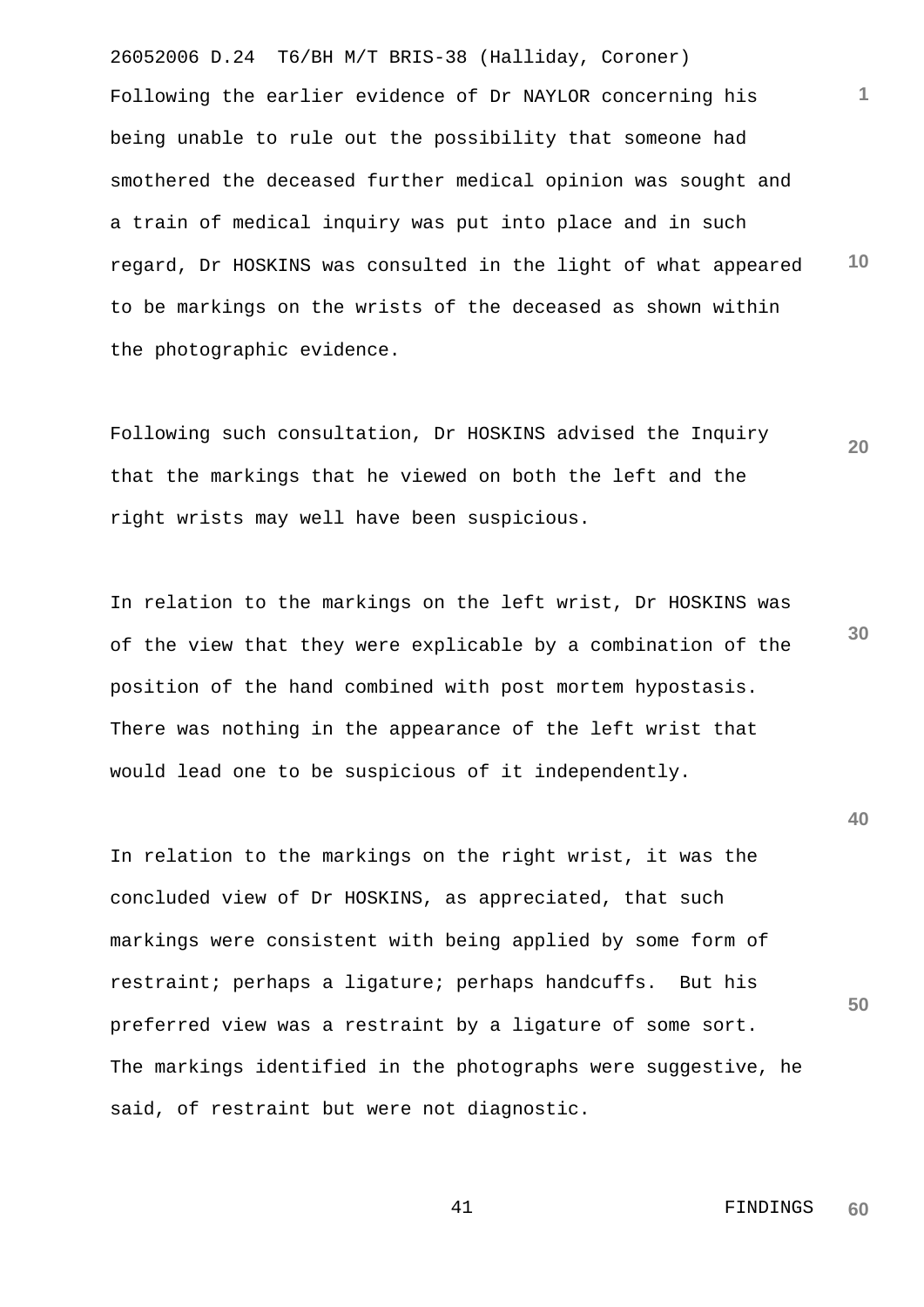26052006 D.24 T6/BH M/T BRIS-38 (Halliday, Coroner) In addition, Dr HOSKINS diagnosed some darkening on the side of the right wrist, which could be a bruise of some few hours old or a few days old and anywhere, as he said, in between. He was further of the view that such bruise was of extremely limited evidentiary value.

In relation to the levels of opiate detected in the blood, such, he said, were consistent of being present in persons who were still living and driving on our roads, and there was nothing that would indicate to the witness that the opiate level found in the deceased was of a toxic level as opposed, as he said, to the next person.

**30** Dr HOSKINS further stated that in the particular case there were other findings which are commonly found in relation to heroin deaths; namely, congestion of the lungs and the presence of petechiae due to venous engorgement.

**50** In the course of his evidence Dr HOSKINS further stated that at the time of his writing of his reports of the 22nd of March (Exhibit 89) and the 31st of August (Exhibit 92) he did not agree with the opinion expressed by Dr NAYLOR as to the cause of death and that he was of the view that "asphyxiation" appeared to be a reasonable possibility as it was his understanding that asphyxiation did cause the appearances that were found at autopsy, but that he had discussed the matter

#### 42 FINDINGS **60**

**1**

**10**

**20**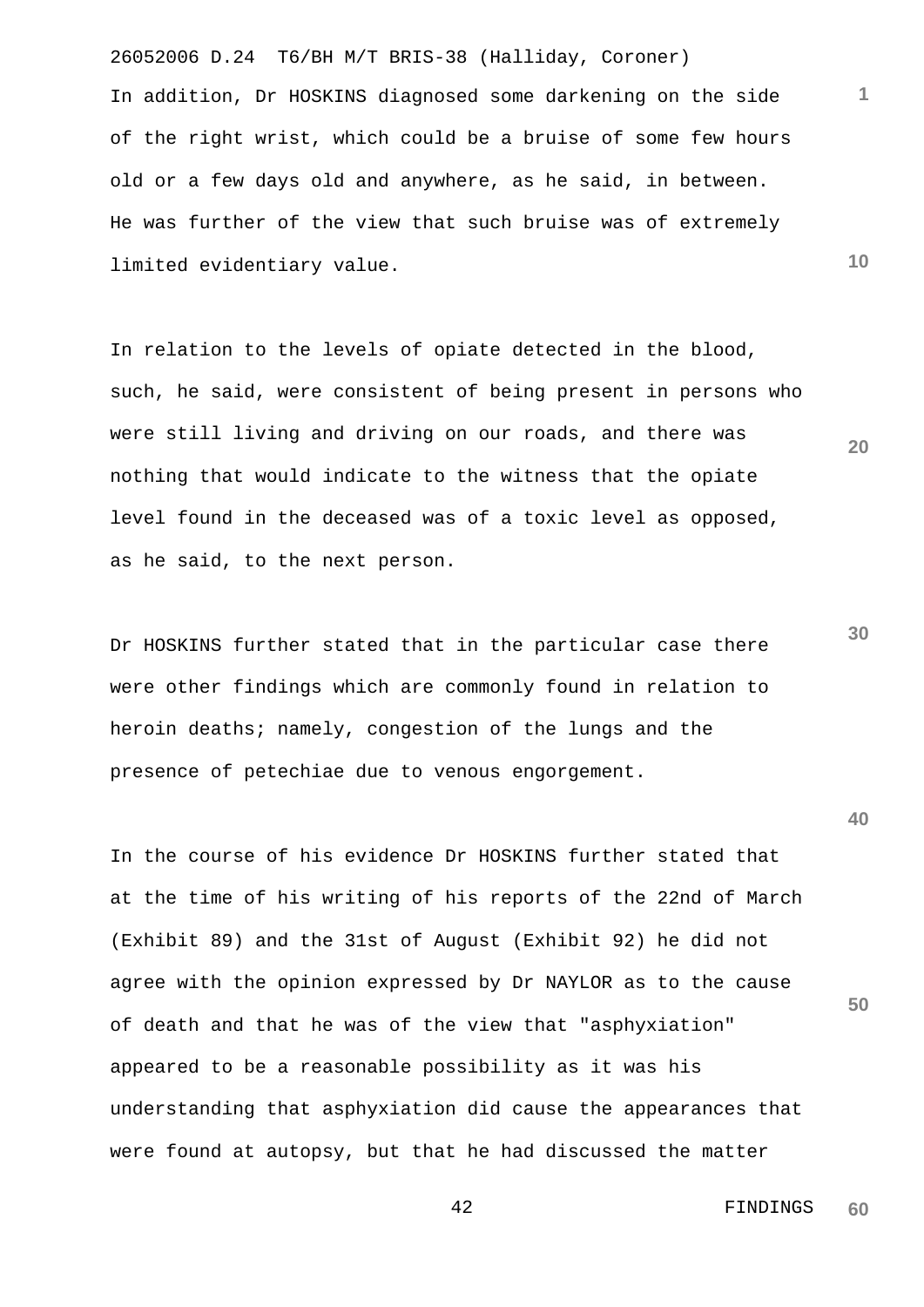26052006 D.24 T6/BH M/T BRIS-38 (Halliday, Coroner) with Dr NAYLOR subsequently, that he resiled from such an opinion and he deferred to the opinion of Dr NAYLOR.

At the time that he gave his written opinions, Dr HOSKINS disagreed, and it would appear strongly, with that of Dr NAYLOR; he was of the view that asphyxiation appeared to him to be a reasonable possibility being consistent with the post mortem findings by Dr NAYLOR.

Subsequently Dr HOSKINS, on his evidence, conferred with and discussed with Dr NAYLOR not only Dr NAYLOR's findings, but also his own belief of there being asphyxiation.

**40** Dr NAYLOR was further asked in the course of his evidence, the actual signs observed at autopsy being the petechiae haemorrhages were confined in a way that would not normally lead to any suggestion that this was a death by asphyxiation. And Dr NAYLOR said, "That's exactly right". Question, "You have never claimed that these signs were present that would lead in that direction?" Answer, "Exactly so".

**50** At the end of the day, as the evidence of Dr NAYLOR is appreciated, he is unable to exclude death by smothering, and as referred to by him, some other causes such as electrocution, epilepsy, drowning and insulin overdose. But, as he said, on the balance of probabilities, he is of the view

**20**

**1**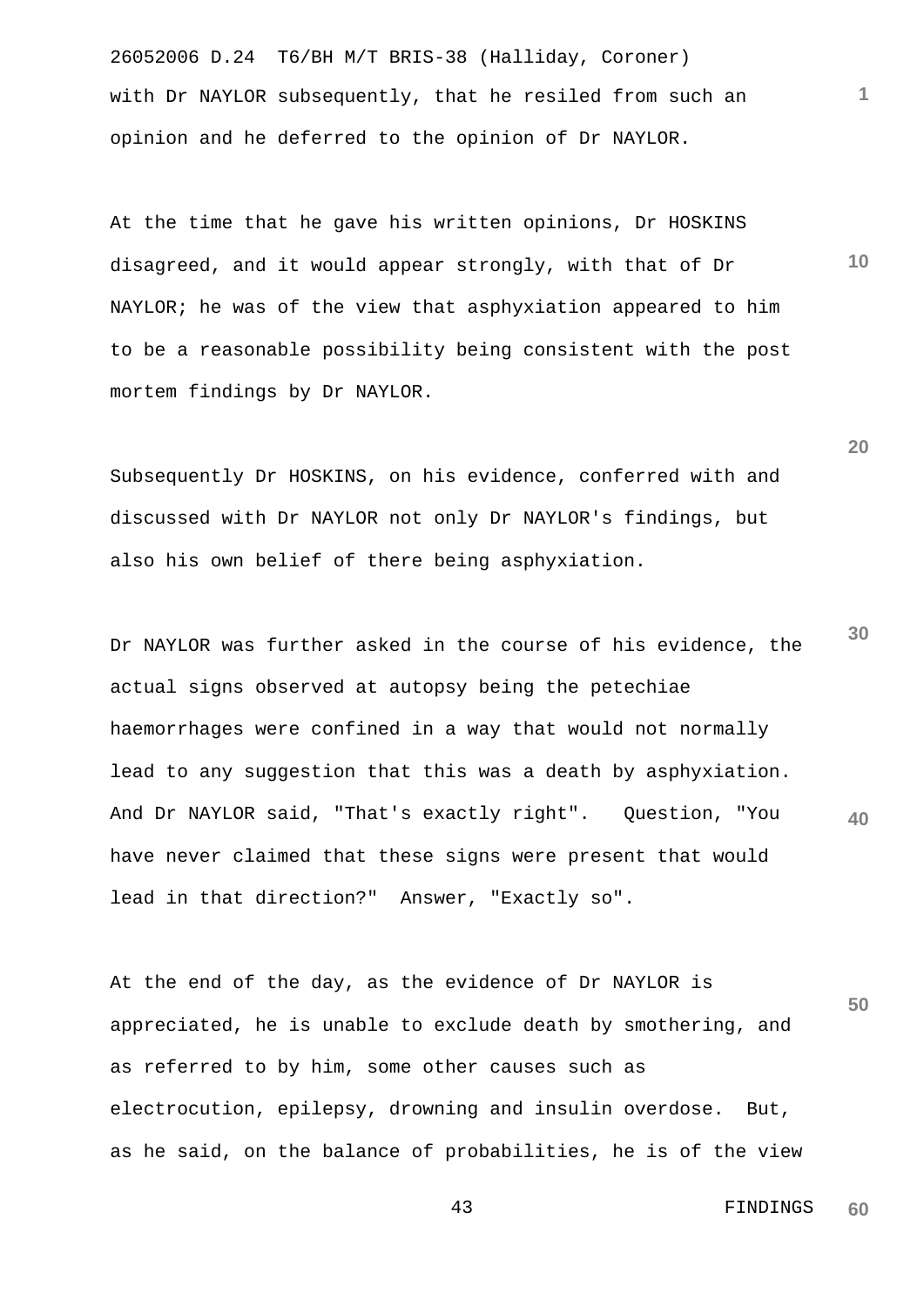26052006 D.24 T6/BH M/T BRIS-38 (Halliday, Coroner) that death due to opiate toxicity is the reason concluded by him as to the cause of death.

**10** When one views the evidence of Dr NAYLOR it is important to keep in mind the observations that I have expressed in relation to the standard of proof and to the role of a medical practitioner and expert in a proceeding such as this.

**20** The next matter I want to canvass is, could the death of the deceased have been caused by any other person? During the course of this hearing there have been various hypothesis expressed in one way or another.

It is quite clear and glaringly obvious that there are two persons at least who have both motive and reason to cause the death of the deceased. Those persons being KIZON and RIPPINGALE.

As will appear from matters referred to shortly, it may be said that KIZON deliberately and intentionally set up an alibi by withdrawing himself from circulation in Perth and by admitting himself to hospital for what would appear, on the face of it, to be not a significant medical complaint. It is clear that at the time of the death of PARKER, Mr KIZON was in hospital in Perth.

> 44 FINDINGS **60**

**1**

**30**

**40**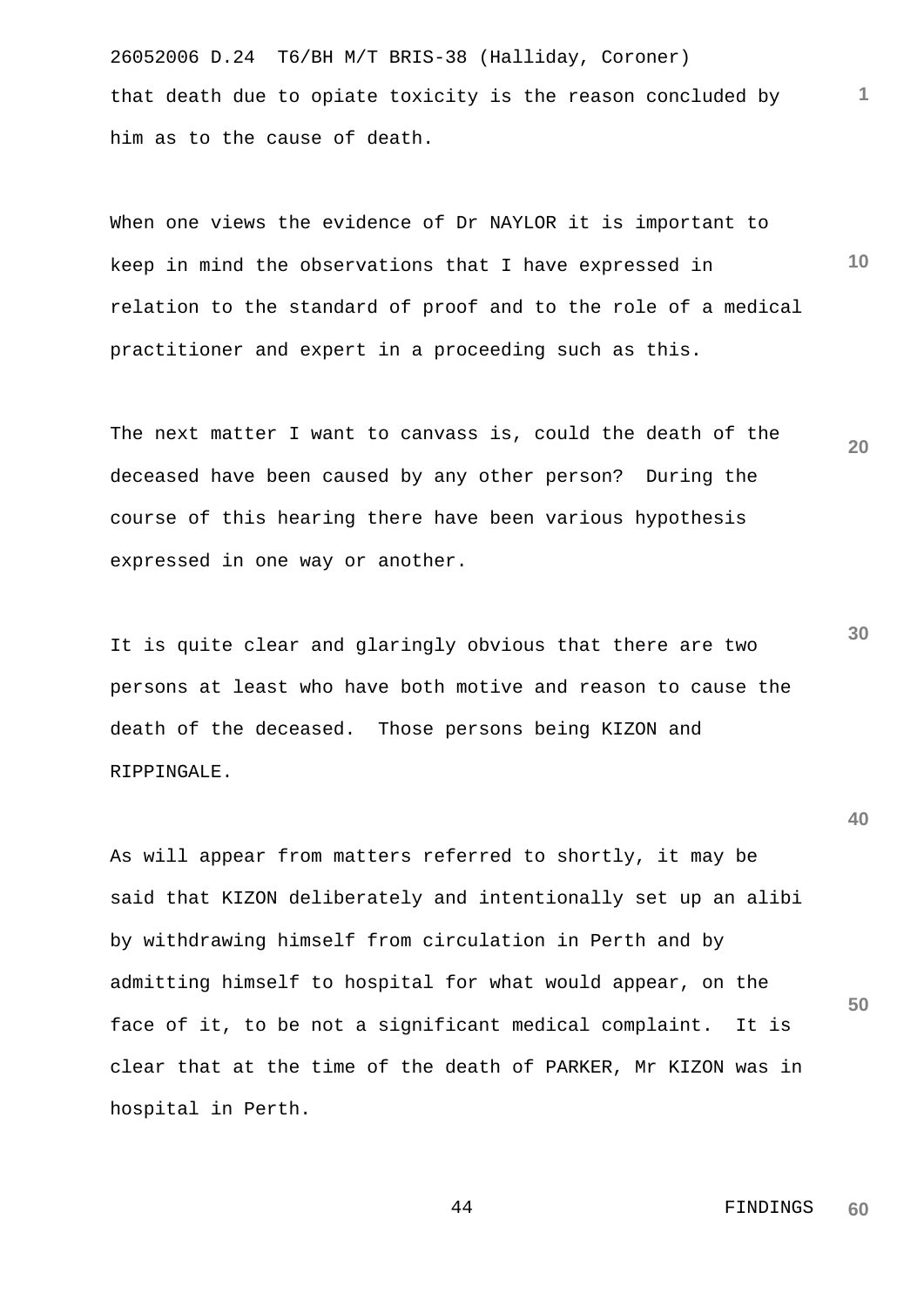26052006 D.24 T6/BH M/T BRIS-38 (Halliday, Coroner) **10** As regards RIPPINGALE, there is no evidence to indicate that he was in fact in Queensland at the relevant time. However, from my observations of RIPPINGALE, he was a most unsatisfactory witness and the same may also be said in relation to KIZON.

**20** I now refer to the evidence of KIZON. He says that he was told of the death of the deceased by KARAGEORGE some three or four days after the death. He says that he did not know where the deceased was at the time of his death. However, upon his hearing of it he rang his solicitor and he rang his coaccused, RIPPINGALE.

KIZON further said that he was looking for 'Andrew' at one stage, as he said, so that Andrew could come and consult his lawyer.

**40** He says that he knew in about April or May of '95 following a conversation with THOMAS, that 'Andrew' was on the witness protection program. He was asked, "Did you know before that?" He said, "I think so". He said he was looking for Andrew after he, KIZON, was charged.

He says that he experienced symptoms of a minor ear infection and he probably attended the Sir Charles Gairdiner Hospital on Friday the 8th of September 1995. He said he ended up driving **1**

**30**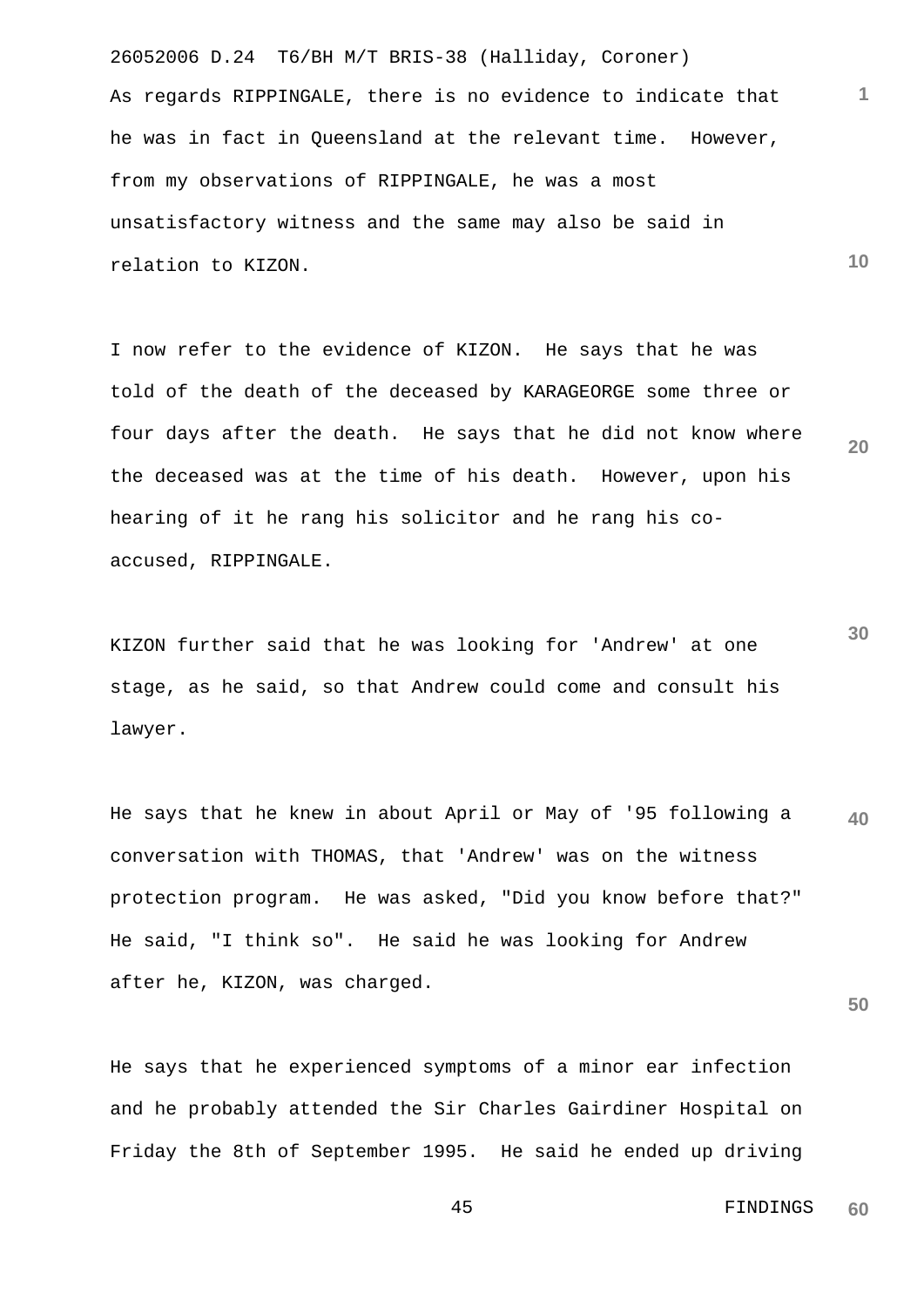26052006 D.24 T6/BH M/T BRIS-38 (Halliday, Coroner) **1 10** to the hospital himself. He said he was treated with a couple of tablets and he drove home; he relaxed and woke up the next morning and he felt dizzy and he went straight back to the same hospital on the Saturday morning. He said that there was a massive waiting list, and so he went to the Murdoch Private Hospital where he was admitted for a period of some two days.

He said that after his discharge from the hospital and probably on the Tuesday, he went to an establishment called "The Audiocom" a place at which KARAGEORGE was working or had some association, and he was told by him of the death of the deceased.

**30 40** KIZON further stated, as appreciated, in a taped conversation with THOMAS, that he was told that THOMAS and the deceased were in Queensland, whilst the deceased was on the protected witness program. He further stated that he wanted to see PETRELIS. He did not ask any of his colleagues to assist in that regard as he said that he was "the best man for the job".

**50** He was asked, "Is it possible that you may have become aware that PETRELIS was living in Queensland before his death?" And he answered, "Yes".

He admitted the contents of an intercepted telephone conversation between himself and RIPPINGALE on two occasions;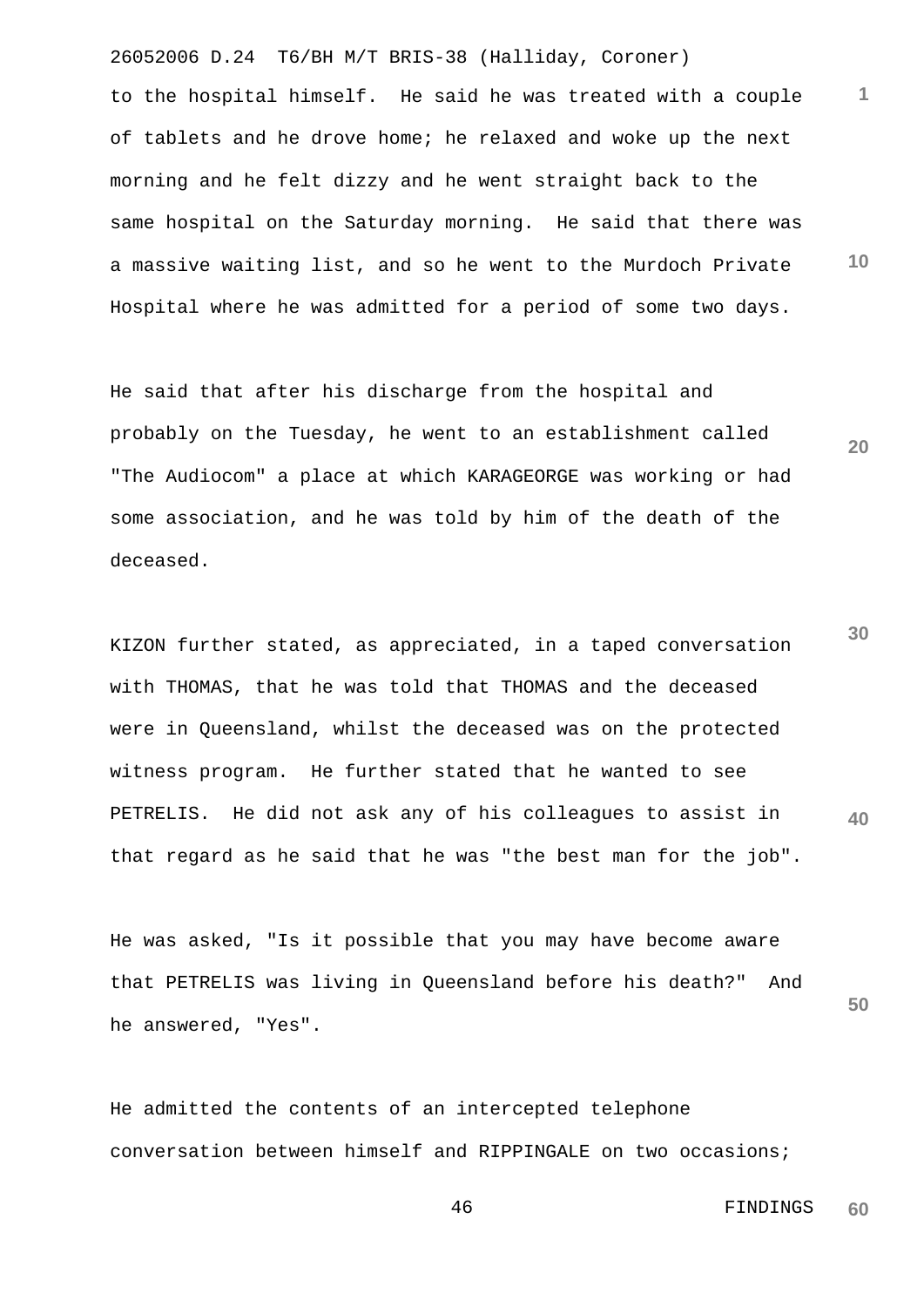26052006 D.24 T6/BH M/T BRIS-38 (Halliday, Coroner) **1 10** the first one being on the 22nd of November 1994 when he said, "I'm going to wring his fucking neck" referring to PETRELIS. And on the 26th of November, "I'm going to kill him". And his reaction or response for his reason to using those words was that they were merely "a figure of speech".

There was evidence given by the journalist Alison Fan (McLoren) concerning her contacting KIZON at a time when she had been told that he had suffered a heart attack and was either in hospital or was demised, and she made attempts to contact him by telephone and subsequently spoke with him, at which time he said that he was alive, but that PETRELIS was not. During the Inquiry the issue arose as to when such conversation took place.

**40 50** The witness FAN initially said that the conversation occurred on a Sunday evening because she had received advice from her place of employment and she was at home.. She subsequently changed that evidence and said, no, it was on a week night, and she explained her reasons for that, and she then designated that the occasion was on a Wednesday evening. And she recalled that day and evening of the week, having regard to the fact that immediately after the phone call she felt 'miffed', to use my words, because she had spoken to a fellow journalist, Robyn CASH a freelance journalist in Perth, and had inquired about the death of PETRELIS from her, and then the following day she was 'concerned' to find that her story

**20**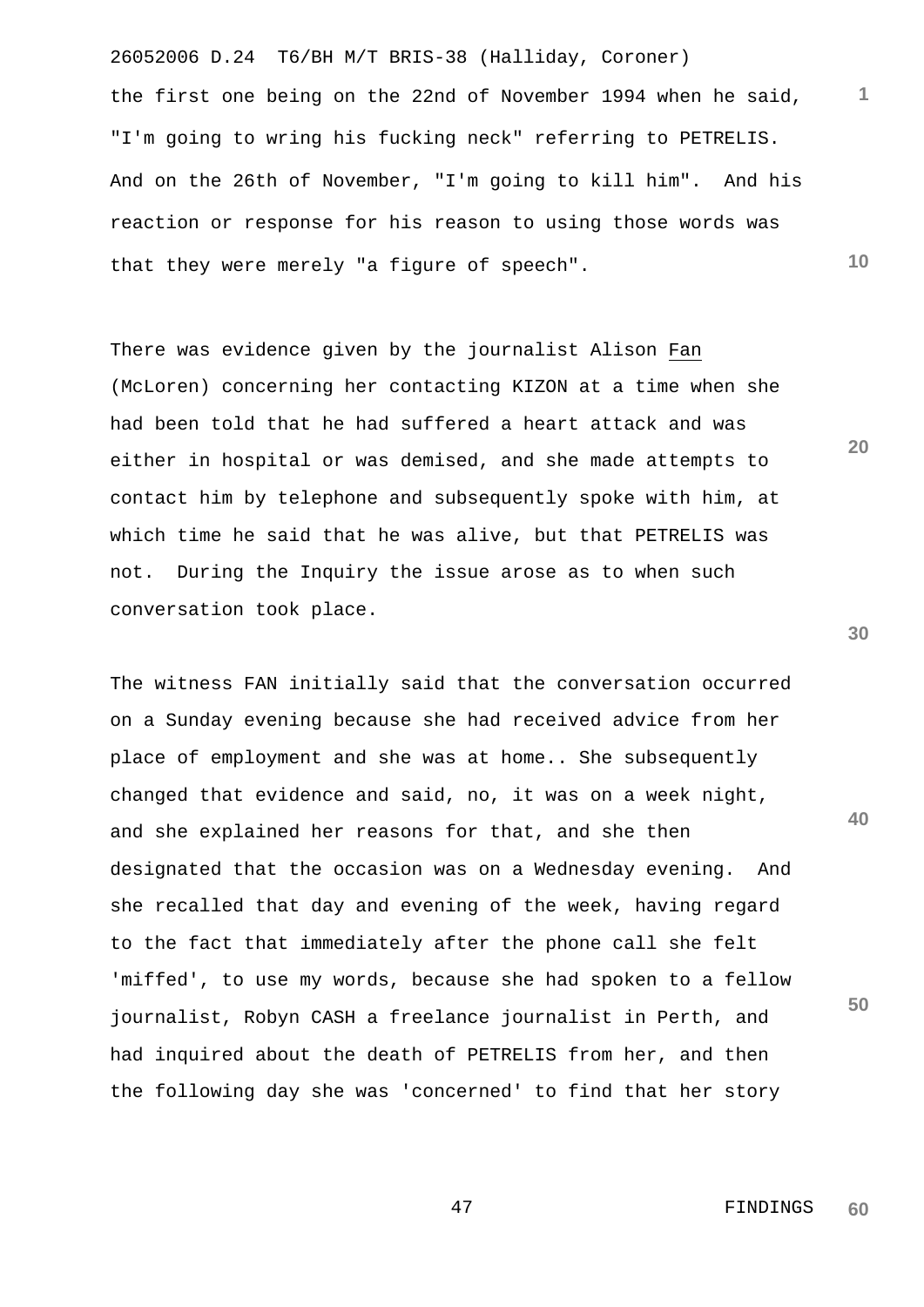26052006 D.24 T6/BH M/T BRIS-38 (Halliday, Coroner) had been used in an article written by such journalist in the local paper - The West Australian.

So it is quite clear from the date of the publication of the article that the relevant conversation occurred not on the Sunday but on the Wednesday evening, and subsequent to the finding of the body of the deceased on Monday 11 September 1995. Such evidence is relevant to the rebutting of any inference that KIZON knew of the death of the deceased prior to the time of the finding of the body.

It is quite clear - as I have indicated - that KIZON had a reason, a very good reason, a substantial reason to have PETRELIS out of the way and unable to testify against both himself and RIPPINGALE at the pending criminal trial.

However one may speculate, and however one may guess and surmise, there is at the end of the day, having regard to the relevant standard of proof, no evidence before this Inquest sufficient to implicate KIZON with the death of the deceased.

As regards RIPPINGALE, he was a most unimpressive witness and such will be apparent from the following extract from his evidence:

"Do you remember where you were between the period the 7th and the 11th of September '95?-- No, I don't. No idea?-- No. Were you in Queensland?-- Sorry, I was in Queensland. I

came over here for a football game. I'm not sure on what

**50**

**40**

 48 FINDINGS **60**

**30**

**20**

**1**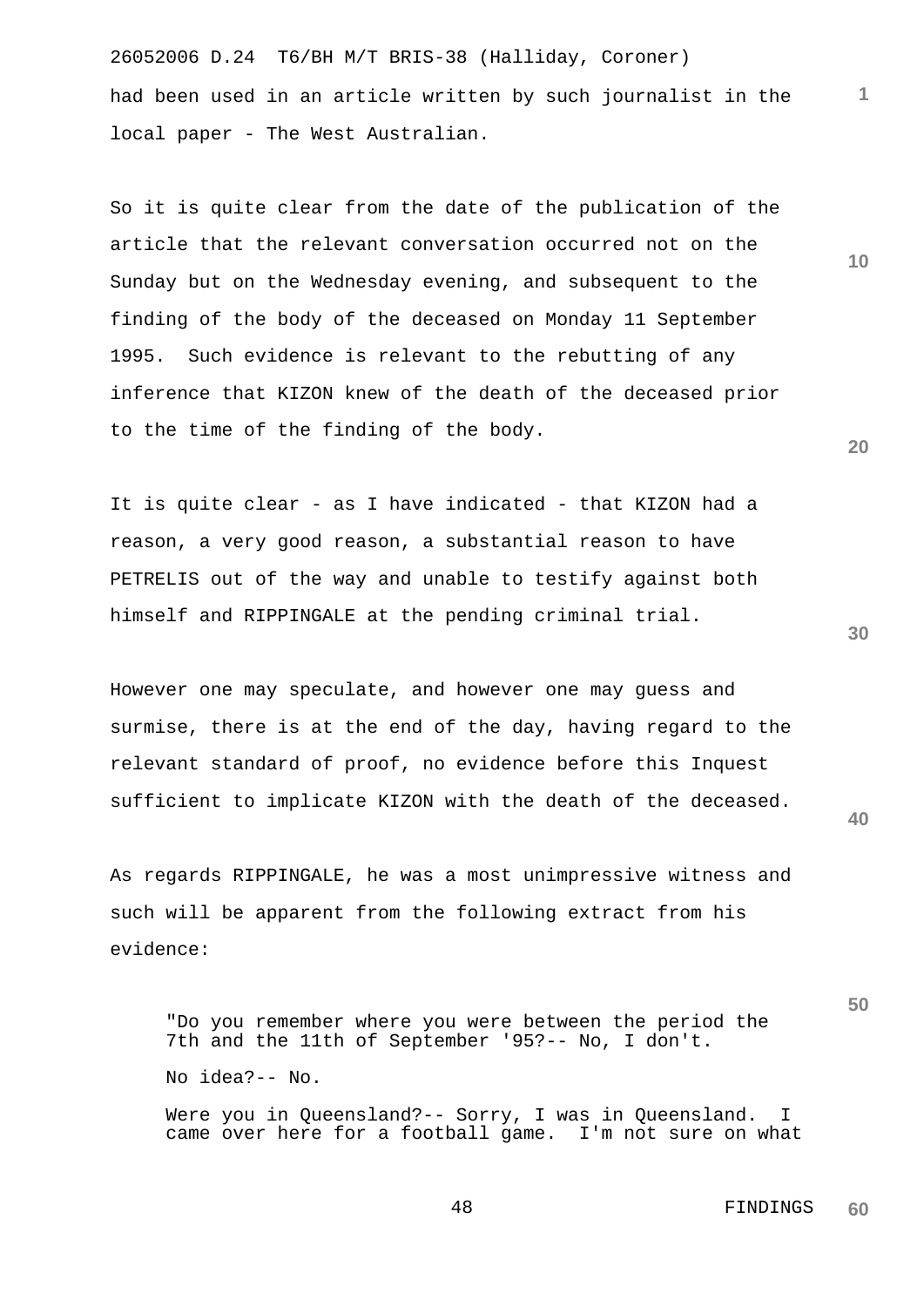26052006 D.24 T7/KH M/T BRIS38 (Halliday, Magistrate) **1 10** date, but you asked if had been in Queensland. I had come to Queensland for a football match. What? During that period?-- Yes, that is correct. What was the football match?-- Collingwood and the Brisbane Bears. Where was it held?-- At the Gabba - or I think it was actually - might have been at the Gabba. Carrara?-- Carrara. You had been to the North Coast from Brisbane, Caloundra?-- Yes."

**20** Later on, he admitted being in Brisbane, meeting his cousin who lives at Noosa, but he denied seeing the deceased in Queensland.

**30** I might interpose there to say that I can take judicial notice of the fact that Carrara, at that time, was, and still is, on the south coast of Queensland - on the Gold Coast. Caloundra is on the north coast. Both being surfing beaches.

Let us see what happened when KIZON stood up to cross-examine the witness:

**50** "You might have got confused between the 7th of September '95 and the 11th of September '95. Andrew PETRELIS died in Queensland on the reports, that weekend?-- Yes. Were you in Queensland at that time?-- No, I was not, no. CORONER: Listen, how is your memory?-- It's not - it's not going too well at the moment."

Well, at the end of the day, not only is RIPPINGALE a most unsatisfactory witness, but there is once again, no evidence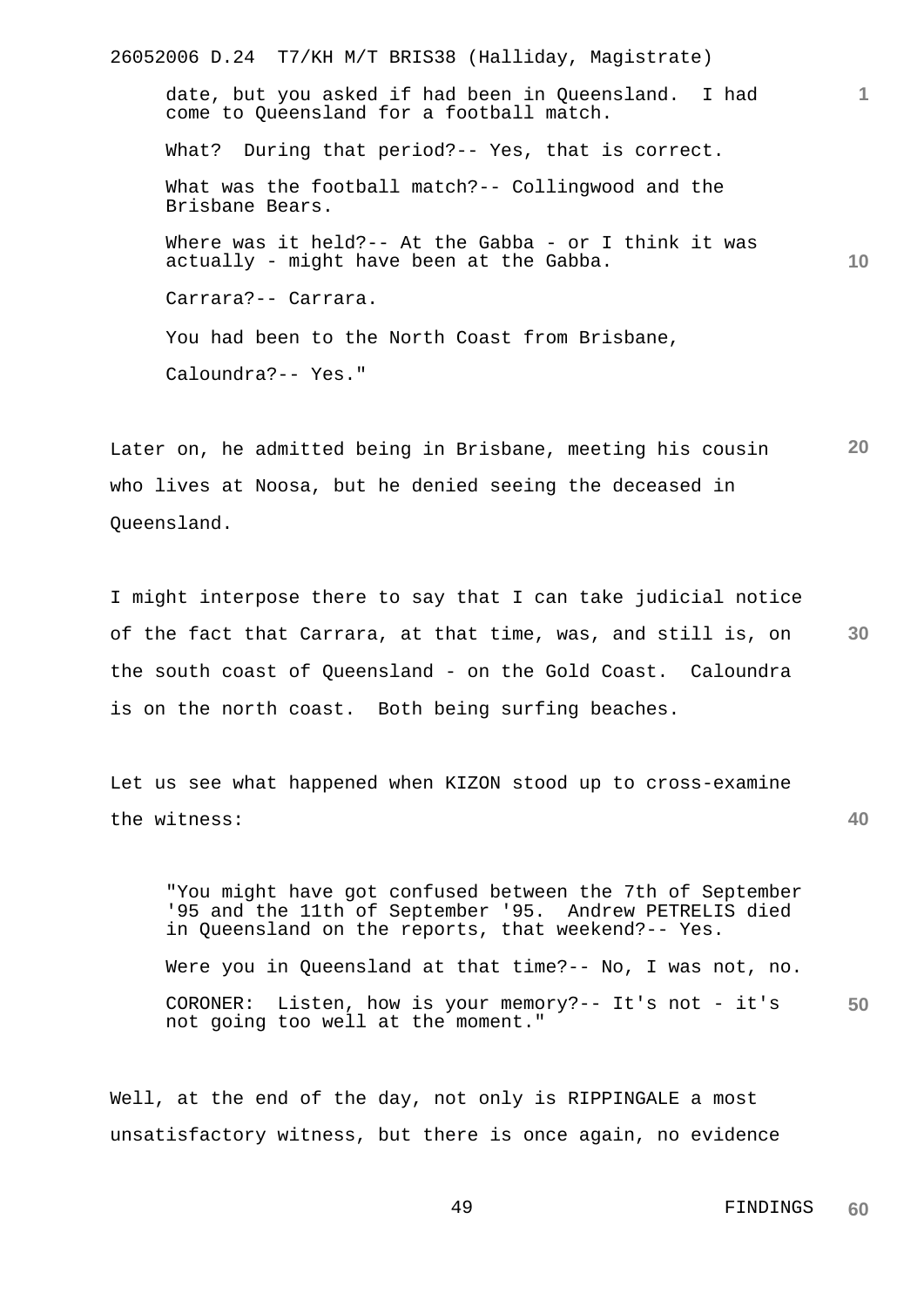26052006 D.24 T7/KH M/T BRIS38 (Halliday, Magistrate) before this Inquest sufficient to implicate RIPPINGALE with the death of the deceased.

What about CHRISTIAN? Well, on the material before this Inquest CHRISTIAN is an associate of KIZON and his photograph has been identified in evidence adduced before this Inquiry and being within the material forwarded by the deceased to Western Australia a few days prior to his death and in the context of his being prepared to give further evidence against KIZON and others.

CHRISTIAN has apparently not been interviewed by any person in relation to this matter. He has not been interviewed by the Western Australian Police, the Queensland Police or by any other agency or law enforcement agency in relation to any of the information which has been placed before this Inquiry. Further, it would appear that he was not interviewed by any of the authorities or Inquiries set up in Western Australia. In particular, it would appear he was not interviewed in relation to the Robert Smith Inquiry. There is no evidence before this Inquest to implicate CHRISTIAN with the death of the deceased.

A witness of some great interest to this Inquiry and who gave evidence and who in my view knows far more about this matter than has been displayed to date, is Colleen THOMAS.

Visits have been made by coronial police investigators to Perth with a view to locating THOMAS and others. All such

**10**

**1**

**20**

**30**

**40**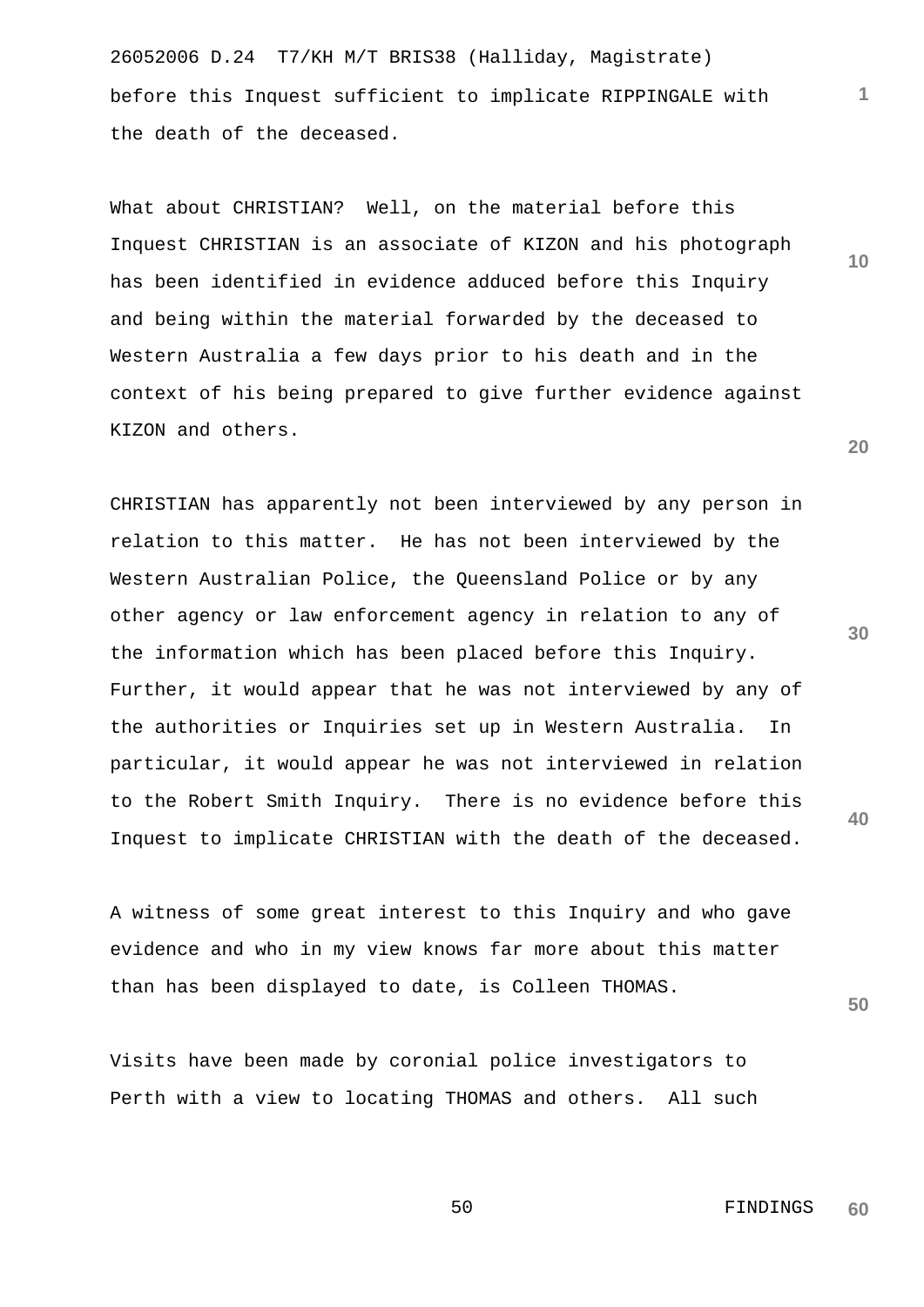26052006 D.24 T7/KH M/T BRIS38 (Halliday, Magistrate) inquiries and attempts to locate and interview THOMAS have proved to no avail.

It seems to me to be extraordinary that in a place such as Perth a person such as THOMAS is unable to be located. By such comment I am not intending to be critical of the Western Australian Police, but reports made to this Inquiry have indicated that a female person residing at the residence known to Queensland Police when they visited same to interview THOMAS, was seen to be spirited away in somewhat bizarre circumstances, and I refer to the evidence of Detective Sergeant ARCHER in that regard to this Inquest.

What is the relevance of THOMAS? The relevance is this: following her giving of evidence in February of 2001, she became physically and visibly upset at a certain line of cross-examination put to her by Counsel for the next-of-kin. One must ponder and seriously consider the reason behind the subject matter of such a line of cross-examination.

Following such cross-examination, the witness consulted Senior Sergeant Turpin, then coronial police assistant, and she had this conversation with him which has been placed into evidence:

"I would have told you a whole lot more, except for that bastard, but I don't want to end up with cement blocks on my feet."

**10**

**1**

**20**

**30**

**40**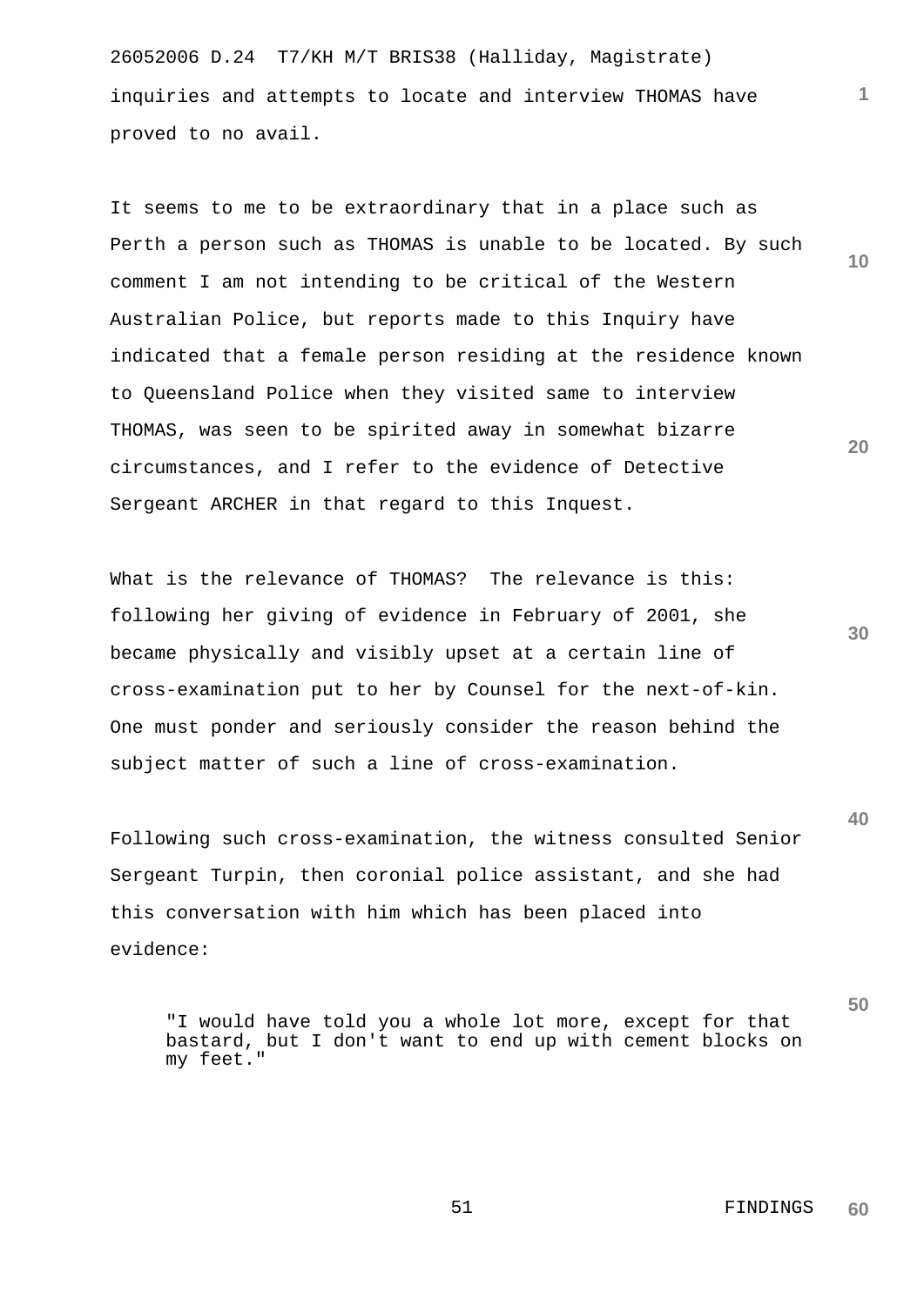26052006 D.24 T7/KH M/T BRIS38 (Halliday, Magistrate) It is relevant to note that subsequent to the crossexamination of THOMAS the next-of-kin decided to be selfrepresented.

It is quite clear that the witness, THOMAS knows much more about this matter than she has been prepared to tell to date and it is for this reason that many attempts have been made to further locate her with a view to her being further interviewed and the recalling of her but all such attempts have failed.

There are some other matters that should be mentioned and placed upon public record.

**30** Former police officer, Peter Coombs, gave evidence and in certain respects his evidence was not at all satisfactory. He said that it had come to his knowledge that KIZON knew that PETRELIS was PARKER before his death and that such information was in the possession of the Western Australian Police Internal Affairs and the National Crime Authority.

Although this Inquiry has requested from such entities all relevant information within their possession, no such evidence as referred to has been either located, or if it has been located, been produced to this Inquest.

Further, any such contention by Mr COOMBS, was not mentioned to the special investigation conducted by and contained within the ACC report.

**20**

**1**

**10**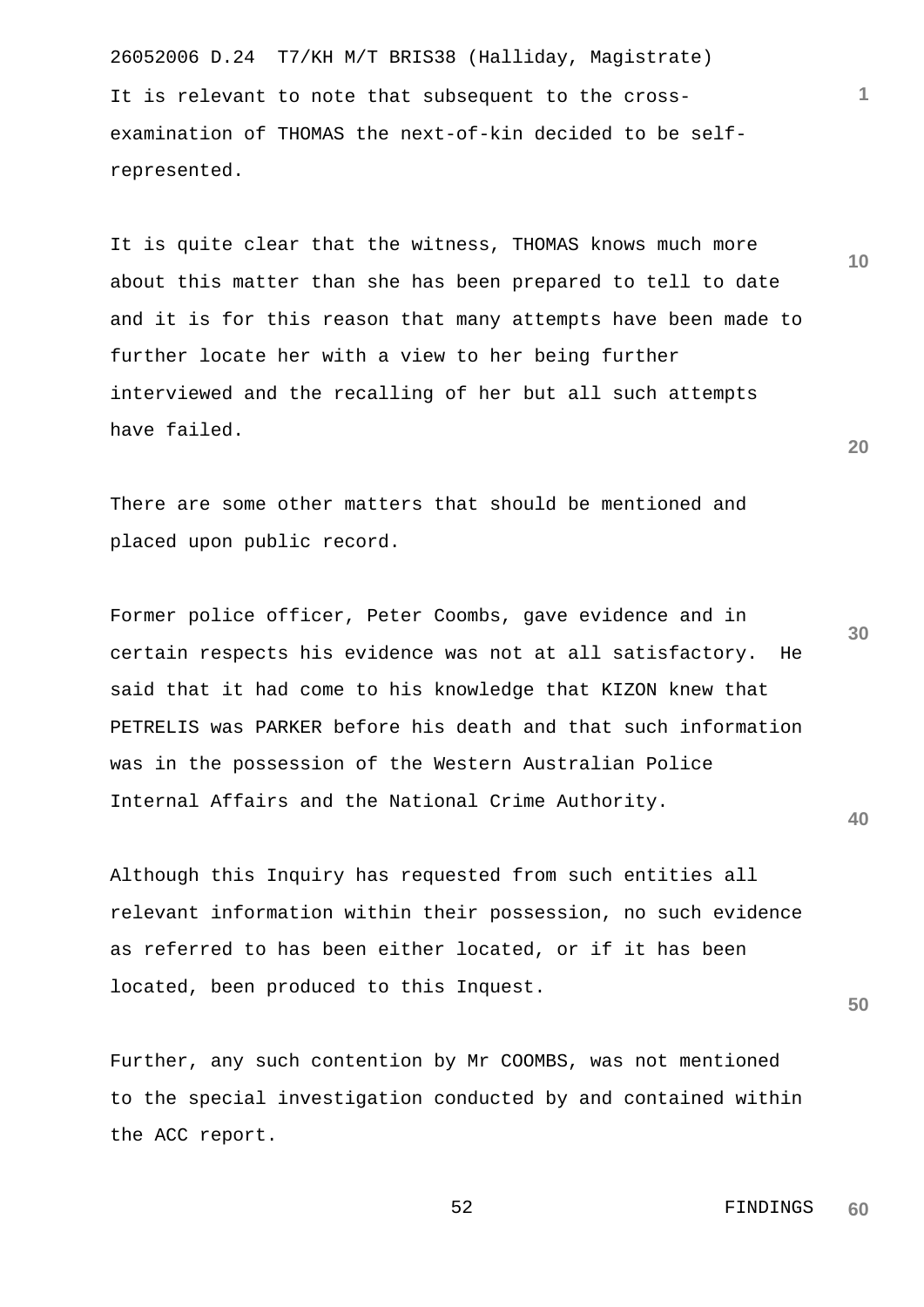26052006 D.24 T7/KH M/T BRIS38 (Halliday, Magistrate)

The Crime and Corruption Commission (WA) was represented by Counsel who informed the Inquest that it possessed no further material and Coombs was cross-examined as to his credit.

It should also be noted that this Inquest has sought by way of summons all information of a relevant nature from the Australian Federal Police and some files and relevant material have been produced in respect thereto.

The Inquiry has also been informed that some files have been destroyed since the issue of that summons and they were not and could not be produced. However, the Inquest, on the evidence that has been placed before it, has been assured that the material that was so destroyed was of "no relevance" to this Inquiry.

**40** It is abundantly clear that unless an Inquest such as this receives full and utter cooperation from statutory law enforcement agencies and other police authorities, that its inquiries are made more difficult.

There is no other evidence before this Inquest to suggest that there was at any time any material in existence and which has been so destroyed which was of relevance.

A request was made of the Queensland Police Service in relation to the production of all relevant documents and in

**10**

**1**

**20**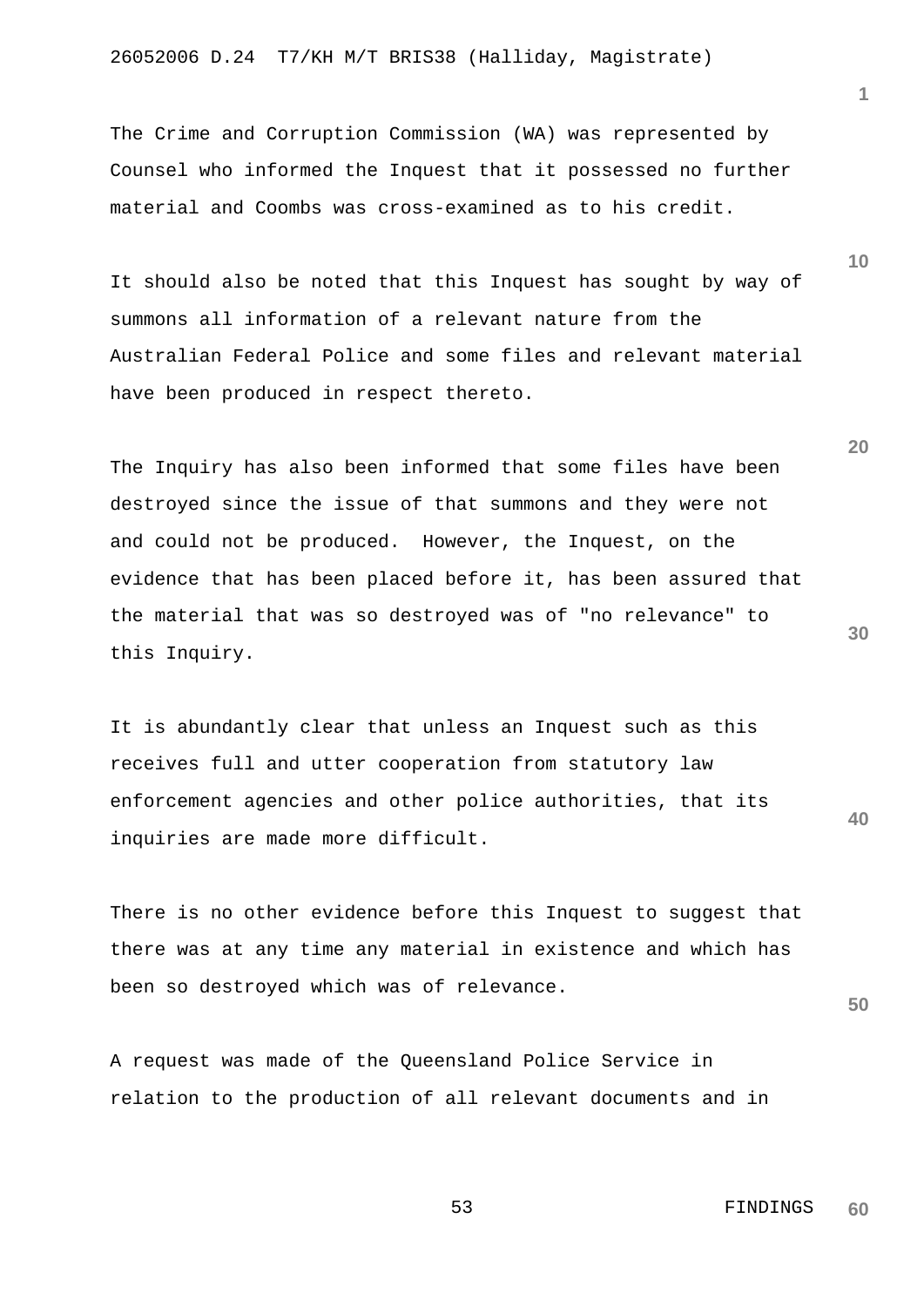26052006 D.24 T7/KH M/T BRIS38 (Halliday, Magistrate) particular what has been referred to as reverse Call Charge Records.

There is evidence that has been placed before this Inquiry to suggest that such had been requested, that they would be forthcoming and that once they were forthcoming, the report of Detective Sergeant THOMPSON would be completed.

There is no evidence placed before this Inquest to indicate that any such records were in fact requested and if they had been requested, there is no evidence that they were in fact obtained or received. And further, to make matters worse, if they had been received, they have not been produced to this Inquest by the Queensland Police Service. Furthermore, the suggestion was made during the Inquest that any such request for such records may well have been a ploy to put a stop to the "barking dogs" who were requesting or inquiring as to why the report was taking so long to finalise.

**40** And for completeness on this subject reference is made to the Report of Detective Inspector ELLOY concerning the presence or otherwise of the reverse Call Charge Records.

**50** An issue arose during the Inquest whether the report from then Detective Sergeant Allan POTTS (W.A.) was ever received and or viewed by Detective Sergeant THOMPSON (Qld).

The Report from POTTS is a matter of relevance and considerable importance because it is clear that it contains

**20**

**1**

**10**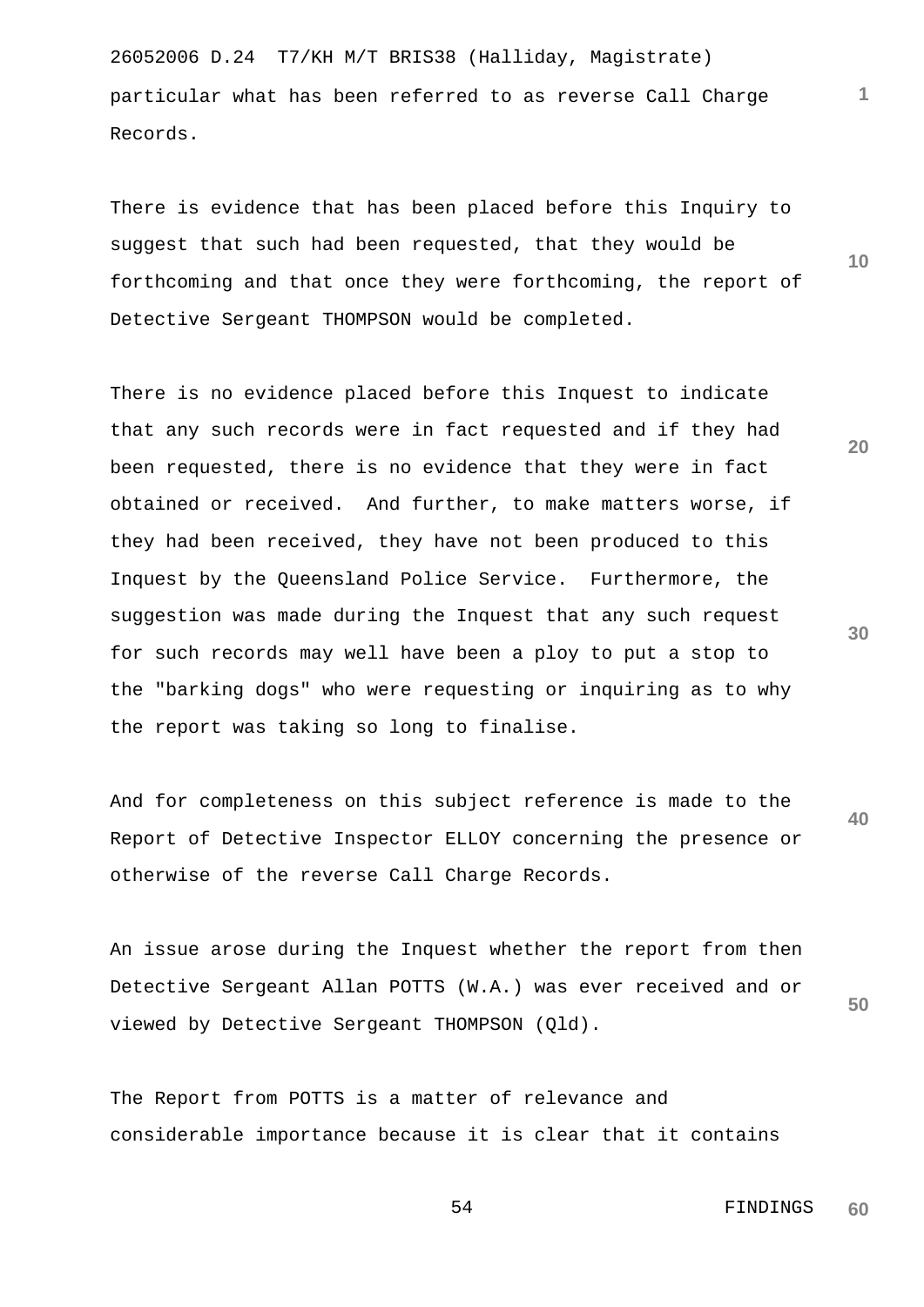26052006 D.24 T7/KH M/T BRIS38 (Halliday, Magistrate) most relevant information concerning the death and possible circumstances surrounding the death of the deceased.

It is stated in evidence that upon its receipt in Queensland it would have been passed down the line, so to speak, through the hierarchy and higher echelon of the Queensland Police Service until it found its way on to the desk of THOMPSON and the Inquiry was told by senior police officers that, in the normal course of events, that document would have so found its way eventually into the hands of THOMPSON.

When THOMPSON came to compile his report for submission to the Coroner in Caloundra, there is no mention whatsoever made of the allegations contained within the report from POTTS and one would ask why. Either THOMPSON was completely negligent and incompetent in such regard and failed to turn his mind to it, or he did not receive it.

**40 50** We have in our law, a presumption of regularity, found in the Latin maxim "Omnia praesumitur rite et solenniter esse acta", which means, "All acts are presumed to have been done rightly and regularly." Now, that is a presumption which may be rebutted by evidence to the contrary. Irrespective of such maxim, and presumption, it is not proposed, in this particular case, to apply it.

**60**

**1**

**10**

**20**

**30**

55 FINDINGS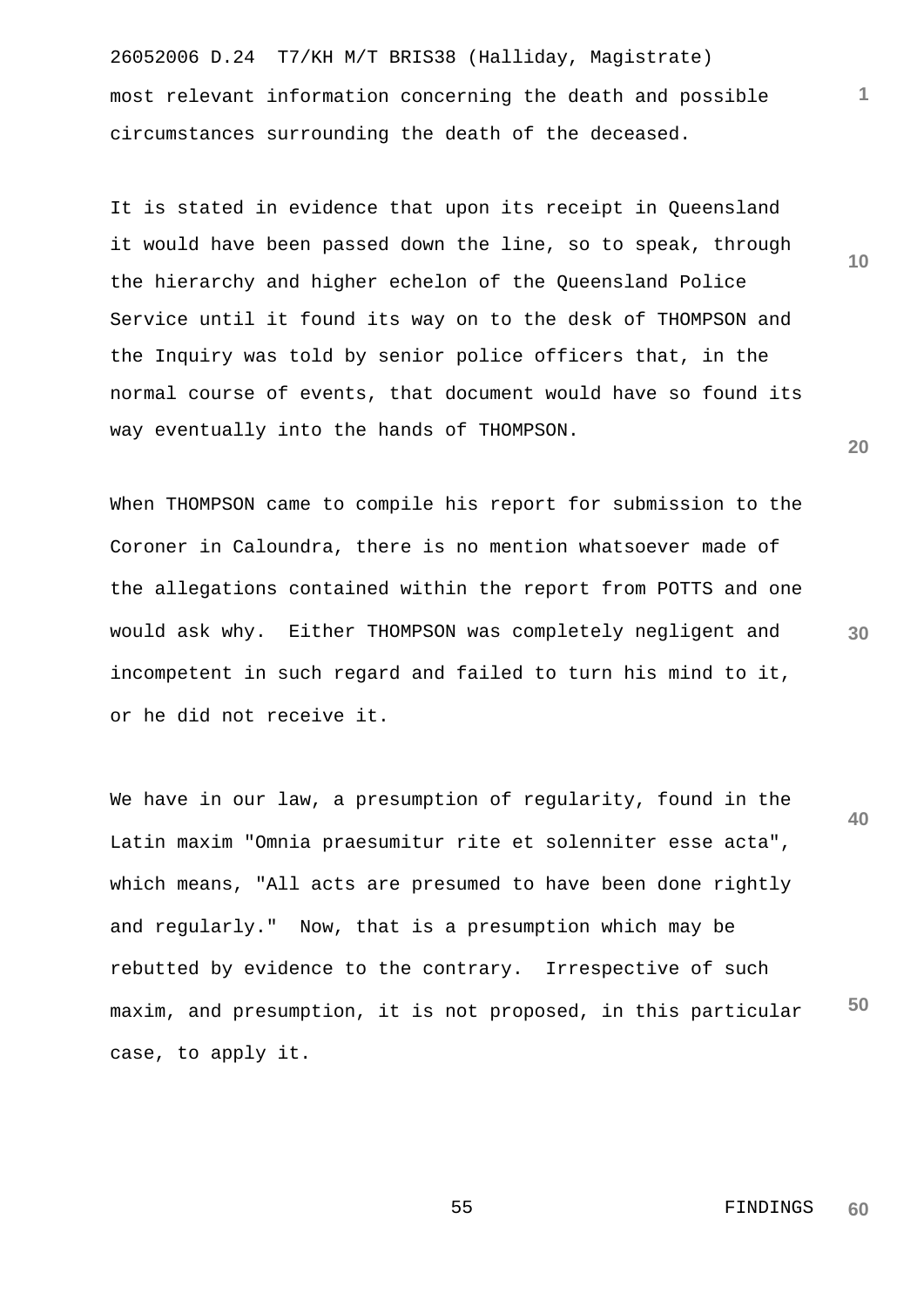26052006 D.24 T8/NF M/T BRIS38 (Halliday, Coroner) **10** On balance, irrespective of what criticism one may or may not level at THOMPSON, it is clear that he has carried out quite an extensive investigation illustrated by the number of witnesses he interviewed. It is beyond reason for him to deliberately refrain from mentioning such Report when it contains such important material.

**20** On the last occasion when THOMPSON gave evidence, he stated quite emphatically that the first time he saw the Report from POTTS was when it was shown to him in the witness box. His evidence in that regard is accepted.

**30** It is apparent that there has been a failure in the internal administrative procedures of the Queensland Police Service to ensure that a document of such importance is brought to the attention of an investigating police officer, and for there to be an appropriate record of that fact.

**40** One would reasonably expect that at the very least the normal procedure of recording the circulation of correspondence between Police personnel should have been strictly followed in this case.

Reference is made to the concern of the Inquest relative to the production of relevant material by the then Criminal Justice Commission (Qld). The Commission had been requested, through its present entity, to produce every relevant document

> 56 FINDINGS **60**

**50**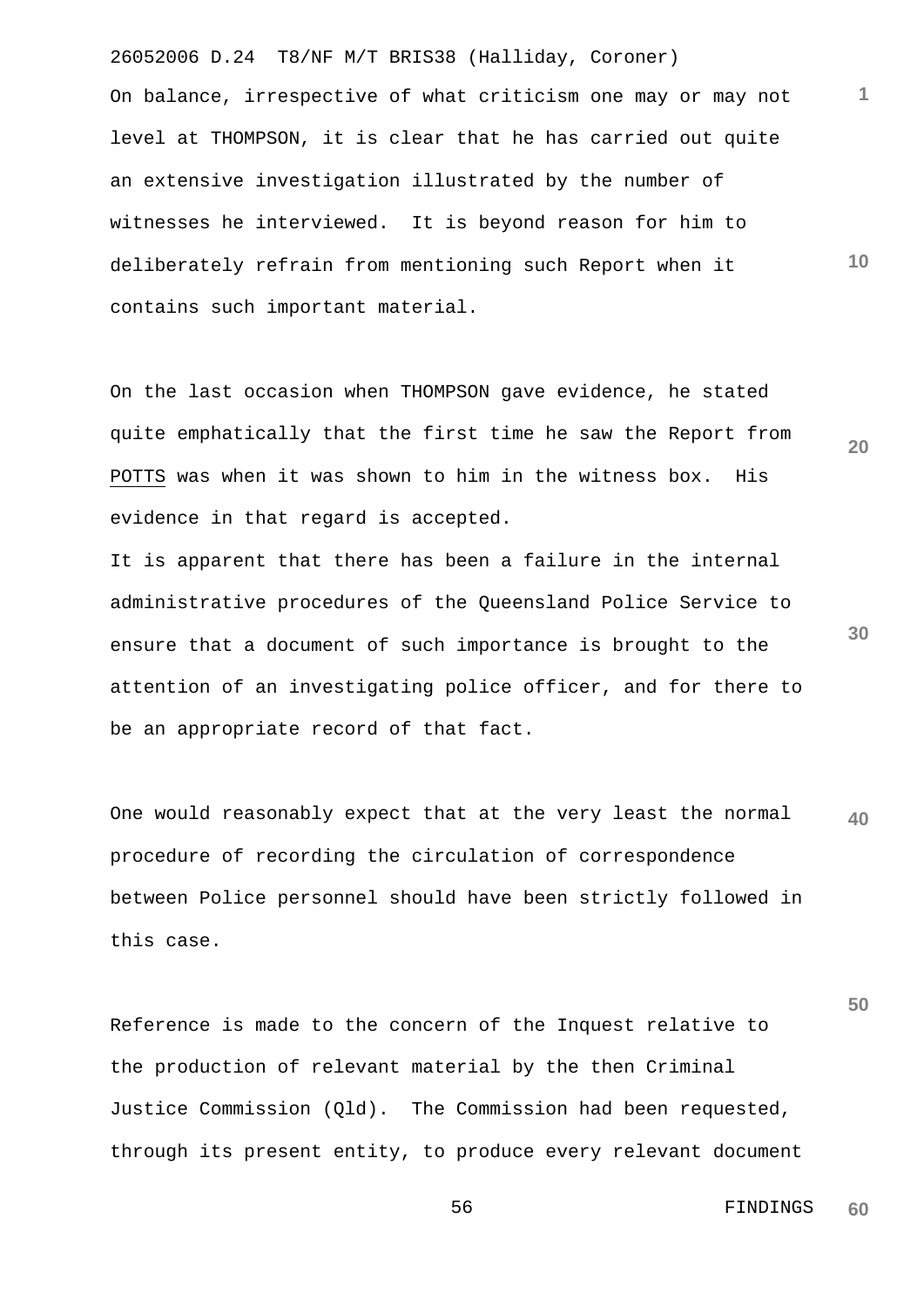26052006 D.24 T8/NF M/T BRIS38 (Halliday, Coroner) and any material that it may have in relation to this Inquiry. It appears that no substantial material has been produced of any relevance.

**10 20** In that regard, reference is made to the contents of paragraphs 928, 933 and 1340 of the Roberts-Smith Report, and of the comment made by the learned Royal Commissioner. This Inquest is also unable to resolve the apparent divergence of opinion, although reference ought also to be made to part of Exhibit 96 of the Western Australian Police file, which includes as appreciated an extract from the personal papers of the deceased and which contain the 24 hour phone number of the CJC, and reference to Operation Dice, and which appear to be in the handwriting, it is said, of the deceased. For similar reasons to the learned Royal Commission this Inquest is unable to reconcile such divergence of opinion.

**40** For the purpose of this Inquest reference and comment ought to be made upon the following matters:

#### The Quality of the Witness Protection Program.

**50** It is abundantly clear that the program failed the deceased, as, amongst other things, he was without appropriate safeguards in place, a completely inappropriate person to be placed on such a program, having regard to his affiliation with, and his penchant for, drug use and abuse. It was the

> 57 FINDINGS **60**

**30**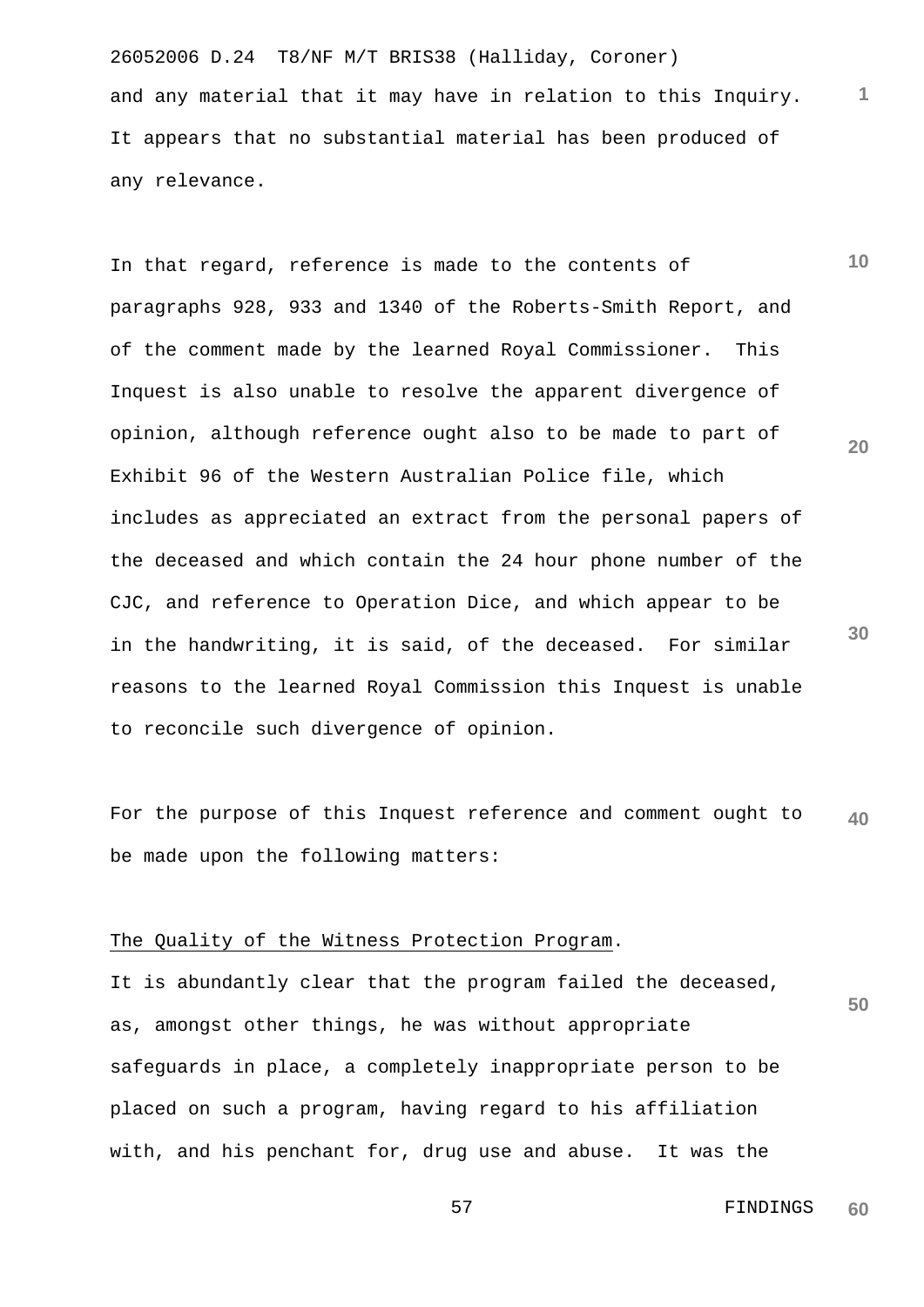26052006 D.24 T8/NF M/T BRIS38 (Halliday, Coroner) **1** view expressed by then Detective Sergeant Allan POTTS that the deceased was used as bait to catch others.

**10 20 30** Further, it is clear that at no relevant time whilst the deceased was in Western Australia or in Queensland, was he adequately supervised by those who were responsible for his physical and health well-being. And, in that sense, reference is not made specifically to any common law duty of care, but to the commonsense fact that, if a person is placed on such a program, such a person must surely be so protected. That is and must be the very purpose of the program, and it has failed. If such is not the purpose and intent the whole program is misconceived and inadequately administered as clearly evidenced in this particular case.

**40** Further, the deceased was let down, grossly, by the program by his being permitted to remain with his then identity when it was known, to those in 'authority', that that identity had been compromised. And reference in such report is made to the "hacking" into of the Western Australia Police Computer System.

**50** Further, the deceased ought not to have been permitted by relevant law enforcement agency or authority to remain at any place of residence or relocation once such identity had in any way been compromised.

#### 58 FINDINGS **60**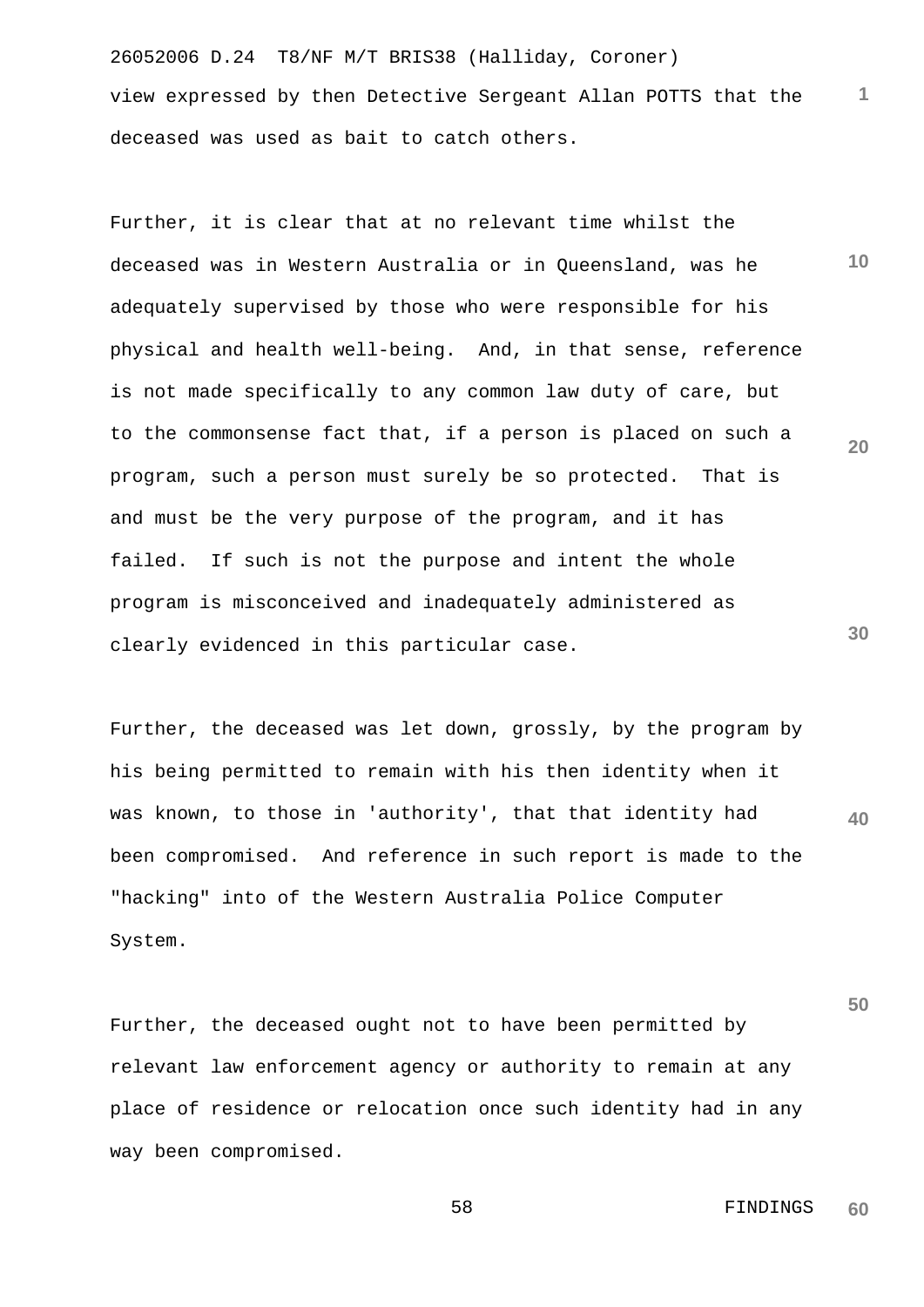26052006 D.24 T8/NF M/T BRIS38 (Halliday, Coroner) Further, by permitting the deceased to drive, at any time, a motor vehicle which was reasonably clearly identifiable as a former police vehicle with Western Australian plates, just beggars any reasonable belief or appreciation.

The Quality of the Queensland Police Investigation.

It is quite clear from the evidence that the unit in which the deceased was found, was not secured or kept secure by police and ought strictly to have been treated as a "scene of crime" and appropriately regulated and assessed. It is also clear that the unit was not protected from external interference. It is clear that objects identified at the time of the finding of the body were interfered with and moved and that certain photographs taken at the scene did not faithfully represent the condition of the premises at the time of entry by police.

**40** Further, the mobile phone of the deceased, which forms "part" of the 'scene of crime', was deliberately used by police, to make 'police' phone calls.

It ought to be brought home to members of the Police Service why there are such things as "scenes of crime", and the importance of them. And in such regard reference is made to the following extract from Freckleston and Ranson:

> 59 FINDINGS **60**

**10**

**20**

**1**

**30**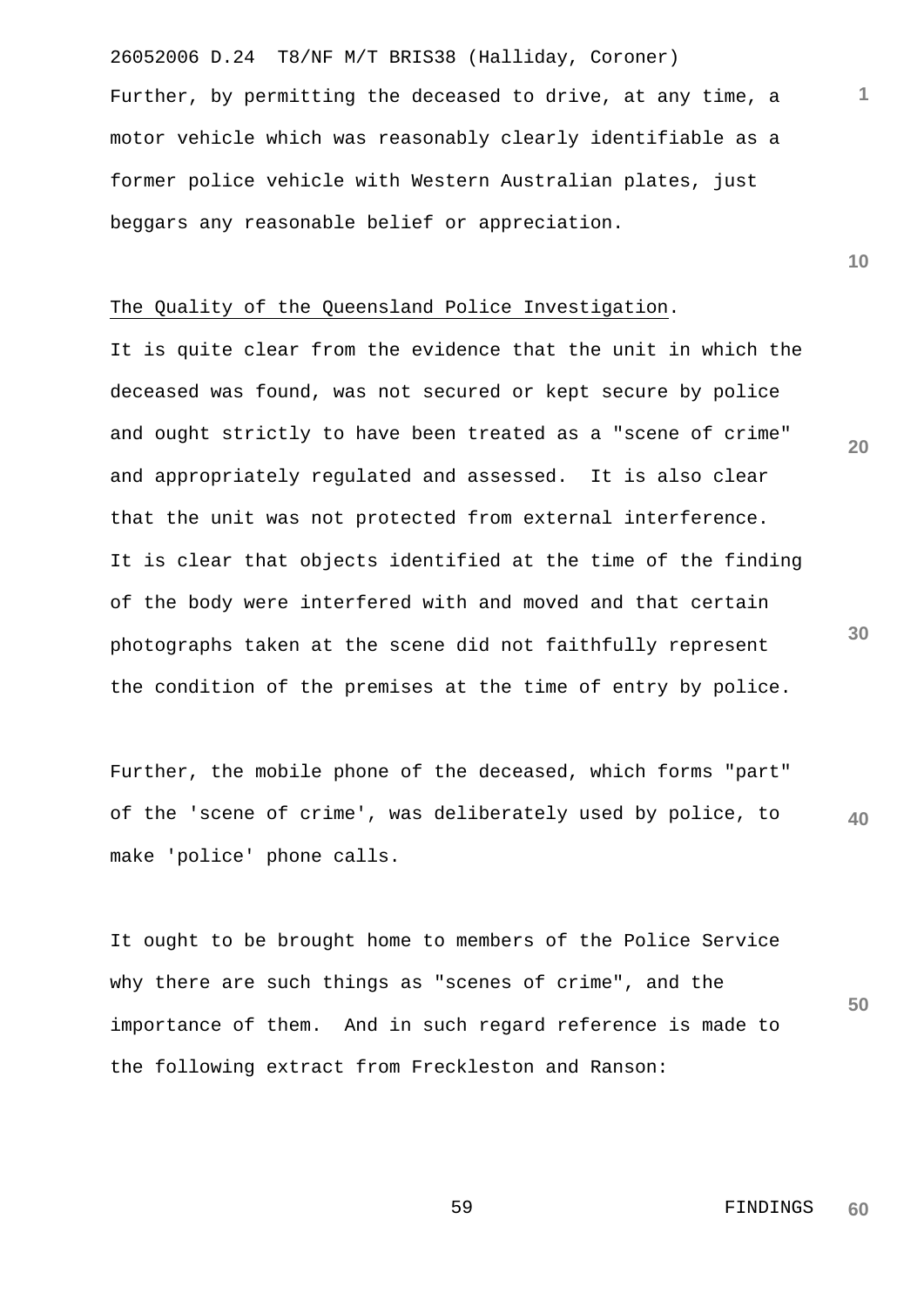26052006 D.24 T8/NF M/T BRIS38 (Halliday, Coroner)

"While the strict rules of evidence and procedure do not apply in Coroners' hearings, this does not mean that it is not necessary to ensure that evidential material from a crime scene is documented, collected, transported, stored and analysed in accordance with the rules of the criminal justice system. Indeed, the rules and procedures required by the criminal justice system in relation to physical evidence from a crime scene have a sound scientific, as well as a legal basis and are therefore appropriate to any scientific or medical inquiry that may be instituted by a Coroner. In general terms, then, any death scene should be considered to be a potential crime scene, and even if, on an initial assessment, no criminal act appears to be involved, basic crime scene management principles should still be applied." (p.197)

## And, further

"In order to ensure that the evidence collected from a crime scene or a death scene can be used in Court it is necessary to be able to show that the evidence is reliable and truly reflects the material present at the death scene or involved in the death - there needs to be a continuity of evidence or a clear 'chain of evidence'. To this end it is essential that the death scene is effectively secured and controlled. There should be no possibility that the evidence from the scene could have been interfered, altered or adulterated. (at p.201) (emphasis added)

And possibly to add 'insult to injury', there is some evidence that a member of the Western Australian Police Service brought to the attention of a Queensland Police Officer present at the scene the need to so secure the scene.

**50**

As referred to at an earlier time an issue developed as to the relevant condition of the door lock to the unit. Not one relevant photograph of the lock had been taken when one would

**20**

**10**

**1**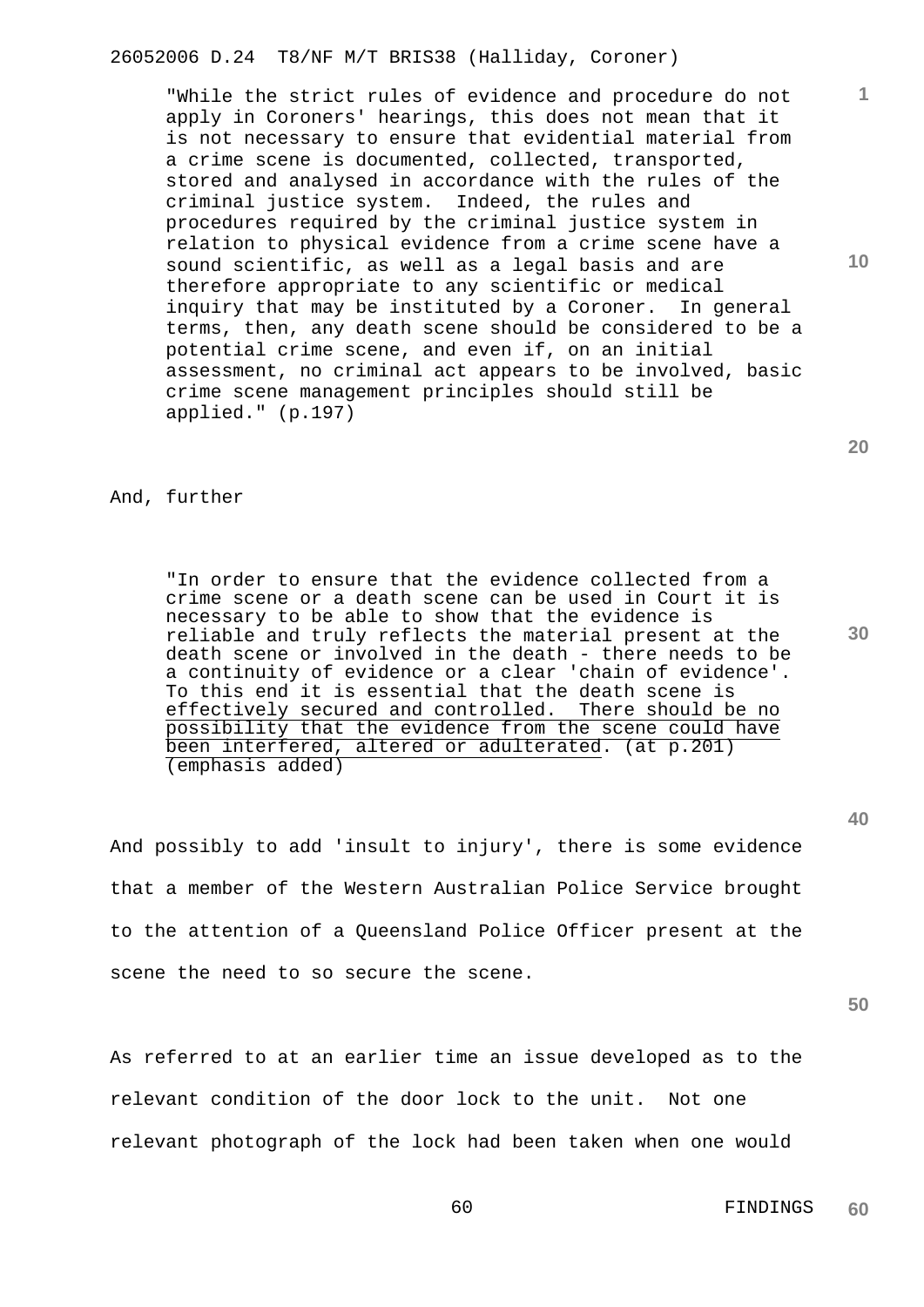26052006 D.24 T8/NF M/T BRIS38 (Halliday, Coroner) reasonably expect that such a relevant issue would have been fully appreciated at the time and such relevant evidence obtained. Such a lack of procedure in the present case is just not good enough for a potential Coronial Inquiry and ought to have been fully appreciated by relevant police in attendance.

FURTHER, there is evidence in the unit of the existence of items of clothing in the vicinity of where the deceased was found; coats and the like. There has been no evidence placed before the Inquest as to the owner or the identity of the person who was the owner of those items, or their association with the deceased. It is clearly apparent that there is no evidence of any police inquiry in such regard and once again such is clearly insufficient for a potential Coronial Inquiry.

**40** If enquiries had been so made at the time, it may well have resulted in ascertaining the identity of any person or persons who may have been either at the unit or with the deceased at the time of his death.

**50** FURTHER, there are certain items shown in photographs produced to the Inquiry and taken by police at the unit and which, apparently, have just simply "disappeared" - such as the CD player and the computer. One would reasonably anticipate and expect that a computer might be of some "forensic use" and

> 61 FINDINGS **60**

**1**

**10**

**20**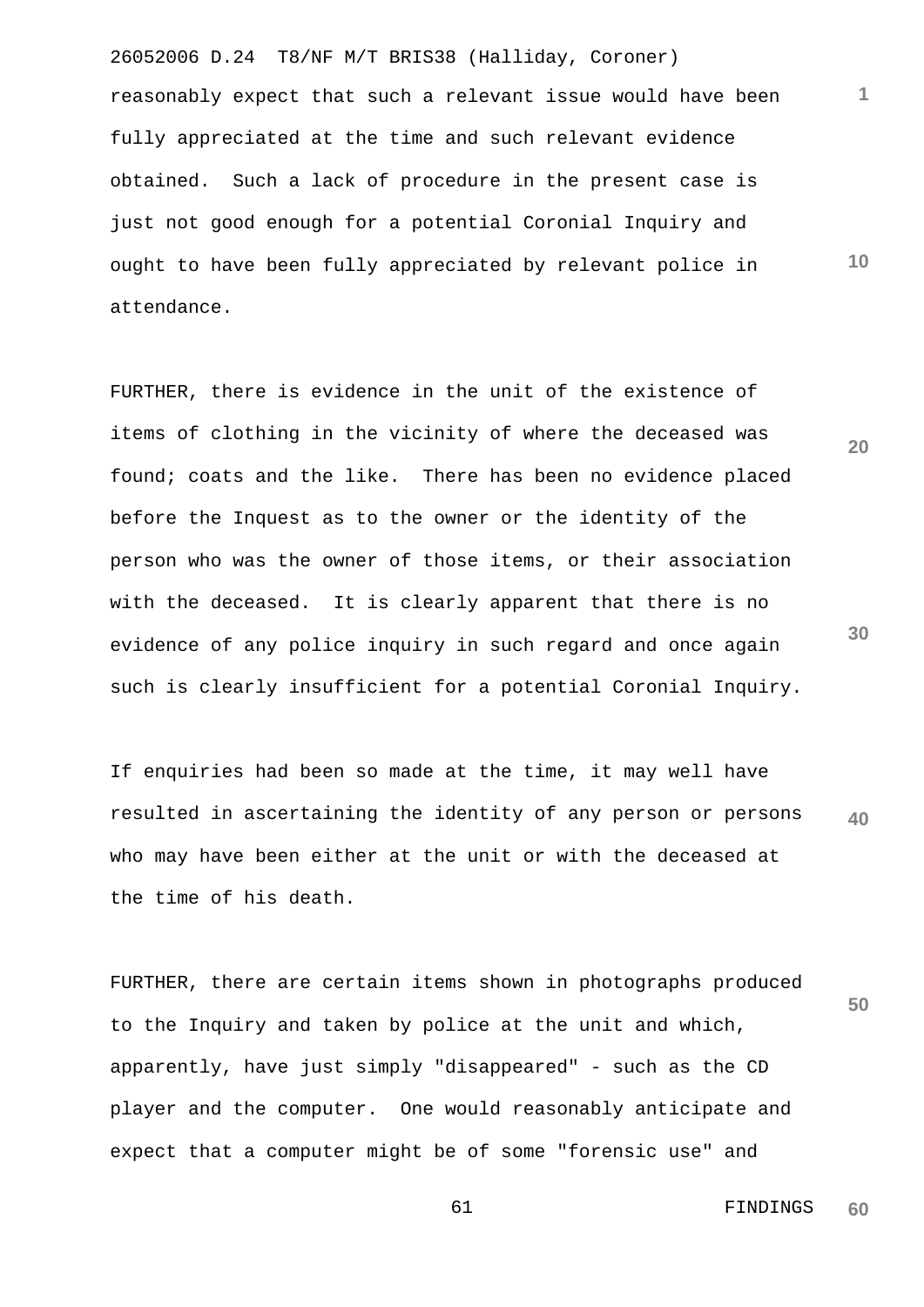26052006 D.24 T8/NF M/T BRIS38 (Halliday, Coroner) "information" to a police officer investigating a scene of crime, to test, for example, its hard drive. There is no evidence to suggest any person knows where any such piece of equipment has gone, and it would also appear such do not appear on the inventory of property returned to the next-of-kin.

**20 30** FURTHER, there was evidence of being found by police in the unit a video described as being of a "pornographic nature", but it also has "disappeared" in the sense of not being either seized by police or being able to be produced to the Inquest. Such video might well have some relevance, having regard to the state of nakedness of the deceased, as to what may or may not have been occurring at the time of his death. And that might well have been a matter for example that Dr NAYLOR might well have liked to have professionally considered in order to assist him in his forensic inquiry.

**50** FURTHER, there were certain items found in the bathroom of the unit which are shown in the photographs, such as dental floss, two separate and distinct items of dental floss and of deodorant. No examination whatsoever was undertaken by police as to the owner or the identity of those who might possess such items so as to ascertain or identify any "third person" who may have been a 'visitor' to the unit. Having regard to the description of such items so found it could reasonably be

> 62 FINDINGS **60**

**1**

**10**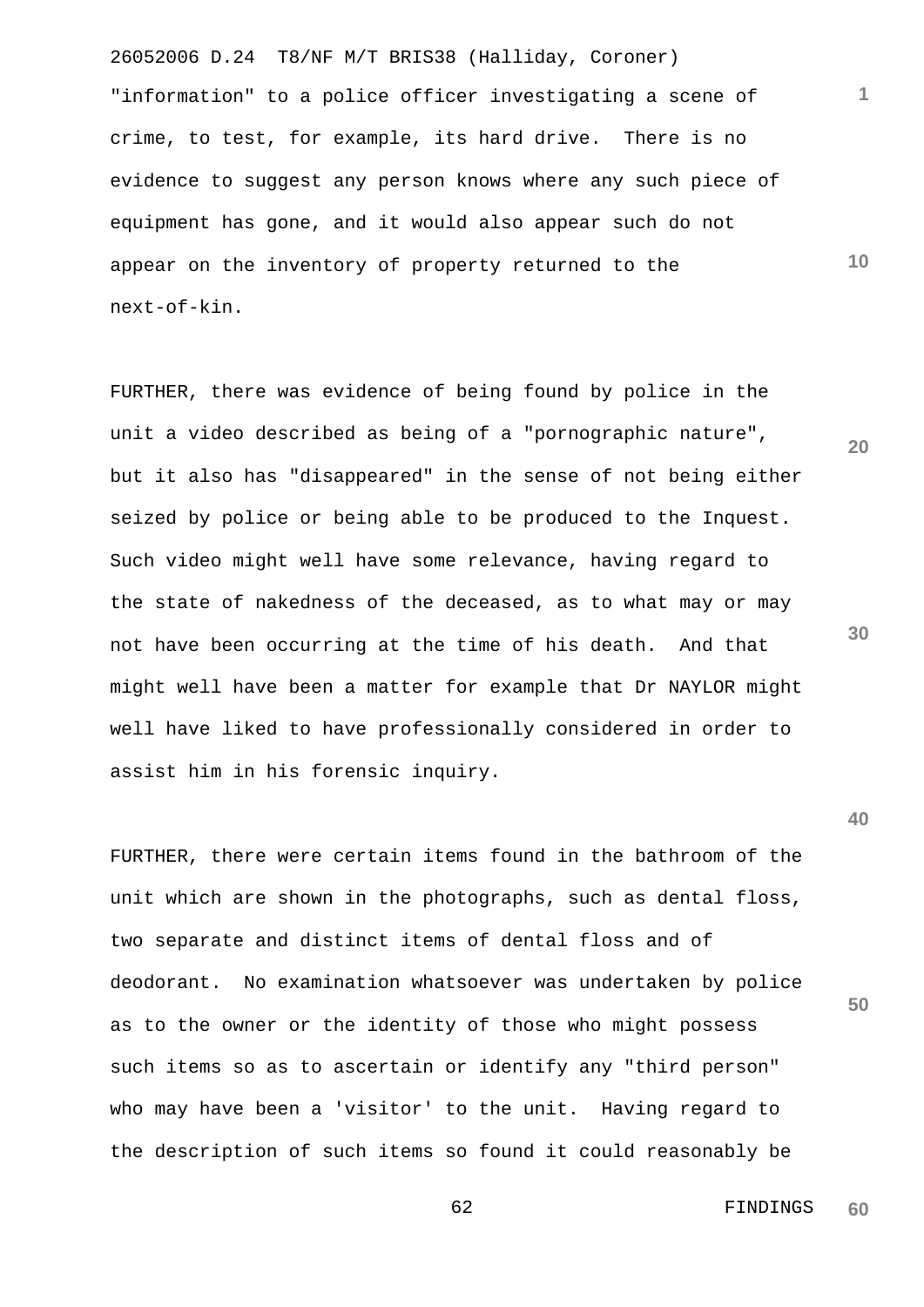26052006 D.24 T8/NF M/T BRIS38 (Halliday, Coroner) expected that a seizure and appropriate investigation concerning such items ought to have been undertaken.

# Queensland Police Computer

Evidence has been disclosed that the Queensland Police computer had been sourced in respect of the deceased PARKER, and was so sourced subsequent to his arrival in Queensland. Such, on its face, is a serious matter and may well, in the absence of any explanation, fall within the same category and be dealt with in the same way as the fiasco that occurred in Perth in relation to the 'hacking' into the Western Australian Police Service computer. Such a sourcing would be of concern in this particular case if there were not an adequate explanation offered. There has been an explanation so offered as to the reason for such sourcing, the sourcing having been done by police traffic officers, and having regard to the evidence in that regard, there appears to be nothing sinister or anything untoward that may be gleaned therefrom.

# The quality of the initial Coronial Investigation. In

**50** hindsight, it is difficult to be critical of the actions of the Acting Coroner/Coroner, having regard to what was perceived from the Report of Detective Sergeant THOMPSON as such did not refer to the significant matters contained within the Report from then Detective Sergeant POTTS. If such had occurred one might have reasonably have expected a Coronial Inquiry and Inquest to have been conducted.

> 63 FINDINGS **60**

**1**

**10**

**20**

**30**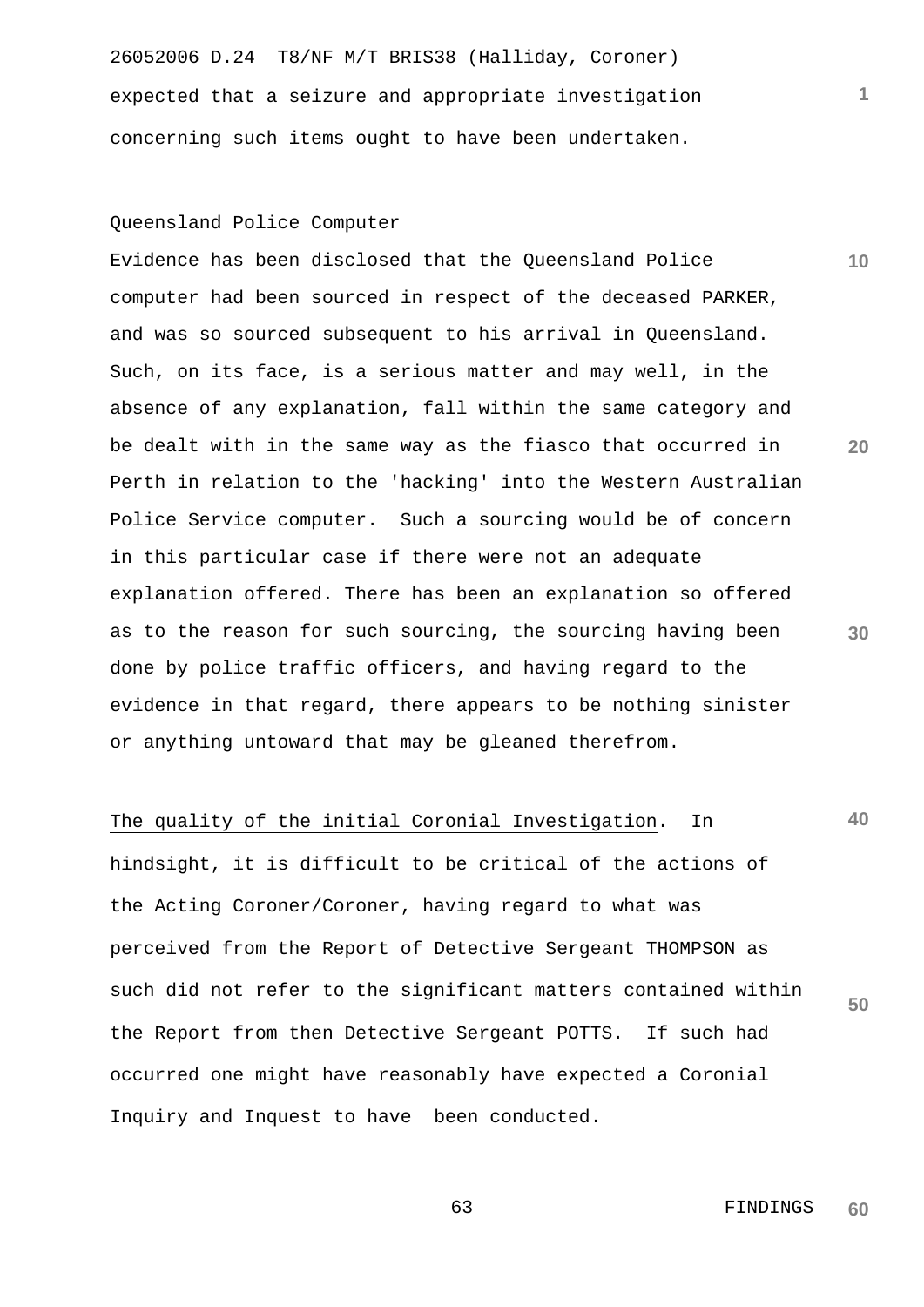#### The Identity of the Deceased

The deceased was 'identified' by one Allan MARTIN, previously referred to as being an instructor at the Air Training School, who, on the Form 4 stated that he had known the deceased for some six months. On an appreciation of the evidence that could not be so. Having regard to the photographic evidence of the Deceased as viewed when found by police it puzzles how on the 'initial' evidence that was placed before the then 'Coroner' and subsequently before this Inquiry, how any person could, from where MARTIN said that he was standing, just from inside the front door, that he could reasonably and adequately "identify" the deceased in accordance with accepted and reasonable practice.

**40** It is clear that such initial identification does not satisfy the procedures then in place by the Queensland Police Service, such relevant procedures having been placed before the Inquest and which provide in part that

"Where the death of a person is referred to a Coroner, it will, in all cases, be necessary to identify that body to the satisfaction of the Coroner concerned. Generally, visual identification by a relative will be used as a means of identification. In some cases, this will not be appropriate.

Appendix 8.1 outlines methods of identification which have been used to successfully identify bodies." (Par 8.4.5 of Exhibit 98). (Emphasis added)

**30**

**50**

**10**

**20**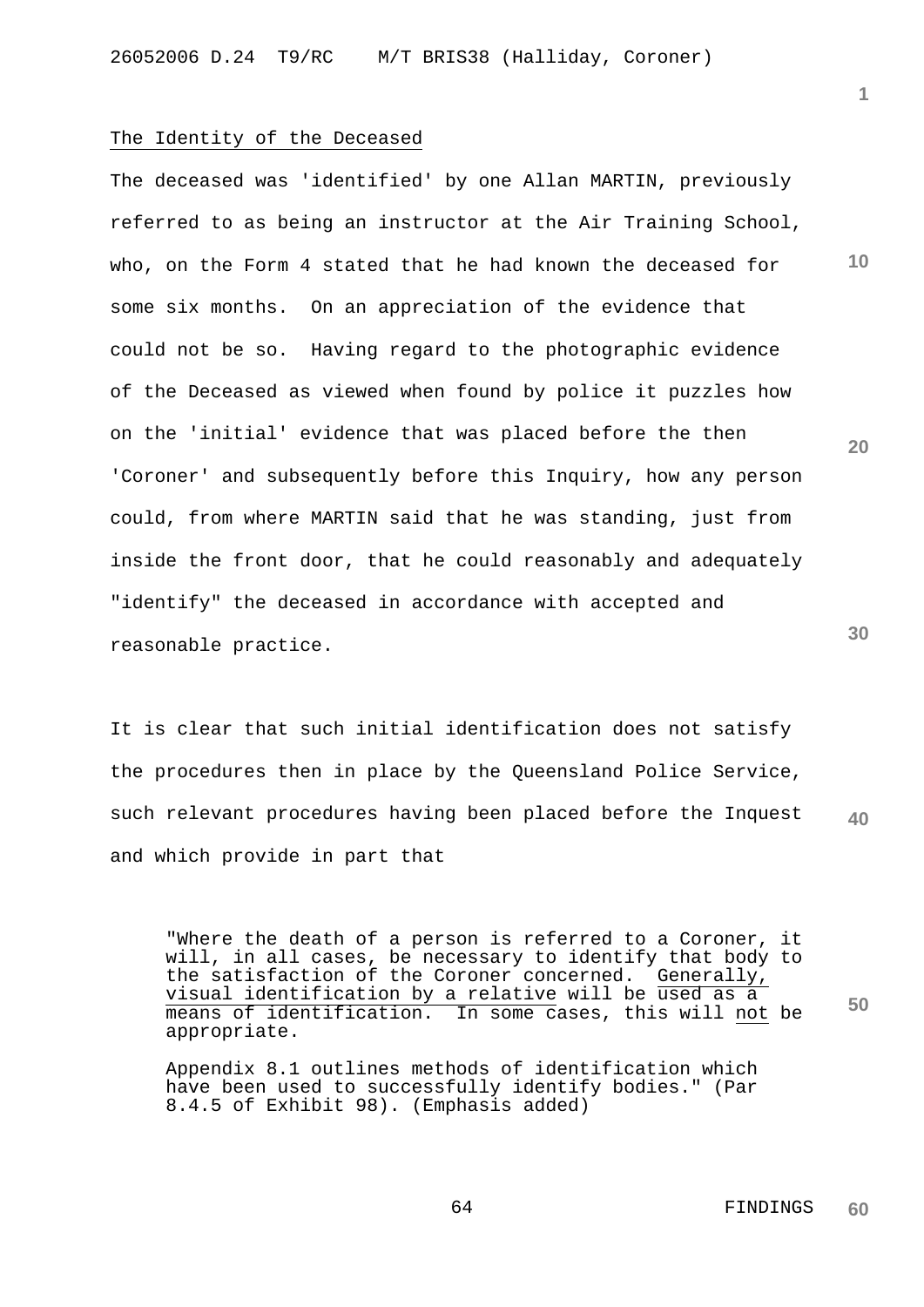26052006 D.24 T9/RC M/T BRIS38 (Halliday, Coroner) **1 10 20** In this case we have a person who is called upon, who is not a relative of the deceased, and being relied upon by the Queensland Police Service to identify the deceased when it knew from its inquiry that there was a relative of the deceased on the Gold Coast. Having regard to the initial evidence of MARTIN as to where he was standing when he 'identified' the deceased it is difficult to appreciate how such was able to reasonably establish the identification of the deceased. Furthermore, having regard to the initial evidence possessed by relevant authorities as to identification it is difficult to appreciate how the body of the deceased was permitted to leave this State for burial.

Further, on the issue of identification, reference is made to what was said by the witness, LISANDRO who gave evidence to the effect that within a 'short time' prior to the death of the deceased he and THOMAS were at her residence in Perth. The witness described him, as appreciated, as dissipated and in a poor physical state, the inference being that he was suffering the ravishes of drug addiction.

**50** It is clear from the evidence of Dr NAYLOR, that if the evidence of LISANDRO is correct, then the person who attended at her home and who she believed to have been PETRELIS was not the body of the person who was at the John Tonge Centre and upon whom a post mortem examination was performed.

**30**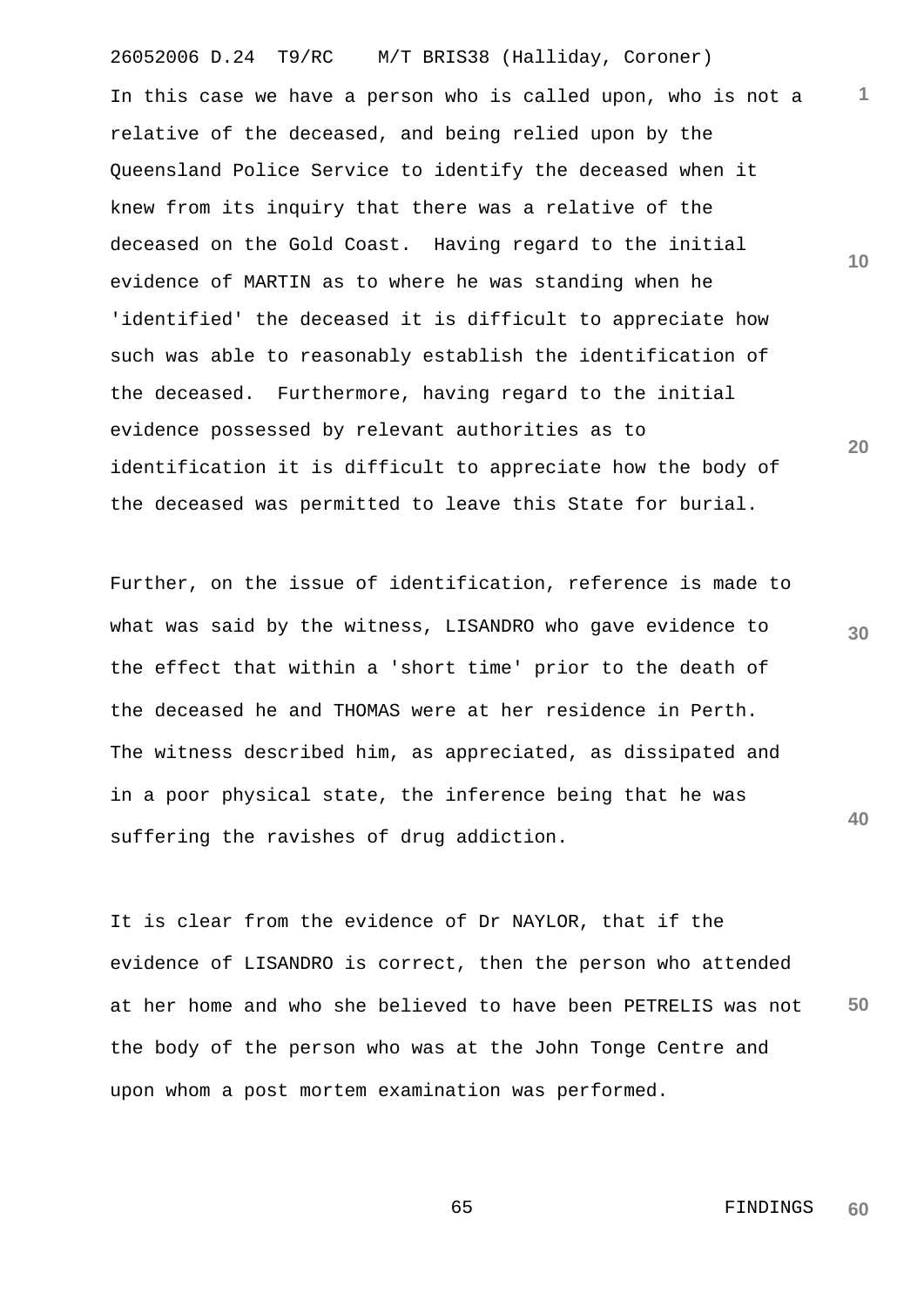26052006 D.24 T9/RC M/T BRIS38 (Halliday, Coroner) In the light of the issue as to identification further evidence was sought from Mr PETRELIS who at a late stage in these proceedings provide a statement to police [Ex 88].

**10** "I cannot recall exactly what day it was, but between the 12th and 21st of September 1995, I went to the Funeral Directors with my wife. At this location we were shown the body of a male person. I was able to identify this body as my son Andrew Nicholas PETRELIS."

**20 30** On the face of such evidence there is seen no reason not to accept it. One might and would expect that in normal circumstances a father of a deceased child would be able to readily identify such child. Such evidence is accepted and it is determined that the deceased is in fact Andrew Nicholas PETRELIS. If there had not been such evidence, there might well have been a different outcome to this proceeding. Such comment is so made in order to bring home to the Queensland Police Service the importance of proper identification procedures being strictly and professionally followed in all cases.

#### **40**

**50**

### Quality of Forensic Investigation

It is necessary to comment upon the quality of the forensic investigation conducted at the John Tonge Centre. Firstly, in this day and age it is difficult to appreciate how a vital piece of medical evidence such as a needle from a syringe can go missing in a forensic laboratory. One might even say that it lacks professionalism. The personal and professional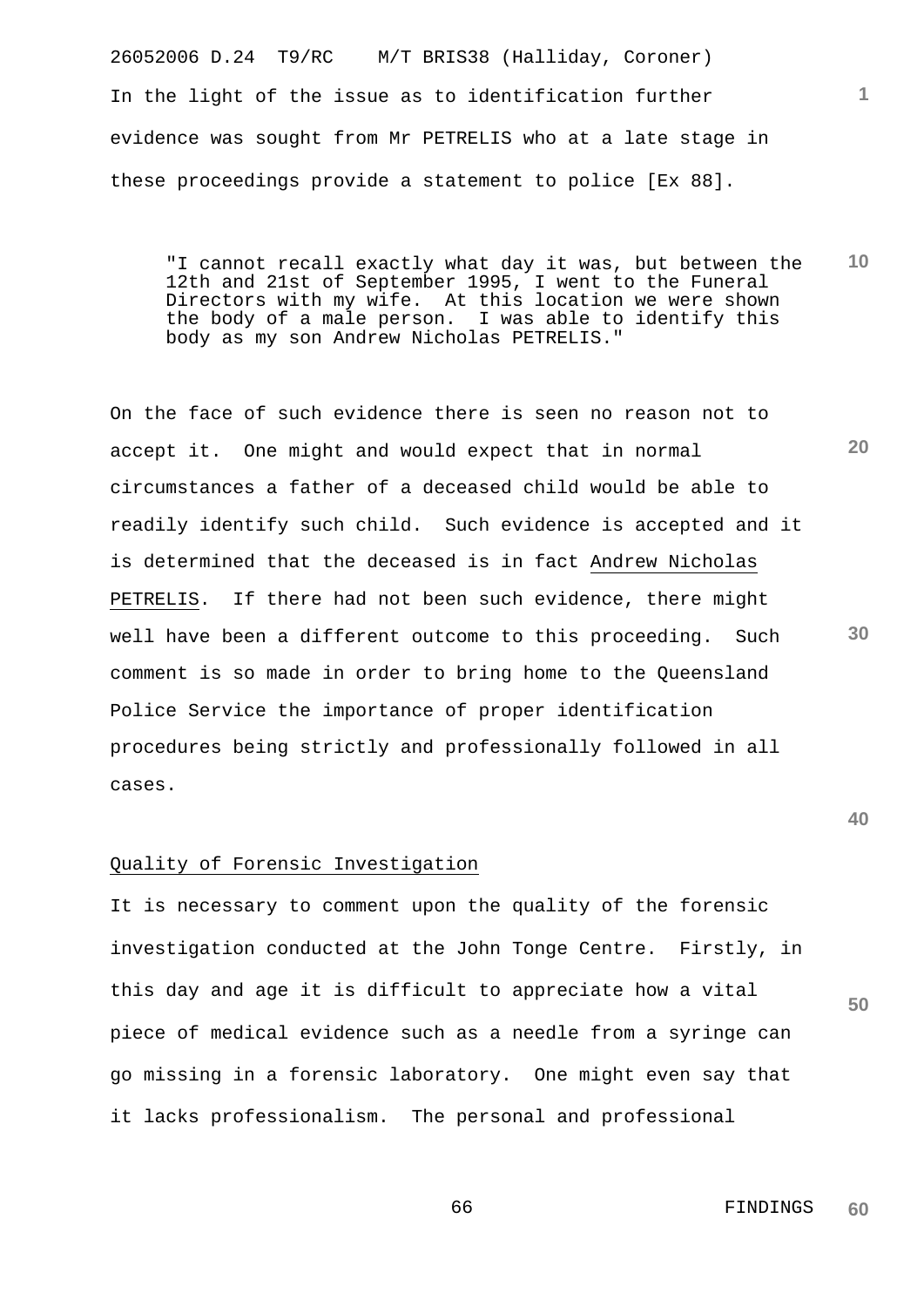26052006 D.24 T9/RC M/T BRIS38 (Halliday, Coroner) concern of the witness SEMPLE is appreciated but the occurrence cannot be accepted or condoned in a professional institution. It is abundantly clear that there must be steps put in place whereby a repetition of a similar type of incident is unlikely to occur again.

**20 30** Further, Dr NAYLOR gave evidence that during the course of his post mortem examination procedures, he received certain information from a police officer in attendance, which he thought was of relevance to the course of his examination. However, he had no notes or other record of what he was so told so as to assist the Inquest. It is important and crucial that all things upon which an expert witness so relies to form an opinion or a course of procedure is recorded so that there may be a permanent record thereof.

# CONCLUSION:

**40** I am reasonably satisfied and so find that the body found within the unit and upon which a post mortem examination was conducted is and was that of Andrew Nicholas PETRELIS.

**50** I am reasonably satisfied and so find that the only reasonable medical evidence as to the cause of death is the fact of there being found within the blood of the deceased, an amount of morphine, at a level which is indicative of opiate toxicity.

**1**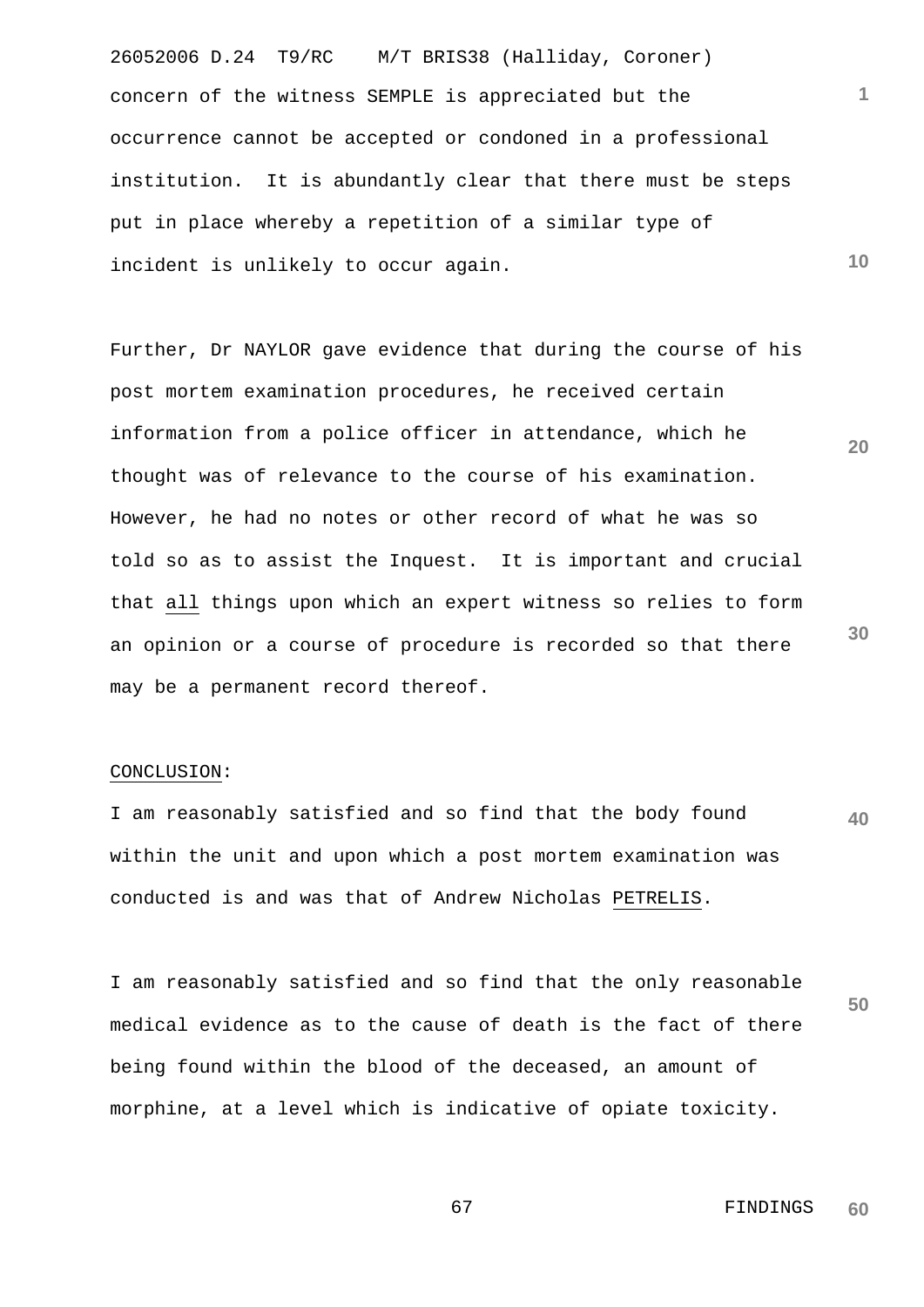26052006 D.24 T9/RC M/T BRIS38 (Halliday, Coroner) **1 10 20 30** The door of the premises, I am satisfied was in a locked state, which had to be broken down by police in order to gain entry. The windows to the unit were guarded. The position of the body and its state of undress was bizarre and suspicious. There is no evidence to suggest that the death of the deceased was due to any cause other than the injection of heroin. Although one may well speculate as to the circumstances in which such injection occurred, there is no evidence to suggest that the injection was other than self administered. Furthermore, there is no evidence that such administration was with the necessary intention of taking his own life. (vide inter alia the dicta of Lord Widgery CJ in R v. H.M. Coroner for the City of London, ex parte Barber (1975) 1 WLR at 1310 and James J, as his Honour then was, in Cardiff City Coroner, Ex parte Thomas (1970) 1 WLR at 1478.)

### FORMAL FINDINGS

I make the following formal findings:

# A. The identity of the deceased person.

**50** The deceased was Andrew Nicholas PETRELIS, who was born on the 27th of January 1970 and who, at the time of his death, was residing at Unit 6 Windsurfer Units, 9 Leichhardt Street, Golden Beach, Caloundra in the State of Queensland;

> 68 FINDINGS **60**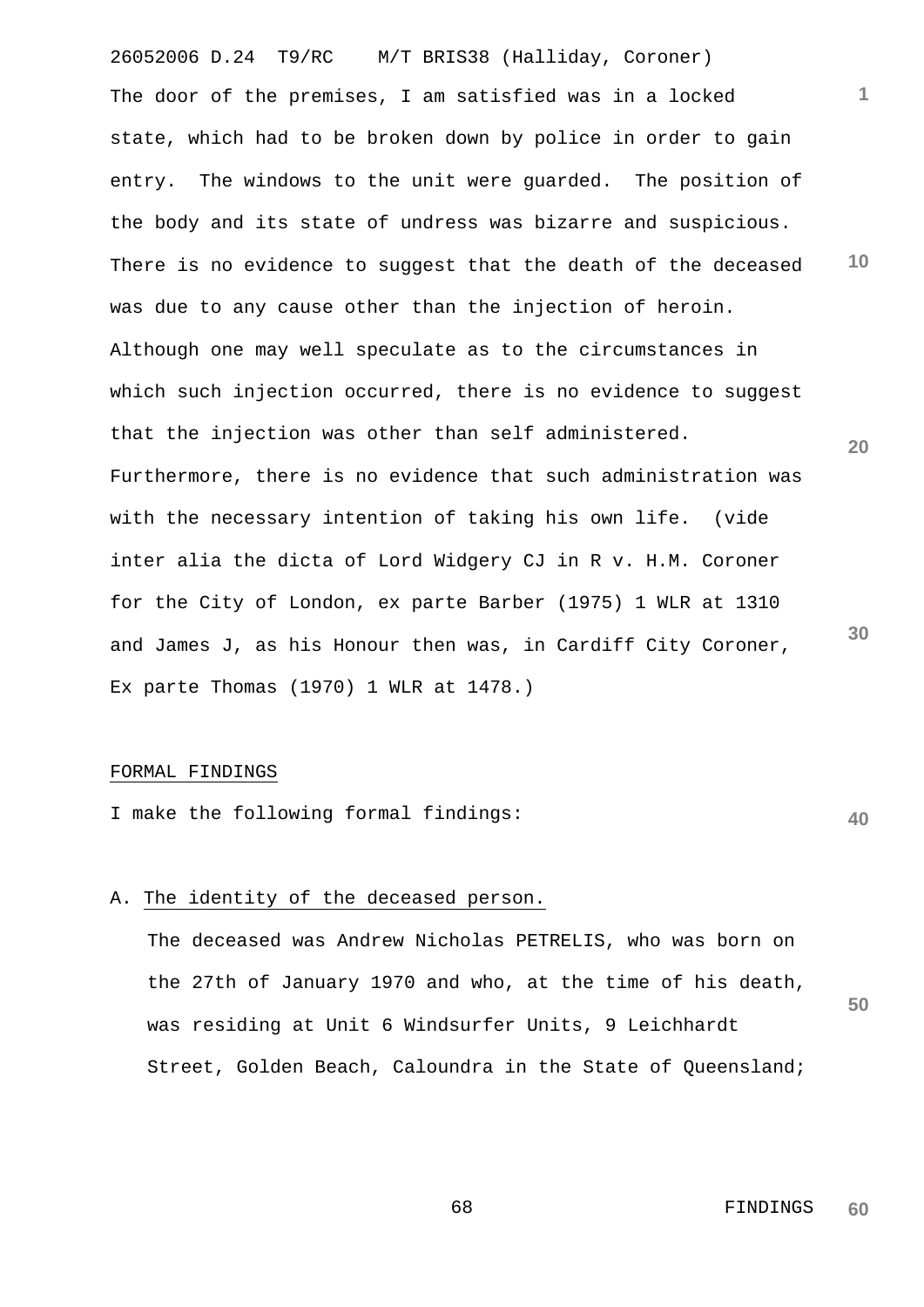26052006 D.24 T9/RC M/T BRIS38 (Halliday, Coroner)

I further find on the evidence that has been placed before me that the occupation of the deceased at such time was that of student pilot;

#### B. Date and Place of Death

 I find that the deceased died at Caloundra in the State of Queensland between the 7th and the 11th September 1995.

# C. Medical Cause of Death

I find that the medical cause of death was opiate toxicity;

 I further find that there is no evidence which would reasonably suggest that the cause of death was other than by self administration;

**40** Pursuant to the provisions of the Coroners' Act, the Coroner in appropriate cases is entrusted with the public duty of committing for trial any person or persons who on the evidence ought to be charged with any of the offences referred to in Section 24 of the Act.

 I further find that no person or persons will be committed for trial.

**50**

# RECOMMENDATIONS

It is a further requirement of an Inquest to make recommendations in an appropriate case, which may be necessary

**10**

**1**

**30**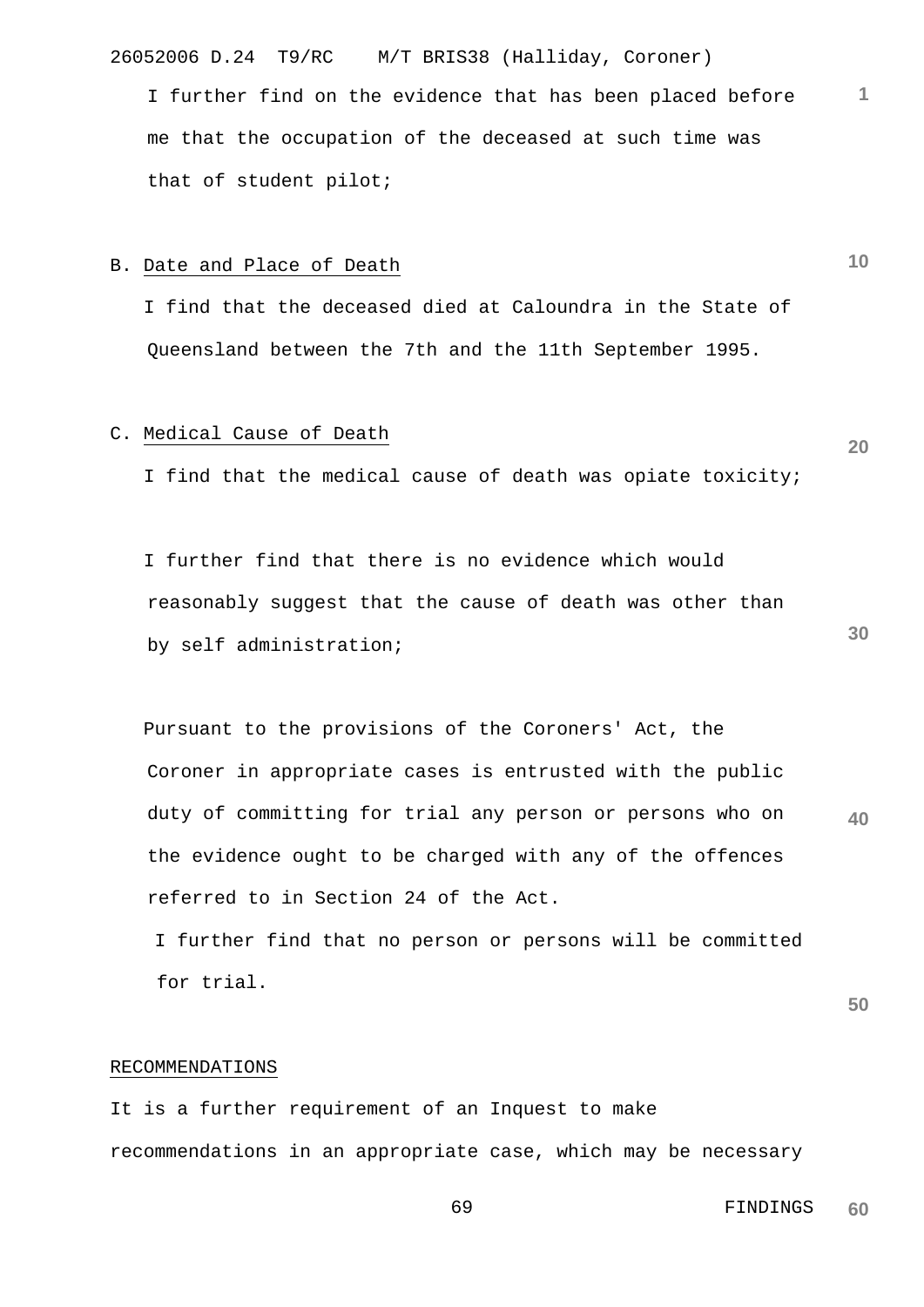26052006 D.24 T9/RC M/T BRIS38 (Halliday, Coroner) for the prevention of a similar type of occurrence in the future.

**10 20** It has been said that it is the paramount duty of any State to protect the lives of its citizens. To this end it is important that the coronial system monitor all deaths and particularly that it provides to the community a review of the circumstances surrounding deaths, that may appear to be preventable and every effort should be made to obtain recommendations which might prevent similar deaths in the future. It is the role of an Inquest, as it has been said, to speak for the dead in order to protect the living.

I make the following recommendations.

**40** Firstly, in relation to witness protection. It is recommended that there be implemented by relevant law enforcement agencies a system of protocols for the securing of the safety and personal wellbeing of persons placed upon a witness protection program.

**50** Secondly, in relation to the conduct of post mortems. It is recommended that there be a keeping of notes and the recording of all that is said at a post mortem examination by a witness to the pathologist, so that there is a record of the matters upon which the pathologist so acts.

> 70 FINDINGS **60**

**30**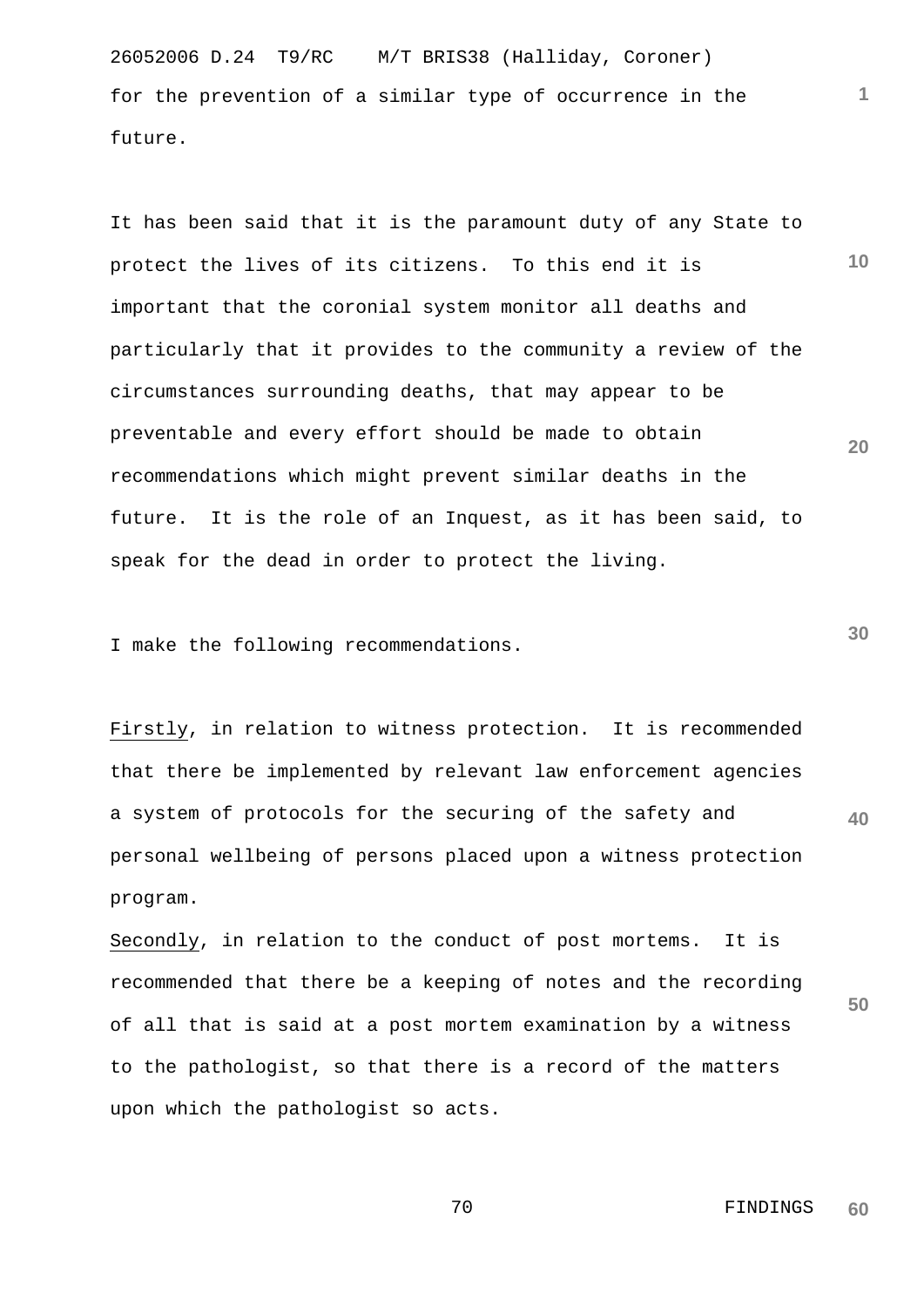26052006 D.24 T9/RC M/T BRIS38 (Halliday, Coroner) **1 10 20** Thirdly, recording of records and the continuity of reporting of police officers. It is clear that in this particular case, there was no written record of the receipt of the report from POTTS, indicating that it found its way via Assistant Commissioner MACKAY of the Western Australian Police to Superintendent STOLZ, Queensland and thereafter to Police Officers OLIPHANT, BOURKE, and eventually to THOMPSON. It is recommended that there be implemented and adopted an internal protocol within the Queensland Police Service whereby the dispatch and receipt of documents may be readily administratively tracked so as to indicate the receipt of the same by relevant personnel.

**30 40** Fourthly, investigations into the death of protected witnesses and the like. During the course of this inquest, the only evidence which has been submitted to it involving any investigation into the death of the deceased, other than the report by POTTS, has come from the investigations carried out by THOMPSON. It is clear that the deceased was a most important and crucial witness in the criminal proceeding contemplated in Western Australia.

**50** Relevant crime authority bodies interested in the deceased as being a prospective witness were the National Crime Authority, the Australian Federal Police and the Western Australian Police. It seems quite unusual that in the event of the death of such an important witness, in suspicious circumstances,

> 71 **FINDINGS 60**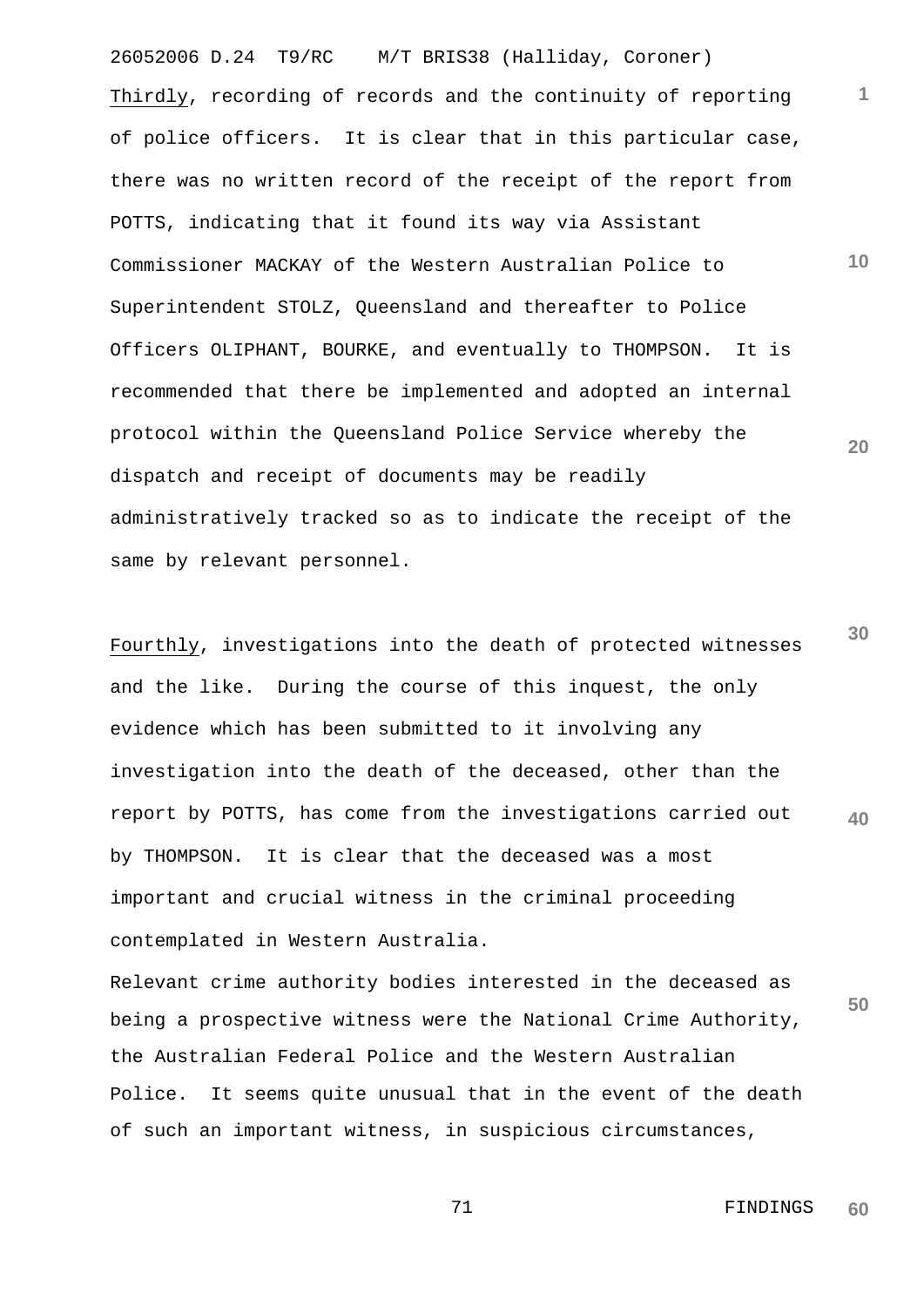26052006 D.24 T9/RC M/T BRIS38 (Halliday, Coroner) that law enforcement agencies of such stature would not thoroughly investigate the matter both in the terms of the relevant death and with a view to the prevention of further deaths of a similar nature in the future.

It is therefore recommended that in the event of a death of such an important witness as a protected witness that such death be thoroughly investigated by the relevant law enforcement agency.

Fifthly, identification and removal of bodies, interstate. There were statutory provisions in place for the satisfaction of the Coroner as to the identity of a deceased before burial may take place, and for a body to be removed interstate. It is recommended that the statutory requirements in that regard be strictly adhered to and enforced.

**40 50** Before I close the inquest, I wish to place on public record my appreciation, my personal appreciation and that of this Court, for the great assistance that has been given to the Inquest by Counsel Assisting, in particular, Mr Grealy; and also, Detective Sergeant ARCHER who was attached and seconded, upon request made to the Queensland Police Service, to the Coronial unit to carry out the extensive investigations that have been undertaken in this matter. And for that, the cooperation of the Queensland Police Service is greatly appreciated. The degree of dedication to research and to detail of investigation by Mr Grealy and Detective Sergeant

**20**

**1**

**10**

 72 FINDINGS **60**